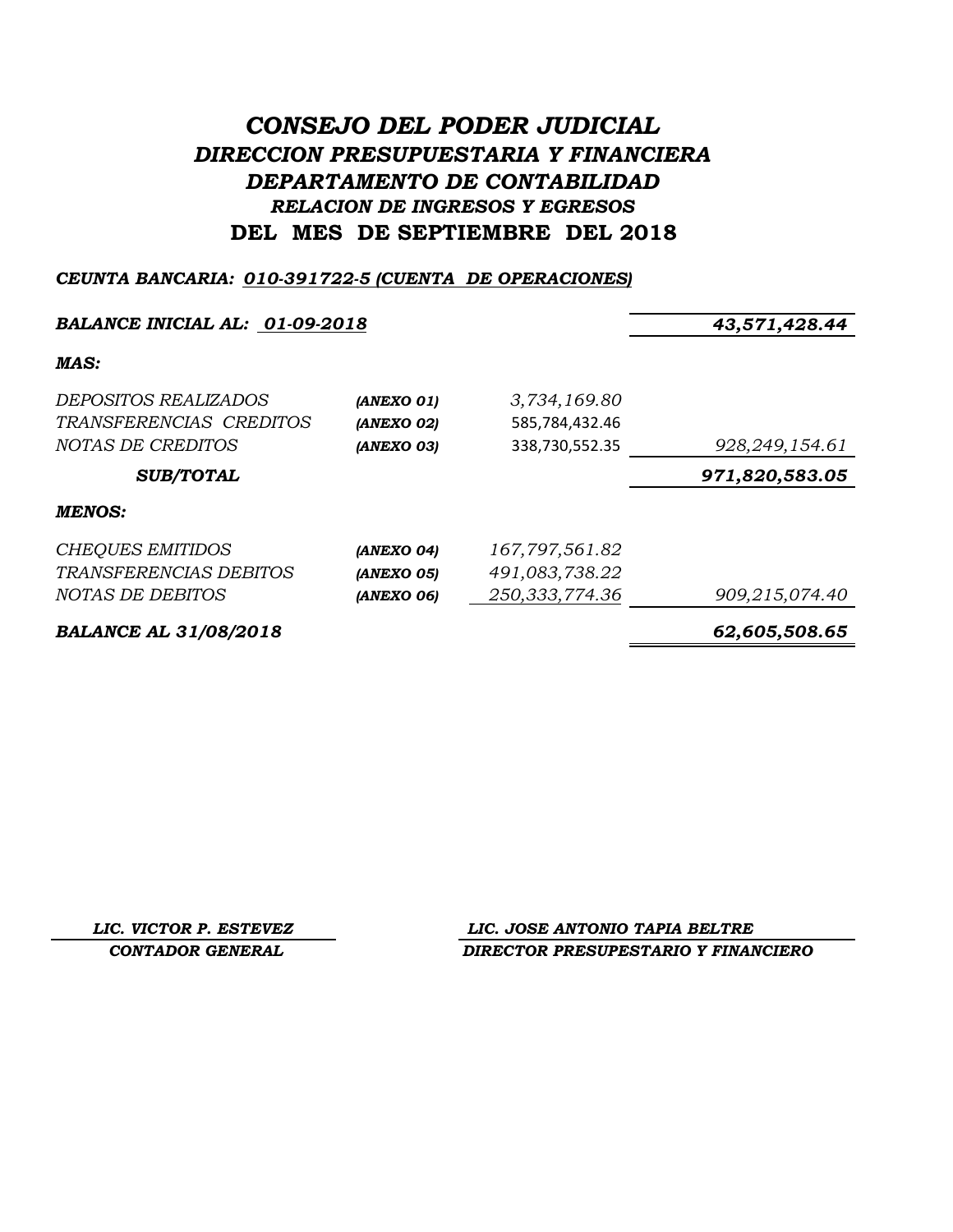## *CONSEJO DEL PODER JUDICIAL DIRECCION PRESUPUESTARIA Y FINANCIERA DEPARTAMENTO DE CONTABILIDAD RELACION DE DEPOSITOS REALIZADOS* **DEL MES DE SEPTIEMBRE DEL 2018**

| <b>FECHA</b> | NUM. | <b>DESCRIPCION</b>                                                                            | <b>VALOR RD\$</b> |
|--------------|------|-----------------------------------------------------------------------------------------------|-------------------|
| 28/09/2018   | 8647 | DEPOSITO 180928001220050215 POR PAGO ALQUILER CAFETERIA PJ SANTIAGO CORRESP. A SEPT. 2018     | 20,000.00         |
| 27/09/2018   | 8625 | LIQUIDACION CHEQUE NO.71536                                                                   | 767.17            |
| 27/09/2018   | 8626 | <b>RETENCION IMPUESTOS</b>                                                                    | 8,041.35          |
| 27/09/2018   | 8627 | COMPROBANTES NOS.1220050353/1220080422, D/F 19,26/09/2018, FOT. PJ. SANTIAGO                  | 12,172.00         |
| 28/09/2018   | 8650 | COMPROBANTES NOS.1510040060/1510020099, D/F 27-28/09/2018, FOT. PJ. SAMANA                    | 1,000.00          |
| 28/09/2018   | 8651 | COMPROBANTE NO.1220050288, D/F 28/09/2018, FOT. PJ. SANTIAGO                                  | 2,186.00          |
| 28/09/2018   | 8652 | COMPROBANTES NOS.8300040398/8300070686, D/F 27-28/09/2018, FOT. PJ. C.N.                      | 4,678.00          |
| 28/09/2018   | 8653 | COMPROBANTES NOS.130060403/130060400, D/F 28/09/2018, FOT. TSA.                               | 3,902.00          |
| 28/09/2018   | 8654 | COMPROBANTE NO.400040099, D/F 27/09/2018, FOT. PJ. BARAHONA                                   | 580.00            |
| 28/09/2018   | 8655 | COMPROBANTE NO.7600020363, D/F 28/09/2018, VENTA PUBLICACIONES JUD. EN EL PJ. DE HIGUEY.      | 4,000.00          |
| 21/09/2018   | 8596 | LIQUIDACION CHEQUE NO.72122                                                                   | 499.13            |
| 21/09/2018   | 8597 | <b>RETENCION IMPUESTOS</b>                                                                    | 18,241.22         |
| 28/09/2018   | 8648 | COMPROBANTE NO.1510020122, D/F 26/09/2018, FOT. PJ. SAMANA                                    | 204.00            |
| 28/09/2018   | 8649 | COMPROBANTE NO.3580040088, D/F 26/09/2018, FOT. PJ. MAO.                                      | 3,154.00          |
| 28/09/2018   | 8646 | COMPROBANTE NO.800070316, D/F 28/09/2018, FOT. PJ. SAN CRISTOBAL                              | 1,326.00          |
| 28/09/2018   | 8634 | REPOSICION CARNET EXTRAVIADO                                                                  | 100.00            |
| 28/09/2018   | 8635 | FOTOCOPIAS TIRADAS EN LA C/PENAL C/APEL. D.N.                                                 | 3,881.00          |
| 28/09/2018   | 8636 | LIQUIDACION CHEQUE NO.72227                                                                   | 284.71            |
| 28/09/2018   | 8637 | <b>RETENCION IMPUESTOS</b>                                                                    | 11,060.75         |
| 28/09/2018   | 8638 | DESC. COBERTURA DE SALUD NOMINA POST-CIERRE MES DE SEPT./2018                                 | 947.38            |
| 28/09/2018   | 8639 | COMPROBANTE NO.1220080468, D/F 27/09/2018, FOT. PJ. SANTIAGO                                  | 4,068.00          |
| 28/09/2018   | 8640 | COMPROBANTE NO.1420090023, D/F 28/09/2018, FOT. PJ. BONAO                                     | 798.00            |
| 28/09/2018   | 8641 | COMPROBANTE NO.500160215, D/F 28/09/2018, FOT. PJ. LA VEGA                                    | 1,072.00          |
| 28/09/2018   | 8642 | COMPROBANTE NO.3640070186, D/F 28/09/2018, FOT. PJ. SAN JUAN.                                 | 700.00            |
| 28/09/2018   | 8643 | COMPROBANTE NO.400010131, D/F 28/09/2018, FOT. PJ. BARAHONA                                   | 761.00            |
| 28/09/2018   | 8644 | COMPROBANTE NO.940090004, D/F 28/09/2018, FOT. PJ. S.FM.                                      | 738.00            |
| 28/09/2018   | 8645 | DESC. VARIOS CORRESP. A NOMINAS MES DE SEPT./2018                                             | 9,933.20          |
| 27/09/2018   | 8622 | <b>REPOSICION CARNET</b>                                                                      | 100.00            |
| 27/09/2018   | 8623 | PAGO ALQUILER CAFETERIA ED. SCJ.                                                              | 60,000.00         |
| 27/09/2018   | 8624 | LIQUIDACION CHEQUE NO.71649                                                                   | 340,342.46        |
| 27/09/2018   | 8628 | COMPROBANTE NO.800070453/800040425, D/F 26-27/09/2018, FOT. PJ. SAN CRISTOBAL                 | 2,520.00          |
| 27/09/2018   | 8629 | COMPROBANTE NO.940100018, D/F 27/09/2018, FOT. PJ. S.FM.                                      | 1,360.00          |
| 27/09/2018   | 8630 | COMPROBANTE NO.3240060048, D/F 27/09/2018, FOT. PJ. BANI.                                     | 10,522.00         |
| 27/09/2018   | 8631 | COMPROBANTE NO.3650080019, D/F 27/09/2018, FOT. PJ. LA VEGA                                   | 1,618.00          |
| 27/09/2018   | 8632 | COMPROBANTE NO.1420080180, D/F 27/09/2018, FOT. PJ. BONAO                                     | 1,052.00          |
| 27/09/2018   | 8633 | COMPROBANTE NO.6500130030, D/F 27/09/2018, FOT. JUR. PENAL, S.D.                              | 2,976.00          |
| 26/09/2018   | 8612 | CONFECCION CARNET ALGUACIL ORDINARIO                                                          | 200.00            |
| 26/09/2018   | 8614 | DESC. COBERTURA DE SALUD CORRESP. A NOM. DE SEPT./2018 Y DESC. GASTOS ALIM. A VARIOS EX EMPL. | 14,226.09         |
| 26/09/2018   | 8615 | COMPROBANTE NO.8300080644, D/F 21/09/2018, FOT. PJ. C.N.                                      | 796.00            |
| 26/09/2018   | 8616 | COMPROBANTE NO.800070753, D/F 25/09/2018, FOT. PJ. SAN CRISTOBAL                              | 1,453.00          |
| 26/09/2018   | 8617 | COMPROBANTE NO.1220080473, D/F 25/09/2018, FOT. PJ. SANTIAGO                                  | 4,562.00          |
| 26/09/2018   | 8618 | COMPROBANTE NO.940100021, D/F 26/09/2018, FOT. PJ. S.FM.                                      | 1,405.00          |
| 26/09/2018   | 8619 | COMPROBANTE NO.1420080019, D/F 26/09/2018, FOT. PJ. BONAO                                     | 746.00            |
| 26/09/2018   | 8620 | COMPROBANTE NO.400080084, D/F 26/09/2018, FOT. PJ. BARAHONA                                   | 581.00            |
| 26/09/2018   | 8621 | COMPROBANTE NO.500160120, D/F 26/09/2018, FOT. PJ. LA VEGA                                    | 1,030.00          |
| 26/09/2018   | 8613 | <b>RETENCION IMPUESTOS</b>                                                                    | 3,835.93          |
| 25/09/2018   | 8598 | CONFECCION Y REPOSICION CARNETS EMPLS. Y ALGUACILES ORDINARIOS                                | 1,800.00          |
|              |      |                                                                                               |                   |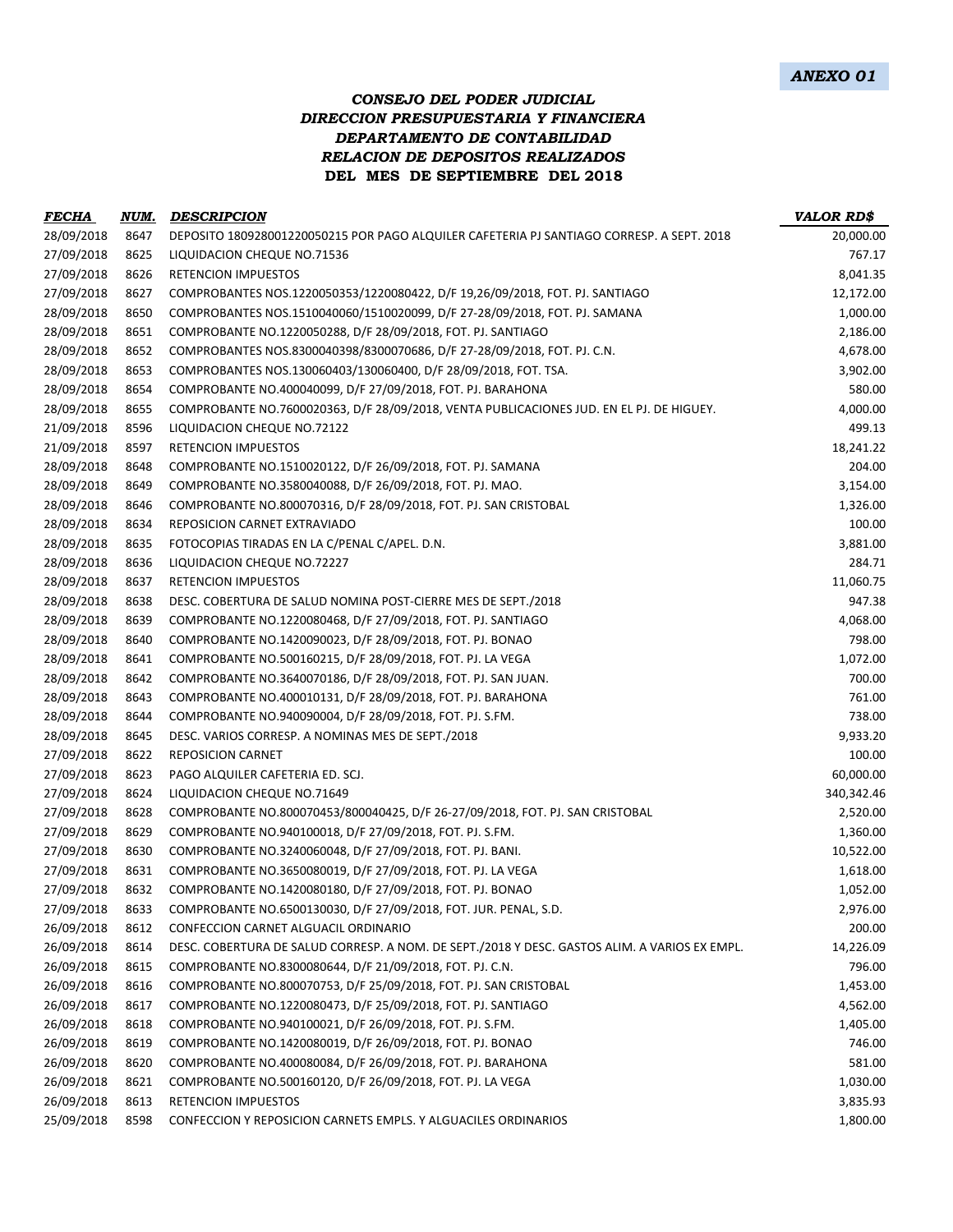| 25/09/2018 | 8599 | REEMBOLSO POR VIAJE NO REALIZADO POR PARTE DE LA MAG. SARA I. HENRIQUEZ MARIN                       | 1,300.00  |
|------------|------|-----------------------------------------------------------------------------------------------------|-----------|
| 25/09/2018 | 8600 | <b>RETENCION IMPUESTOS</b>                                                                          | 14,780.80 |
| 25/09/2018 | 8601 | RENTA ESPACIO PARA FOTOCOPIAS EN EL PJ. DE SAN PEDRO                                                | 3,804.00  |
| 25/09/2018 | 8602 | DESC. COBERTURA DE SALUD NOMINAS MES DE SEPTIEMBRE/2018                                             | 95,055.70 |
| 25/09/2018 | 8603 | COMPROBANTE NO.8300090517, D/F 20/09/2018, FOT. PJ. C.N.                                            | 868.00    |
| 25/09/2018 | 8604 | COMPROBANTES NOS.500120077/500070419, D/F21,25/09/2018, FOT. PJ. LA VEGA                            | 2,612.00  |
| 25/09/2018 | 8605 | COMPROBANTES NOS.1220050357/1220050601, D/F 20-21/09/2018, FOT. PJ. SANTIAGO                        | 6,752.00  |
| 25/09/2018 |      |                                                                                                     |           |
|            | 8606 | COMPROBANTES NOS.940070011940060256, D/F 21,25/09/2018, FOT. PJ. S.FM.                              | 1,314.00  |
| 25/09/2018 | 8607 | COMPROBANTES NOS.400060085/400100779, D/F 21,25/09/2018, FOT. PJ. BARAHONA                          | 891.00    |
| 25/09/2018 | 8608 | COMPROBANTES NOS.1510020122/1510050777, D/F 21,25/09/2018, FOT. PJ. SAMANA                          | 2,550.00  |
| 25/09/2018 | 8609 | COMPROBANTE NO.800070271, D/F 21/09/2018, FOT. PJ. SAN CRISTOBAL                                    | 1,201.00  |
| 25/09/2018 | 8610 | COMPROBANTES NOS.1420040062/1420040487, D/F 21,25/09/2018, FOT. PJ. BONAO                           | 1,314.00  |
| 25/09/2018 | 8611 | COMPROBANTE NO.170120888, D/F 25/09/2018, FOT. JUR. CIVIL S.D.                                      | 2,042.00  |
| 20/09/2018 | 8594 | COMPROBANTE NO.1510050269, D/F 20/09/2018, FOT. PJ. SAMANA                                          | 700.00    |
| 20/09/2018 | 8595 | COMPROBANTE NO.800060233, D/F 20/09/2018, FOT. PJ. SAN CRISTOBAL                                    | 1,065.00  |
| 20/09/2018 | 8589 | COMPROBANTES NOS.1420090045/1420040187, D/F 12,20/09/2018, FOT. PJ. BONAO                           | 1,810.00  |
| 20/09/2018 | 8590 | COMPROBANTES NOS.500160130/500100042, D/F 12,20/09/2018, FOT. PJ. LA VEGA                           | 2,678.00  |
| 20/09/2018 | 8591 | COMPROBANTES NOS.8300080403//8300080543, D/F 18,19/09/2018, FOT. PJCN.                              | 3,866.00  |
| 20/09/2018 | 8592 | COMPROBANTE NO.940100012, D/F 20/09/2018, FOT. PJ. S.FM.                                            | 2,118.00  |
| 20/09/2018 | 8593 | COMPROBANTE NO.400140110, D/F 20/09/2018, FOT. PJ. BARAHONA                                         | 730.00    |
| 20/09/2018 | 8585 | REPOSICION DE CARNET                                                                                | 200.00    |
| 20/09/2018 | 8586 | LIQUIDACION DE CHEQUE NO.73813                                                                      | 922.21    |
| 20/09/2018 | 8587 | <b>INGRESOS VARIOS</b>                                                                              | 600.00    |
| 20/09/2018 | 8588 | RETENCION DE IMPUESTOS                                                                              | 16,683.00 |
| 19/09/2018 | 8577 | COMPROBANTES NOS.1220050029/1220080378, D/F 18/09/2018, FOT. PJ. SANTIAGO                           | 7,756.00  |
| 19/09/2018 | 8578 | COMPROBANTE NO.1510020033, D/F 19/09/2018, FOT. PJ. SAMANA                                          | 700.00    |
|            | 8579 |                                                                                                     | 757.00    |
| 19/09/2018 |      | COMPROBANTE NO.940050035, D/F 19/09/2018, FOT. PJ. S.FM.                                            |           |
| 19/09/2018 | 8580 | COMPROBANTE NO.400050065, D/F 19/09/2018, FOT. PJ. BARAHONA                                         | 411.00    |
| 19/09/2018 | 8581 | COMPROBANTE NO.2860010083, D/F 19/09/2018, FOT. PJ. LA VEGA                                         | 1,424.00  |
| 19/09/2018 | 8582 | COMPROBANTE NO.2000030099, D/F 19/09/2018, FOT. PJ. MAO                                             | 3,114.00  |
| 19/09/2018 | 8583 | COMPROBANTE NO.800060162, D/F 19/09/2018, FOT. PJ. SAN CRISTOBAL                                    | 1,162.00  |
| 19/09/2018 | 8584 | COMPROBANTE NO.1420080059, D/F 19/09/2018, FOT. PJ. BONAO                                           | 620.00    |
| 19/09/2018 | 8572 | REPOSICION CARNETS EXTRAVIADOS                                                                      | 200.00    |
| 19/09/2018 | 8573 | FOTOCOPIAS TIRADAS EN LA C/PENAL C/APEL. D.N. Y EN EL DEPTO. ADMVO. PJ. DE LAS CORTES DE APEL. D.N. | 10,006.00 |
| 19/09/2018 | 8574 | LIQUIDACION CHEQUE NO.70737                                                                         | 103.64    |
| 19/09/2018 | 8575 | LIQUIDACION CHEQUE NO.69310                                                                         | 61.55     |
| 19/09/2018 | 8576 | <b>RETENCION IMPUESTOS</b>                                                                          | 20,193.83 |
| 06/09/2018 | 8467 | REPOSICION CARNETS ALG. ORDINARIO Y EMPL.                                                           | 400.00    |
| 18/09/2018 | 8562 | REPOSICION Y CONFECCION CARNETS EMPLS. Y ALG. ORDINARIO                                             | 400.00    |
| 18/09/2018 | 8563 | RETENCION IMPUESTOS                                                                                 | 2,006.51  |
| 18/09/2018 | 8564 | COMPROBANTES NOS.8300080515/8300080885, D/F 14,17/09/2018, FOT. PJCN.                               | 3,400.00  |
| 18/09/2018 | 8565 | COMPROBANTE NO.170120420, D/F 17/09/2018, FOT. JUR. CIVIL S.D.                                      | 1,908.00  |
| 18/09/2018 | 8566 | COMPROBANTE NO.900130013, D/F 18/09/2018, FOT. PJ. S.FM.                                            | 615.00    |
| 18/09/2018 | 8567 | COMPROBANTE NO.500160071, D/F 18/09/2018, FOT. PJ. LA VEGA                                          | 1,050.00  |
| 18/09/2018 | 8568 | COMPROBANTE NO.400050028, D/F 18/09/2018, FOT. PJ. BARAHONA                                         | 1,065.00  |
| 18/09/2018 | 8569 | COMPROBANTE NO.1510060152, D/F 18/09/2018, FOT. PJ. SAMANA                                          | 1,400.00  |
| 18/09/2018 |      |                                                                                                     | 952.00    |
|            | 8570 | COMPROBANTE NO.1420020087, D/F 18/09/2018, FOT. PJ. BONAO                                           |           |
| 18/09/2018 | 8571 | COMPROBANTE NO.800070198, D/F 18/09/2018, FOT. PJ. SAN CRISTOBAL                                    | 1,522.00  |
| 13/09/2018 | 8536 | COMPROBANTE NO.940020004, D/F 13/09/2018, FOT. PJ. S.FM.                                            | 1,453.00  |
| 13/09/2018 | 8537 | COMPROBANTE NO.910050039, D/F 13/09/2018, FOT. PJ. SALCEDO                                          | 1,010.00  |
| 13/09/2018 | 8538 | COMPROBANTE NO.2730050040, D/F 13/09/2018, FOT. PJ. BARAHONA                                        | 550.00    |
| 13/09/2018 | 8539 | COMPROBANTE NO.500150052, D/F 13/09/2018, FOT. PJ. LA VEGA                                          | 1,098.00  |
| 13/09/2018 | 8540 | COMPROBANTE NO.1420090074, D/F 13/09/2018, FOT. PJ. BONAO                                           | 1,322.00  |
| 13/09/2018 | 8541 | COMPROBANTE NO.130120050, D/F 13/09/2018, FOT. PJ. TSA.                                             | 7,630.00  |
| 17/09/2018 | 8554 | <b>RETENCION IMPUESTOS</b>                                                                          | 8,355.81  |
| 17/09/2018 | 8555 | DESC. GASTOS ALIMENTICIOS A VARIOS EX-EMPLS. DE ESTA INSTITUCION                                    | 4,116.64  |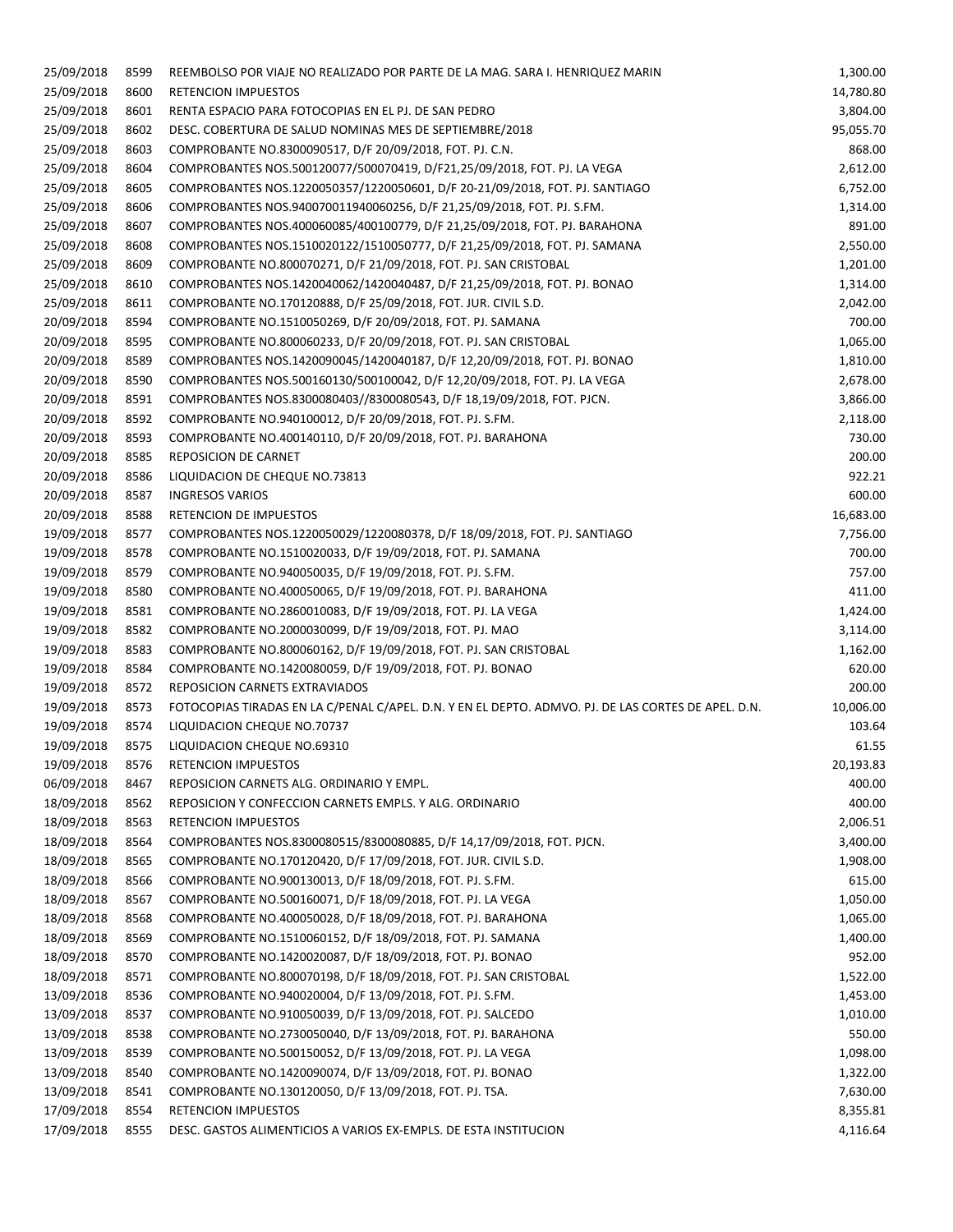| 17/09/2018 | 8556 | COMPROBANTE NO.1220050378, D/F 14/09/2018, FOT. PJ. SANTIAGO                                 | 4,386.00     |
|------------|------|----------------------------------------------------------------------------------------------|--------------|
| 17/09/2018 | 8557 | COMPROBANTES NOS.800020230/800020602, D/F 14,17/09/2018, FOT. PJ. SAN CRISTOBAL              | 2,455.00     |
| 17/09/2018 | 8558 | COMPROBANTES NOS.500160037/500160395, D/F 14,17/09/2018, FOT. PJ. LA VEGA                    | 4,582.00     |
| 17/09/2018 | 8559 | COMPROBANTE NO.400030050, D/F 17/09/2018, FOT. PJ. BARAHONA                                  | 595.00       |
| 17/09/2018 | 8560 | COMPROBANTE NO.940030018, D/F 17/09/2018, FOT. PJ. S.FM.                                     | 752.00       |
| 17/09/2018 | 8561 | COMPROBANTE NO.1420020403, D/F 17/09/2018, FOT. PJ. BONAO                                    | 690.00       |
| 14/09/2018 | 8542 | REPOSICION CARNTS EMPLEADOS                                                                  | 200.00       |
| 14/09/2018 | 8543 | <b>RETENCION IMPUESTOS</b>                                                                   | 727.50       |
| 14/09/2018 | 8544 | DEV. DEPOSITOS DE ALQUILER LOCAL DONDE ESTABA ALOJADO EL TRIB. DE N.N.A. DEL ENSANCHEZ OZAMA | 83,332.50    |
| 14/09/2018 | 8545 | DESC. BENEFICIOS Y GASTOS ALIMENTICIOS A EX-EMPLS. DE ESTA INSTITUCION                       | 19,483.33    |
| 14/09/2018 | 8546 | COMPROBANTE NO.1220080316, D/F 13/09/2018, FOT. PJ. SANTIAGO                                 | 4,038.00     |
| 14/09/2018 | 8547 | COMPROBANTE NO.940060008, D/F 14/09/2018, FOT. PJ. S.FM.                                     | 1,302.00     |
| 14/09/2018 | 8548 | COMPROBANTE NO.1510060120, D/F 14/09/2018, FOT. PJ. SAMANA                                   | 1,000.00     |
| 14/09/2018 | 8549 | COMPROBANTE NO.400080122, D/F 14/09/2018, FOT. PJ. BARAHONA                                  | 740.00       |
| 14/09/2018 | 8550 | COMPROBANTE NO.1420090026, D/F 14/09/2018, FOT. PJ. BONAO                                    | 454.00       |
| 17/09/2018 | 8551 | <b>REPOSICION CARNETS</b>                                                                    | 500.00       |
| 17/09/2018 | 8552 | PAGO COPIAS MEMORIALES DE DEFENSA CASO ODEBRECH (SECRETARIA GENERAL).                        | 2,324.00     |
| 17/09/2018 | 8553 | LIQUIDACION CHEQUE NO.74844                                                                  | 2,302.15     |
| 13/09/2018 | 8531 | COMPROBANTE NO.2000120106, D/F 11/09/2018, FOT. PJ. MAO                                      | 2,980.00     |
| 13/09/2018 | 8527 | <b>REPOSICION CARNETS</b>                                                                    | 400.00       |
| 13/09/2018 | 8528 | FOTOCOPIAS TIRADAS EN LA C/PENAL C/APEL. D.N.                                                | 478.00       |
| 12/09/2018 | 8518 | RETENCION DE IMPUESTOS                                                                       | 13,908.20    |
| 12/09/2018 | 8519 | PAGO REEMBOLSO DE SEGURO DE SALUD DE PENSIONADOS CORRESP. AGOSTO 2018                        | 2,437,728.00 |
| 12/09/2018 | 8520 | DESCUENTO GASTO ALIMENTICIO A VARIOS EX-EMPLEADOS                                            | 18,100.20    |
| 13/09/2018 | 8529 | <b>RETENCION IMPUESTOS</b>                                                                   | 4,245.47     |
| 13/09/2018 | 8530 | REEMBOLSO DIFERENCIA ENTRE MONTO FACTURADO Y MONTO COTIZADO                                  | 8,706.17     |
| 13/09/2018 | 8532 | COMPROBANTES NOS.8000150105/800020149, D/F 12-13/09/2018, FOT. PJ. SAN CRISTOBAL             | 1,702.00     |
| 13/09/2018 | 8533 | COMPROBANTE NO.8300080444, D/F 12/09/2018, FOT. PJ. C.N.                                     | 842.00       |
| 13/09/2018 | 8534 | COMPROBANTE NO.1220080309, D/F 12/09/2018, FOT. PJ. SANTIAGO                                 | 3,812.00     |
| 13/09/2018 | 8535 | COMPROBANTE NO.1510020382, D/F 12/09/2018, FOT. PJ. SAMANA                                   | 300.00       |
| 12/09/2018 | 8521 | COMPROBANTES NOS.1220050350/1220080401, D/F 04 Y 11/09/2018, FOT. PJ. SANTIAGO               | 5,448.00     |
| 12/09/2018 | 8522 | COMPROBANTE NO.8300080513, D/F 11/09/2018, FOT. PJ. C.N.                                     | 1,410.00     |
| 12/09/2018 | 8523 | COMPROBANTE NO.1510060616, D/F 11/09/2018, FOT. PJ. SAMANA                                   | 750.00       |
| 12/09/2018 | 8524 | COMPROBANTE NO.940020007, D/F 12/09/2018, FOT. PJ. SAN FCO.MACORIS                           | 815.00       |
| 12/09/2018 | 8525 | COMPROBANTE NO.2730060122, D/F 12/09/2018, FOT. PJ. BARAHONA                                 | 745.00       |
| 12/09/2018 | 8526 | PAGO CUOTA #1 POR PAGOS PENDIENTES ALQUILER CAFTERIA DE SANTIAGO                             | 20,000.00    |
| 12/09/2018 | 8516 | REPOSICION DE CARNET                                                                         | 300.00       |
| 12/09/2018 | 8517 | FOTOCOPIAS TIRADAS                                                                           | 5,725.00     |
| 11/09/2018 | 8511 | COMPROBANTE NO.940100010, D/F 11/09/2018, FOT. PJ. SAN FCO. MACORIS                          | 1,140.00     |
| 11/09/2018 | 8512 | COMPROBANTE NO.400030072, D/F 11/09/2018, FOT. PJ. BARAHONA                                  | 485.00       |
| 11/09/2018 | 8513 | COMPROBANTE NO.500150040, D/F 11/09/2018, FOT. PJ. LA VEGA                                   | 648.00       |
| 11/09/2018 | 8514 | COMPROBANTE NO.1420090030, D/F 11/09/2018, FOT. PJ. BONAO                                    | 1,284.00     |
| 11/09/2018 | 8515 | COMPROBANTE NO.800060229, D/F 11/09/2018, FOT. PJ. SAN CRISTOBAL                             | 1,047.00     |
| 11/09/2018 | 8509 | REPOSICION CARNETS EXTRAVIADOS                                                               | 400.00       |
| 11/09/2018 | 8510 | <b>RETENCION IMPUESTOS</b>                                                                   | 3,251.42     |
| 10/09/2018 | 8500 | COMPROBANTES NOS.800070264/800170369, D/F 07,10/09/2018, FOT. PJ. SAN CRISTOBAL              | 2,214.00     |
| 10/09/2018 | 8501 | COMPROBANTE NO.8300080619, D/F 03/09/2018, FOT. PJCN.                                        | 726.00       |
| 10/09/2018 | 8502 | COMPROBANTE NO.940060209, D/F 10/09/2018, FOT. PJ. S.FM.                                     | 1,685.00     |
| 10/09/2018 | 8503 | COMPROBANTES NOS.3650080217/3650050323, D/F 07,10/09/2018, FOT. PJ. LA VEGA                  | 532.00       |
| 10/09/2018 | 8504 | COMPROBANTE NO.1420090275 D/F 10/09/2018, FOT. PJ. BONAO                                     | 884.00       |
| 10/09/2018 | 8505 | COMPROBANTE NO.170060475, D/F 10/09/2018, FOT. JUR. CIVIL S.D.                               | 2,016.00     |
| 10/09/2018 | 8506 | COMPROBANTE NO.1510020697 D/F 10/09/2018, FOT. PJ. SAMANA                                    | 215.00       |
| 10/09/2018 | 8507 | COMPROBANTE NO.400080496 D/F 10/09/2018, FOT. PJ. BARAHONA                                   | 810.00       |
| 10/09/2018 | 8508 | COMPROBANTES NOS.1220050281/1220050068, D/F 10/09/2018, FOT. PJ. SANTIAGO                    | 6,346.00     |
| 10/09/2018 | 8492 | <b>REPOSICION CARNET</b>                                                                     | 400.00       |
| 10/09/2018 | 8493 | LIQUIDACION DE CHEQUE NO.74690                                                               | 1,609.60     |
|            |      |                                                                                              |              |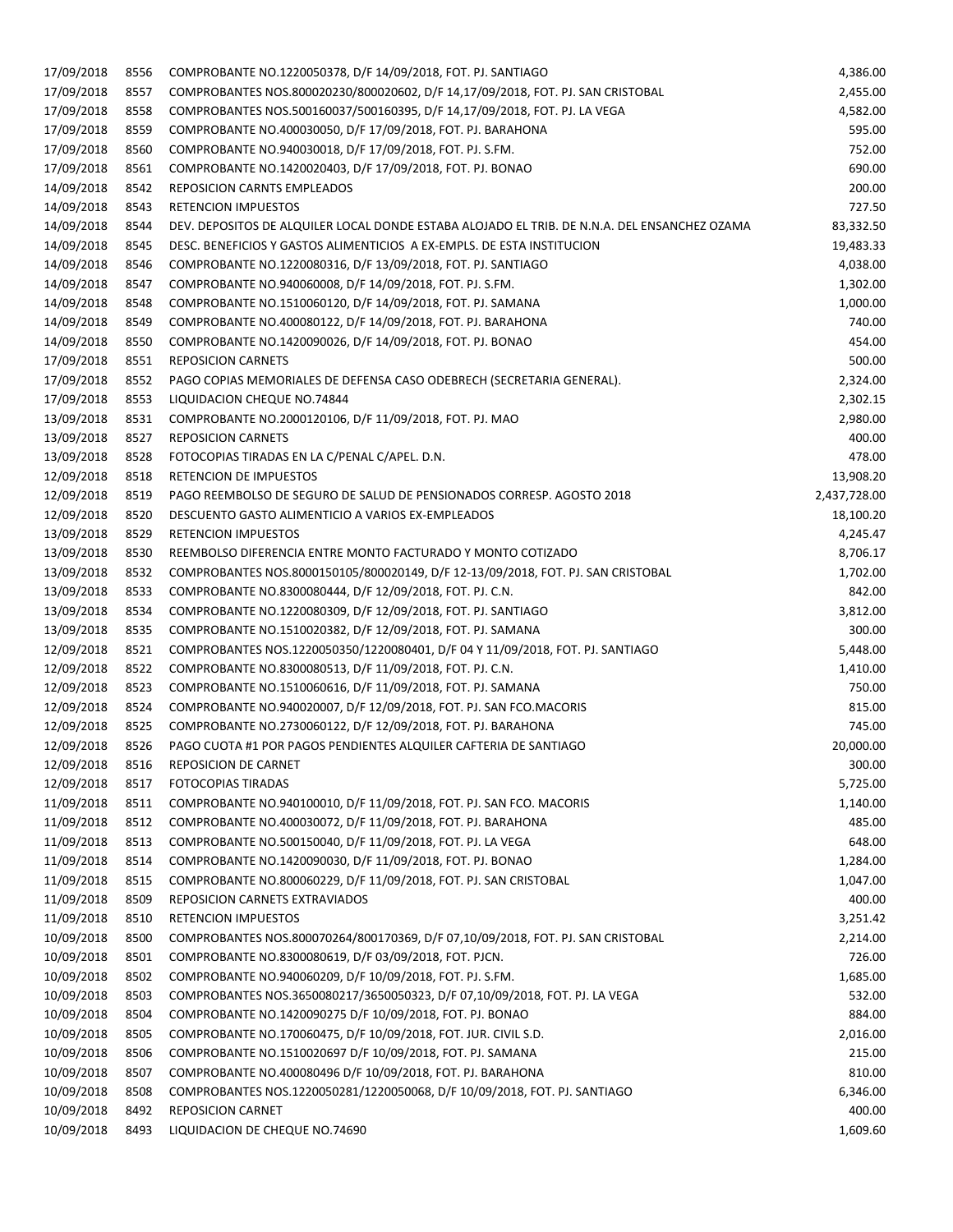| 10/09/2018 | 8494 | LIQUIDACION DE CHEQUE NO. 74888                                                           | 540.02    |
|------------|------|-------------------------------------------------------------------------------------------|-----------|
| 10/09/2018 | 8495 | LIQUIDACION DE CHEQUE NO.69389                                                            | 850.00    |
| 10/09/2018 | 8496 | FOTOCOPIAS TIRADAS                                                                        | 3,872.00  |
| 10/09/2018 | 8497 | <b>INGRESOS VARIOS</b>                                                                    | 60.00     |
| 10/09/2018 | 8498 | <b>INGRESOS VARIOS</b>                                                                    | 60.00     |
| 10/09/2018 | 8499 | RETENCION DE IMPUESTOS                                                                    | 6,805.57  |
| 07/09/2018 | 8491 | COMPROBANTE NO.2720050258 D/F 07/09/2018, FOT. PJ. BANI                                   | 25,484.00 |
| 07/09/2018 | 8481 | REPOSICION DE CARNET                                                                      | 100.00    |
| 07/09/2018 | 8482 | <b>INGRESOS VARIOS</b>                                                                    | 600.00    |
| 07/09/2018 | 8483 | RETENCION DE IMPUESTOS                                                                    | 3,185.29  |
| 07/09/2018 | 8484 | COMPROBANTE NO.3580040464, D/F 03/09/2018, FOT. PJ. VALVERDE MAO                          | 2,528.00  |
| 07/09/2018 | 8485 | COMPROBANTES NOS.8300080631 Y 8300080579, D/F 05-06/09/2018, FOT. PJ. C.N.                | 1,430.00  |
| 07/09/2018 | 8486 | COMPROBANTE NO.1220080341, D/F 06/09/2018, FOT. PJ. SANTIAGO                              | 3,380.00  |
|            |      |                                                                                           |           |
| 07/09/2018 | 8487 | COMPROBANTE NO.940050005, D/F 07/09/2018, FOT. PJ. SAN FCO. MACORIS                       | 797.00    |
| 07/09/2018 | 8488 | COMPROBANTE NO.1510020037 D/F 07/09/2018, FOT. PJ. SAMANA                                 | 465.00    |
| 07/09/2018 | 8489 | COMPROBANTE NO.400140038 D/F 07/09/2018, FOT. PJ. BARAHONA                                | 630.00    |
| 07/09/2018 | 8490 | COMPROBANTE NO.1420020050 D/F 07/09/2018, FOT. PJ. BONAO                                  | 1,026.00  |
| 06/09/2018 | 8473 | COMPROBANTE NO.1420020339, D/F 03/09/2018, FOT. PJ. BONAO                                 | 976.00    |
| 06/09/2018 | 8474 | COMPROBANTE NO.1220080377, D/F 05/09/2018, FOT. PJ. SANTIAGO                              | 4,430.00  |
| 06/09/2018 | 8468 | LIQUIDACION CHEQUE NO.72203                                                               | 73.43     |
| 06/09/2018 | 8469 | LIQUIDACION CHEQUE NO.64727                                                               | 209.36    |
| 06/09/2018 | 8470 | LIQUIDACION CHEQUE NO.74196                                                               | 202.76    |
| 06/09/2018 | 8471 | LIQUIDACION CHEQUE NO.74798                                                               | 27,960.87 |
| 06/09/2018 | 8472 | <b>RETENCION IMPUESTOS</b>                                                                | 55,729.13 |
| 06/09/2018 | 8475 | COMPROBANTE NO.289655245, D/F 06/09/2018, FOT. PJ. BONAO                                  | 1,850.00  |
| 06/09/2018 | 8476 | COMPROBANTE NO.940050014, D/F 06/09/2018, FOT. PJ. SAN FCO. MACORIS                       | 813.00    |
| 06/09/2018 | 8477 | COMPROBANTE NO.600050155, D/F 06/09/2018, FOT. PJ. MONTECRISTI                            | 9,000.00  |
| 06/09/2018 | 8478 | COMPROBANTE NO.400140094, D/F 06/09/2018, FOT. PJ. BARAHONA                               | 601.00    |
| 06/09/2018 | 8479 | COMPROBANTE NO.50015167, D/F 06/09/2018, FOT. PJ. LA VEGA                                 | 1,064.00  |
| 06/09/2018 | 8480 | COMPROBANTE NO.800270126, D/F 06/09/2018, FOT. PJ. SAN CRISTOBAL                          | 619.00    |
| 05/09/2018 | 8460 | COMPROBANTE NO.8300080781, D/F 03/09/2018, FOT. PJCN.                                     | 698.00    |
| 05/09/2018 | 8461 | COMPROBANTES NOS.800060337/800070442, D/F 04-05/09/2018, FOT. PJ. SAN CRISTOBAL           | 1,587.00  |
| 05/09/2018 | 8462 | COMPROBANTE NO.940070004, D/F 05/09/2018, FOT. PJ. S.FM.                                  | 660.00    |
| 05/09/2018 | 8463 | COMPROBANTE NO.400140088, D/F 05/09/2018, FOT. PJ. BARAHONA.                              | 1,020.00  |
| 05/09/2018 | 8464 | COMPROBANTE NO.1510060135, D/F 05/09/2018, FOT. PJ. SAMANA                                | 250.00    |
| 05/09/2018 | 8465 | COMPROBANTE NO.1420020051, D/F 05/09/2018, FOT. PJ. BONAO.                                | 778.00    |
| 05/09/2018 | 8466 | COMPROBANTE NO.500160385, D/F 05/09/2018, FOT. PJ.LA VEGA                                 | 860.00    |
| 05/09/2018 | 8458 | REPOSICION CARNET EXTRAVIADOS A EMPL. Y ALGUACIL ORDIANRIO                                | 400.00    |
| 05/09/2018 | 8459 | <b>RETENCION IMPUESTOS</b>                                                                | 6,210.75  |
| 03/09/2018 | 8436 | <b>REPOSICION CARNET</b>                                                                  | 100.00    |
| 03/09/2018 | 8437 | PAGO COMPRA KIT PASO RAPIDO PARA LA MAG. CARMEN ALEXANDRA REYES RAMIREZ                   | 450.00    |
| 03/09/2018 | 8438 | PAGO ALQUIER CAFETERIA PJ. DE LAS CORTES DE APEL. D.N.                                    | 10,000.00 |
| 03/09/2018 | 8439 | <b>RETENCION IMPUESTOS</b>                                                                | 4,338.10  |
|            |      |                                                                                           |           |
| 03/09/2018 | 8440 | COMPROBANTE NO.500160526, D/F 03/09/2018, FOT. PJ.LA VEGA                                 | 188.00    |
| 03/09/2018 | 8441 | COMPROBANTE NO.940090284, D/F 03/09/2018, FOT. PJ. S.FM.                                  | 993.00    |
| 03/09/2018 | 8442 | COMPROBANTE NO.1510050550, D/F 03/09/2018, FOT. PJ. SAMANA                                | 600.00    |
| 03/09/2018 | 8443 | COMPROBANTE NO.400110657, D/F 03/09/2018, FOT. PJ. BARAHONA.                              | 328.00    |
| 03/09/2018 | 8444 | COMPROBANTE NO.800270760, D/F 03/09/2018, FOT. PJ. SAN CRISTOBAL                          | 1,117.00  |
| 03/09/2018 | 8445 | COMPROBANTE NO.1220080366, D/F 03/09/2018, FOT. PJ. SANTIAGO                              | 1,952.00  |
| 04/09/2018 | 8446 | REPOSICION CARNET EXTRVIADO                                                               | 100.00    |
| 04/09/2018 | 8447 | FOTOCOPIAS TIRADAS EN EL PJ. DE LAS CORTES DE APEL. DN. Y EN LA C/PENAL C/APEL. D.N.      | 20,632.00 |
| 04/09/2018 | 8448 | <b>RETENCION IMPUESTOS</b>                                                                | 1,640.26  |
| 04/09/2018 | 8449 | DESC. SEGURO MEDICO, BENEFICIOS Y GASTOS ALIMENTICIOS A ROSMERY EDWARDS DE LEON, EX-EMPL. | 11,139.64 |
| 04/09/2018 | 8450 | COMPROBANTE NO.8300040107, D/F 04/09/2018, FOT. CORTE DE TRABAJO DEL D.N.                 | 2,440.00  |
| 04/09/2018 | 8451 | COMPROBANTE NO.170010106, D/F 04/09/2018, FOT. JUR. CIVIL S.D.                            | 1,498.00  |
| 04/09/2018 | 8452 | COMPROBANTE NO.940090004, D/F 04/09/2018, FOT. PJ. S.FM.                                  | 1,441.00  |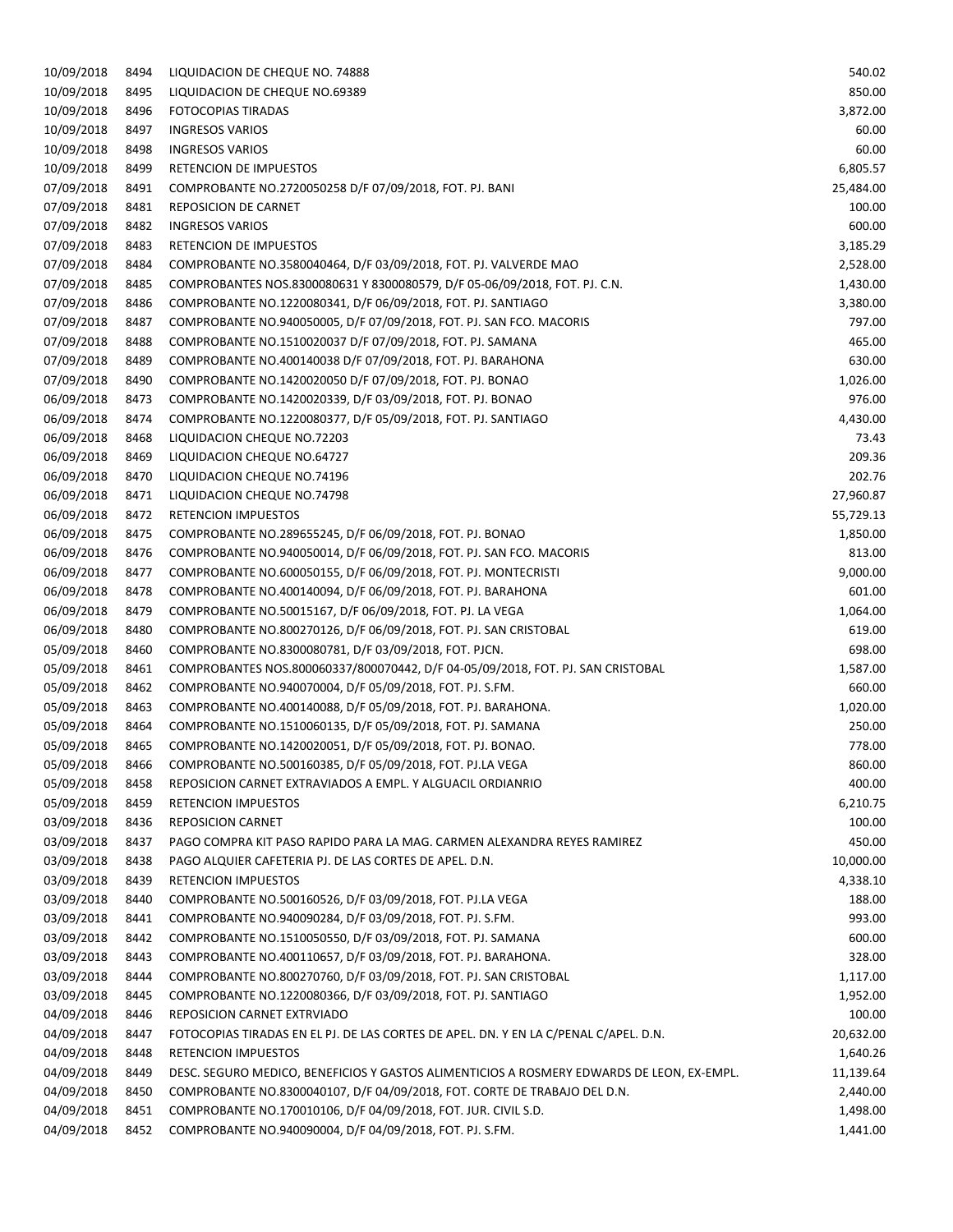| 04/09/2018 | 8453 | COMPROBANTE NO.500160052, D/F 04/09/2018, FOT. PJ.LA VEGA        | 1,630.00     |
|------------|------|------------------------------------------------------------------|--------------|
| 04/09/2018 | 8454 | COMPROBANTE NO.1510060173, D/F 04/09/2018, FOT. PJ. SAMANA       | 505.00       |
| 04/09/2018 | 8455 | COMPROBANTE NO.1420080008, D/F 04/09/2018, FOT. PJ. BONAO.       | 686.00       |
| 04/09/2018 | 8456 | COMPROBANTE NO.800020589, D/F 04/09/2018, FOT, PJ, SAN CRISTOBAL | 820.00       |
| 04/09/2018 | 8457 | COMPROBANTE NO.400140199, D/F 04/09/2018, FOT. PJ. BARAHONA.     | 975.00       |
|            |      |                                                                  | 3,734,169.80 |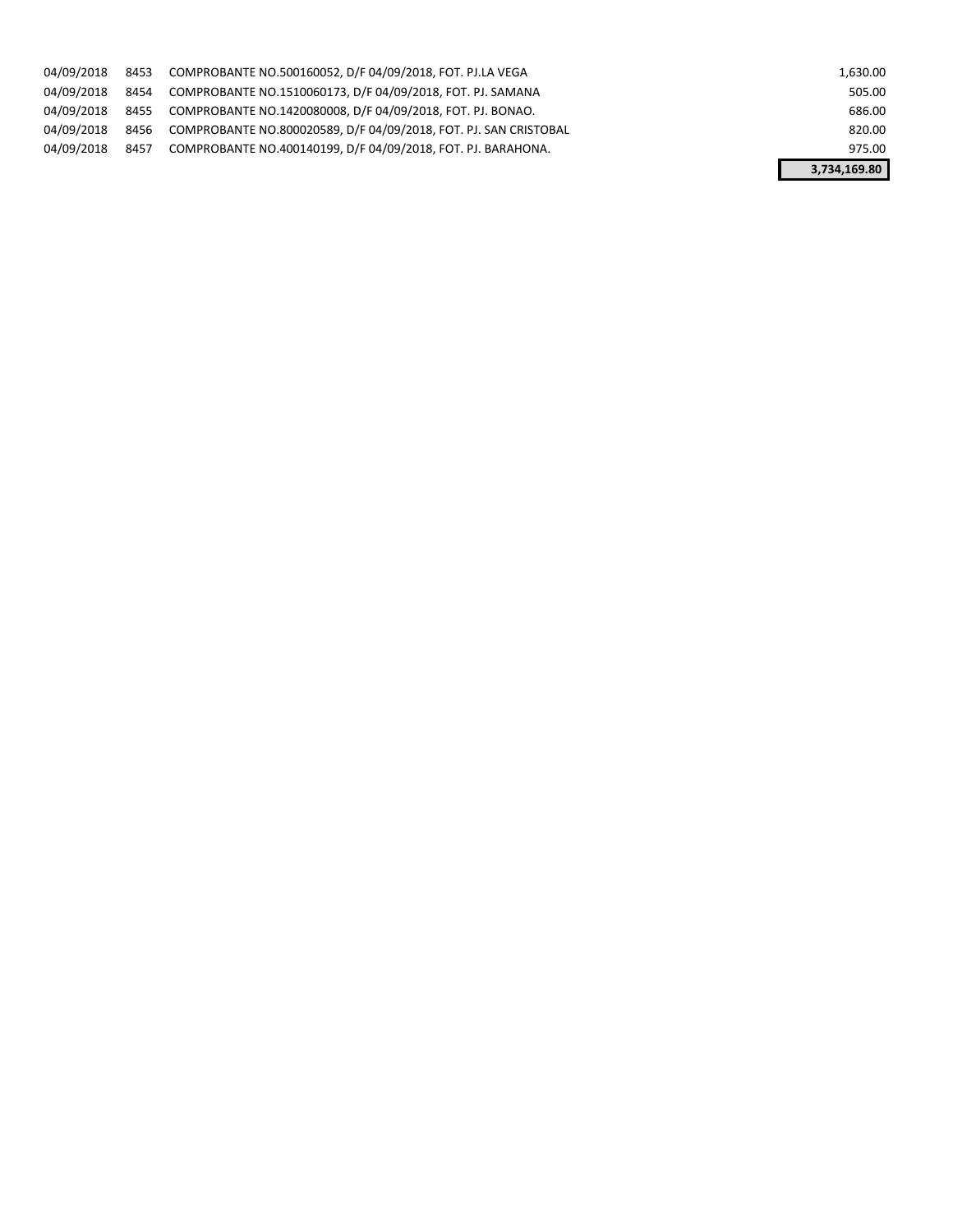## *CONSEJO DEL PODER JUDICIAL DIRECCION PRESUPUESTARIA Y FINANCIERA DEPARTAMENTO DE CONTABILIDAD RELACION DE TRANSFERENCIAS CREDITOS* **DEL MES DE SEPTIEMBRE DEL 2018**

#### *FECHA NUM. DESCRIPCION VALOR RD\$*

| 27/09/2018 | 634 | PAGO RETENCIONES SEGURO MEDICO EMPLEADOS ENJ CORRESP. A SEPT. 2018        | 76,574.54        |
|------------|-----|---------------------------------------------------------------------------|------------------|
| 28/09/2018 | 635 | TRANSF. DE FONDO DE LA CTA. OPER. A LA C                                  | 9,752,707.06     |
| 21/09/2018 | 630 | PAGO APORTE ALQUILER EDI. TSA CORRESP. A SEPTIEMBRE 2018                  | 59,772.00        |
| 17/09/2018 | 627 | PAGO REEMBOLSO SEGURO MEDICO EMPLEADOS ENJ CORRESP. A JULIO 2018          | 115,076.06       |
| 21/09/2018 |     | 633 PAGO SEGURO MEDICO DR. PABLO GARRIDO CORRESP. A AGOSTO 2018           | 13,184.00        |
| 20/09/2018 | 629 | PAGO APORTE ALQUILER PJ SANTO DOMINGO CORRESP. A SEPTIEMBRE 2018          | 50,000.00        |
| 20/09/2018 | 631 | PAGO APORTE SEGURIDAD EDIF SCJ CORRESP. A SEPTIEMBRE 2018                 | 100,000.00       |
| 20/09/2018 |     | 632 PAGO APORTE SEGURIDAD EDIF PJ SANTIAGO CORRESP. A SEPTIEMBRE 2018     | 49,795.00        |
| 20/09/2018 | 628 | TRANSF. DE FONDOS A LA CTA. OPER. CORESP. A LA ASIGN. PRES. DE SEPT./2018 | 575, 553, 639.80 |
| 06/09/2018 | 626 | TRANSF. DE FONDO DE LA CTA. PUBLICACIONE                                  | 500.00           |
| 03/09/2018 |     | 625 PAGO SEGURO MEDICO DR. PABLO GARRIDO CORRESP. A JULIO 2018            | 13,184.00        |
| TOTAL      |     |                                                                           | 585,784,432.46   |
|            |     |                                                                           |                  |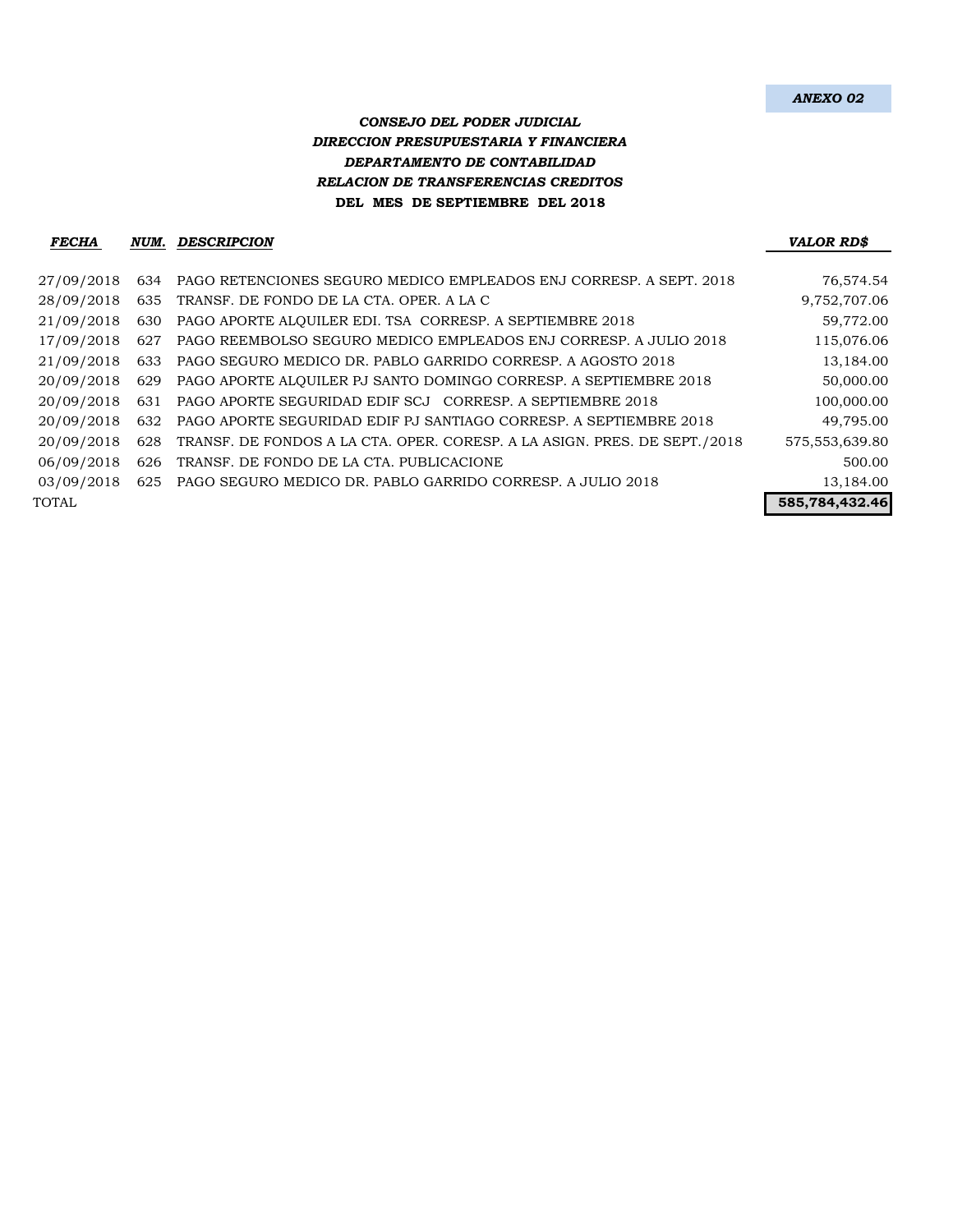### *CONSEJO DEL PODER JUDICIAL DIRECCION PRESUPUESTARIA Y FINANCIERA DEPARTAMENTO DE CONTABILIDAD RELACION NOTAS DE CREDITOS* **DEL MES DE SEPTIEMBRE DEL 2018**

| <b>FECHA</b> | NUM. | <b>DESCRIPCION</b>                                                    | <b>VALOR RD\$</b> |
|--------------|------|-----------------------------------------------------------------------|-------------------|
| 13/09/2018   | 1704 | REINTEGRO CHQ75816                                                    | 40,000.00         |
| 13/09/2018   | 1705 | REINTEGRO CHQ75826                                                    | 40,000.00         |
| 03/09/2018   | 1706 | CARGO POR CANCELACION DE CERT. FINAN. No.967062 DEL MES DE JULIO 2018 | 20,126,649.94     |
| 12/09/2018   | 1707 | CARGO POR CANCELACION DE CERT.FINAN. No.959913 DEL MES DE MAYO 2018   | 163,577,383.66    |
| 12/09/2018   | 1708 | CARGO POR CANCELACION DE CERT.FINAN.No.954812 DEL MES DE MARZO 2018   | 154,530,797.97    |
| 11/09/2018   | 1709 | REINTEGRO CHQ73449                                                    | 600.00            |
| 11/09/2018   | 1710 | REINTEGRO CHQ75232                                                    | 931.00            |
| 26/09/2018   | 1711 | REINTEGRO CHQ74277                                                    | 14,700.00         |
| 26/09/2018   | 1712 | REINTEGRO CHQ75361                                                    | 14,700.00         |
| 26/09/2018   | 1713 | REINTEGRO CHQ74747                                                    | 89,126.36         |
| 28/09/2018   | 1714 | REINTEGRO CHQ70990                                                    | 24,362.44         |
| 28/09/2018   | 1715 | REINTEGRO CHQ71105                                                    | 6,440.68          |
| 28/09/2018   | 1716 | REINTEGRO CHQ71018                                                    | 4,268.45          |
| 28/09/2018   | 1717 | REINTEGRO CHQ71033                                                    | 4,900.00          |
| 28/09/2018   | 1718 | REINTEGRO CHQ71220                                                    | 19,999.80         |
| 28/09/2018   | 1719 | REINTEGRO CHQ71030                                                    | 7,923.30          |
| 28/09/2018   | 1720 | REINTEGRO CHQ71221                                                    | 10,800.00         |
| 28/09/2018   | 1721 | REINTEGRO CHQ71180                                                    | 1,500.00          |
| 28/09/2018   | 1722 | REINTEGRO CHQ71235                                                    | 3,000.00          |
| 28/09/2018   | 1723 | REINTEGRO CHQ71222                                                    | 9,450.00          |
| 28/09/2018   | 1724 | REINTEGRO CHQ71164                                                    | 16,706.25         |
| 28/09/2018   | 1725 | REINTEGRO CHQ71188                                                    | 2,000.00          |
| 28/09/2018   | 1726 | REINTEGRO CHQ73292                                                    | 598.50            |
| 28/09/2018   | 1727 | REINTEGRO CHQ74931                                                    | 2,061.50          |
| 28/09/2018   | 1728 | REINTEGRO CHQ75114                                                    | 665.00            |
| 28/09/2018   | 1729 | REINTEGRO CHQ75814                                                    | 40,000.00         |
| 28/09/2018   | 1730 | REINTEGRO CHQ75803                                                    | 40,000.00         |
| 30/09/2018   | 1731 | CARGO POR EMPLEADOS EXCL. DE NOM. GASTOS ALIM. MILIT. DE SEPT./18     | 29,900.00         |
| 30/09/2018   | 1732 | CARGO POR EMPLEADOS EXCL. DE NOM. BENEF. FUNC. Y EMPL. DE SEPT./18    | 18,872.00         |
| 30/09/2018   | 1733 | CARGO CHEQUE68293 REINTEGRADO POR CADUCIDAD                           | 199.50            |
| 30/09/2018   | 1734 | CARGO CHEQUE 68730 REINTEGRADO POR CADUCIDAD                          | 266.00            |
| 30/09/2018   | 1735 | CARGO POR EMPLEADOS EXCLUIDOS DE NOM. GASTOS ALIM. DE SEPT. 2018      | 49,000.00         |
| 30/09/2018   | 1736 | CARGO POR DEPOSITO No.180919000110040673                              | 1,000.00          |
| 30/09/2018   | 1737 | CARGO POR EXCLUSION DE NOMINA ELECTRONICA                             | 1,750.00          |
|              |      |                                                                       | 338,730,552.35    |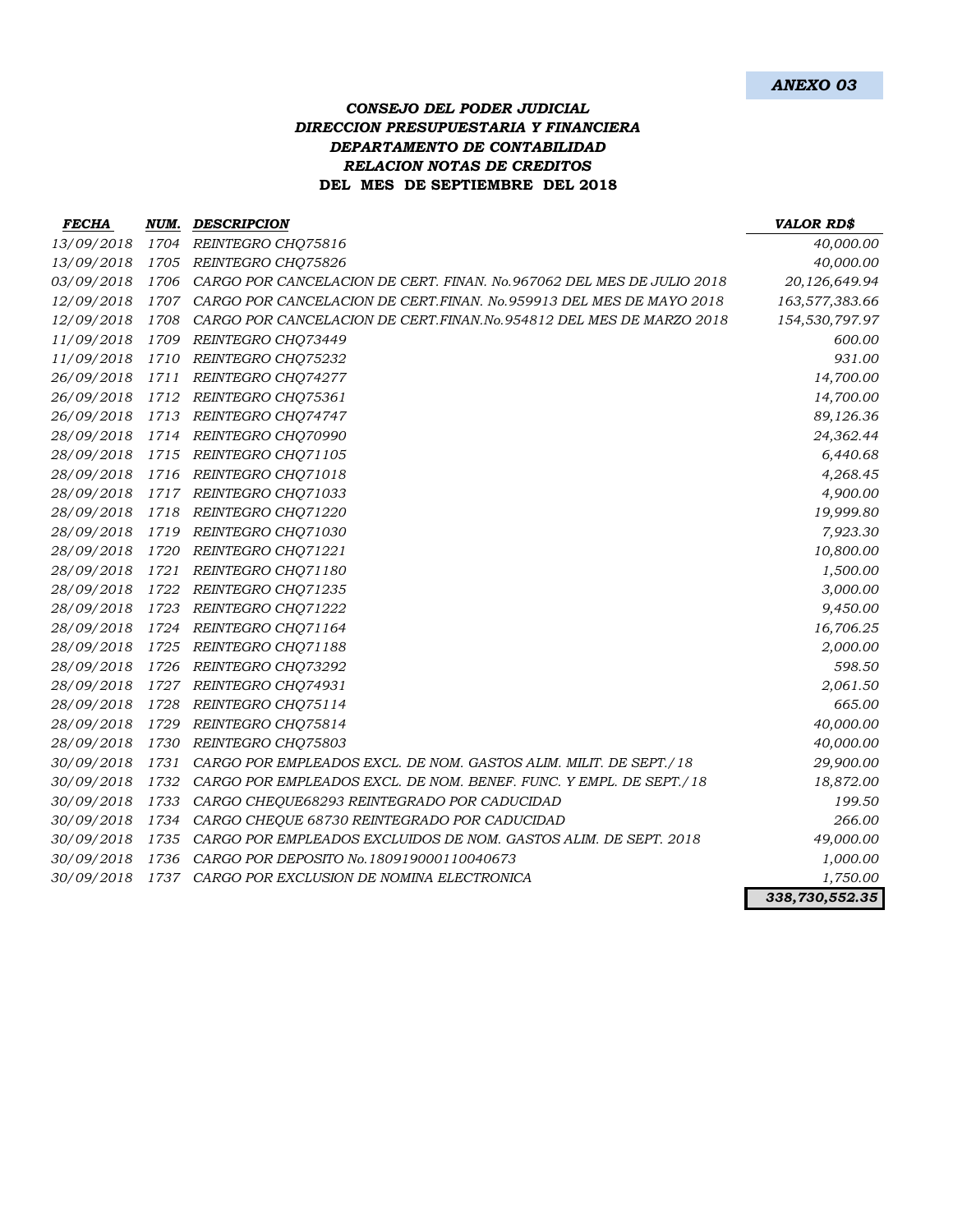## *CONSEJO DEL PODER JUDICIAL DIRECCION PRESUPUESTARIA Y FINANCIERA DEPARTAMENTO DE CONTABILIDAD RELACION DE CHEQUES EMITIDOS DEL MES DE SEPTIEMBRE DEL 2018*

| <b>FECHA</b>      | NUM. BENEFICIARIO                             | <b>VALOR RD\$</b> |
|-------------------|-----------------------------------------------|-------------------|
| Número            | Fecha Beneficiario                            | Créditos          |
| 05/09/2018        | 75744 ALAN E. PENA PENA                       | 21,924.80         |
| 05/09/2018        | 75740 PURA M. LOPEZ CRUZ                      | 600.00            |
| 05/09/2018        | 75741 ROSA M. ALMONTE FRANCISCO               | 3,000.00          |
| 05/09/2018        | 75746 CLARIS R. POLANCO ROQUE                 | 26,319.90         |
| 05/09/2018        | 75747 YESSIRY F. VICTORIANO JOA               | 19,000.00         |
| 05/09/2018        | 75748 ISAMAR ESPINOSA URBAEZ                  | 20,440.73         |
| 05/09/2018        | 75742 FRANCISCO TORRES DE LA CRUZ             | 9,000.00          |
| 05/09/2018        | 75743 MAYRA J. DE LA CRUZ LORA                | 9,000.00          |
| 05/09/2018        | 75745 NIDIA ALTAGRACIA BORGES                 | 48,400.00         |
| 05/09/2018        | 75749 GLORIBI M. MADERA HIDALGO               | 203,975.40        |
| 05/09/2018        | 75750 YAINA Y. SANCHEZ LANTIGUA               | 28,099.94         |
| 06/09/2018        | 75752 PRAMAC CARIBE, SRL                      | 332,879.40        |
| 06/09/2018        | 75753 HIPOLITO POLONIA, SRL                   | 11,020.00         |
| 06/09/2018        | 75754 ROSANNA J DEL C DE JESUS DICLO DE FELIZ | 882,615.15        |
| 07/09/2018        | 75834 JOSE ANT. MARIOT ACOSTA                 | 16,891.00         |
| 07/09/2018        | 75836 JACQUELIN FCA. REYES OLIVIER            | 23,275.00         |
| 07/09/2018        | 75838 OLMEDO CANDELARIO ROSADO                | 5,120.50          |
| 07/09/2018        | 75840 CRISTIAN E. RIVAS VENTURA               | 16,492.00         |
| <i>07/09/2018</i> | 75842 LUZ E. REYES DE CASTRO                  | 19,218.50         |
| 07/09/2018        | 75843 CARLOS ANT. MARTINEZ BALBUENA           | 2,327.50          |
| 07/09/2018        | 75844 VICTOR V. ARIAS DE LA ROSA              | 4,788.00          |
| 07/09/2018        | 75845 YAURYS V. ALCANTARA BURGOS              | 42,161.00         |
| 07/09/2018        | 75846 FERNANDO A. BATISTA GRULLON             | 3,657.50          |
| 07/09/2018        | 75847 REYNALDO LOPEZ ESPAILLAT                | 9,376.50          |
| 07/09/2018        | 75848 JOSE I. VASQUEZ NUNEZ                   | 731.50            |
| 07/09/2018        | 75849 ABERCIO ANT. PARRA GUTIERREZ            | 3,724.00          |
| 07/09/2018        | 75850 ESTEBAN MERCEDES HERNANDEZ              | 1,795.50          |
| 07/09/2018        | 75851 BLADIMIR M. FRIAS RODRIGUEZ             | 266.00            |
| 07/09/2018        | 75852 RAFAEL ANT. PERALTA CACERES             | 5,652.50          |
| 07/09/2018        | 75853 EUSEBIO V. VALLE REYES                  | 1,995.00          |
| 07/09/2018        | 75854 JOSE L. SUSANA SIME                     | 6,982.50          |
| 07/09/2018        | 75855 LUIS A. DE LA ROSA ESPINAL              | 2,527.00          |
| 07/09/2018        | 75856 JEFFREY A. NUNEZ BALDERA                | 6,184.50          |
| 07/09/2018        | 75857 YANNI F. HERNANDEZ DISLA                | 4,721.50          |
| 07/09/2018        | 75860 MIGUEL E. BAEZ GUERRERO                 | 1,330.00          |
| 07/09/2018        | 75861 JUAN FCO. CEBALLO TAVERA                | 13,366.50         |
| 07/09/2018        | 75862 CARLOS ABREU GUZMAN                     | 5,985.00          |
| 07/09/2018        | 75863 GIL ROSARIO VARGAS                      | 6,716.50          |
| 07/09/2018        | 75864 JUAN C. RODRIGUEZ SANTIAGO              | 8,778.00          |
| 07/09/2018        | 75865 VICTOR A. REYES BURGOS                  | 2,394.00          |
| 07/09/2018        | 75866 WILMER A. SANCHEZ CEDENO                | 399.00            |
| 07/09/2018        | 75867 IBELKA E. ECHAVARRIA RODRIGUEZ          | 14,031.50         |
| 07/09/2018        | 75869 ANEURY E. CAPELLAN FERREIRA             | 1,064.00          |
| 07/09/2018        | 75870 ADRIANO DE JS. JIMENEZ MEDINA           | 6,450.50          |
| 07/09/2018        | 75871 EDISON R. CASTRO GUERRA                 | 2,394.00          |
| 07/09/2018        | 75872 DARLY ML. FENIS GARCIA                  | 3,059.00          |
| 07/09/2018        | 75873 SUJEIRY DEL C. ACOSTA GUZMAN            | 5,918.50          |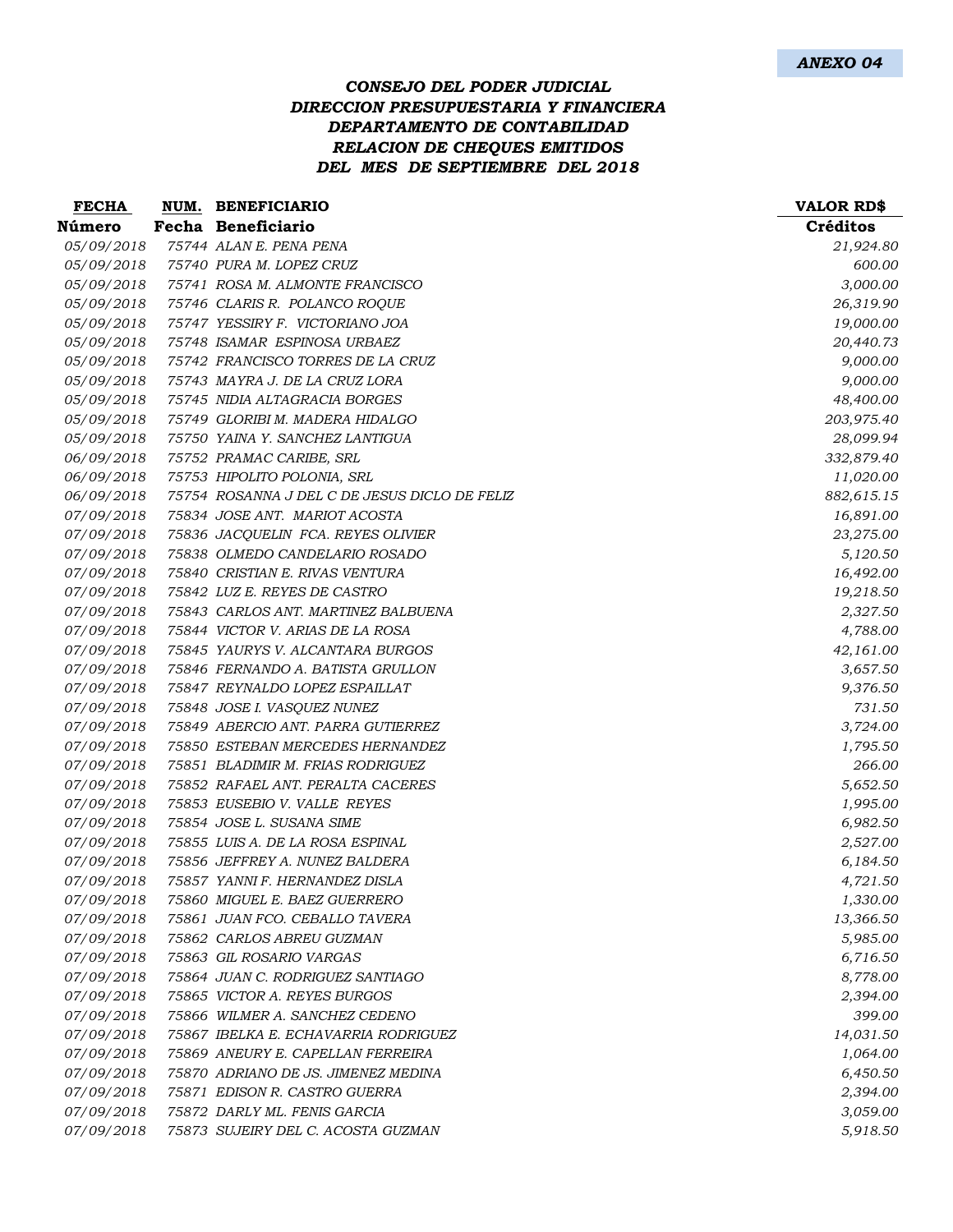*07/09/2018 75874 LUIS ALB. FARIAS JOAQUIN 3,657.50 07/09/2018 75875 JUAN C. NUNEZ SANTOS 3,990.00 07/09/2018 75876 JONATHAN M. VERAS CABRERA 4,522.00 07/09/2018 75877 JUAN DE JS. SUAREZ MORAN 10,374.00 07/09/2018 75879 ISMAEL VENTURA PENA 11,039.00 07/09/2018 75880 JOSE E. RODRIGUEZ NUNEZ 6,583.50 07/09/2018 75881 CLARA Y. SANCHEZ R. 3,990.00 07/09/2018 75883 EMMANUEL A. ACOSTA AQUINO 7,847.00 07/09/2018 75884 FRANCISCO DE JS. CASTILLO R 3,059.00 07/09/2018 75885 FRANKLIN BDO. MEDINA PENA 2,593.50 07/09/2018 75887 MIGUEL A. VARGAS HENRIQUEZ 9,642.50 07/09/2018 75889 VRIANT J. HERNANDEZ CASTANO 14,497.00 07/09/2018 75890 INANGELY M. BONIFACIO PENA 6,517.00 07/09/2018 75892 DEYCHANEL REYES TORRES 2,128.00 07/09/2018 75893 ANDERSON J. ARTILES SANTOS 1,862.00 07/09/2018 75894 EMERITO C. MARTE GRULON 2,394.00 07/09/2018 75895 JOSE A. HERRERA DE LA CRUZ 5,253.50 07/09/2018 75896 MARSEL PEREZ SOLER 2,460.50 07/09/2018 75897 CARMEN M. FRIAS GARCIA 864.50 07/09/2018 75898 GREGORY A. CORNIEL BATISTA 1,064.00 07/09/2018 75899 JUAN DE DIOS RODRIGUEZ REYES 2,061.50 07/09/2018 75900 MANUEL C. AGUILERA BALBUENA 1,729.00 07/09/2018 75902 OLIVER J. LIZ TAVERAS 1,729.00 07/09/2018 75903 RICHARD DE JS. MARMOL LOVERA 2,061.50 07/09/2018 75904 ADRIAN E. CEDANO BIDO 2,726.50 07/09/2018 75905 CLARITZA SANCHEZ BELTRE 3,192.00 07/09/2018 75907 MARTHA K. MENDEZ RAMIREZ 4,189.50 07/09/2018 75908 MELISSA ANDREINA MONTAS RAMIREZ 4,389.00 07/09/2018 75909 OMAR ALEXANDER ACEVEDO NIN 2,394.00 07/09/2018 75910 OMAR ALEXANDER ROSSO SANCHEZ 4,056.50 07/09/2018 75911 YERI A. FAMILIA RAMIREZ 4,256.00 07/09/2018 75912 ANTONIO ROQUE BIDO 4,655.00 07/09/2018 75913 ANDERSON JUNIOR DIAZ FARIAS 7,248.50 07/09/2018 75914 ANDREA DEL CARMEN BAEZ MEDINA 1,928.50 07/09/2018 75782 MATOS & COMPANIA, SRL 12,552.37 07/09/2018 75784 FELIZ RUIZ COMERCIAL SRL 27,978.83 07/09/2018 75785 MARIA DEL CARMEN DE LOS SANTOS 12,112.50 07/09/2018 75786 MARIA DEL CARMEN DE LOS SANTOS 4,987.50 07/09/2018 75787 SYNTES S R L 5,925.87 07/09/2018 75788 JOHNNY DIONISIO VERAS ROJAS 4,987.50 07/09/2018 75783 IDOM SAS 9,957.00 07/09/2018 75789 CORPORACION DEL ACUEDUCTO Y ALCANTARILLADO DE SANTO DOMINGO (CAASD) 34,148.00 07/09/2018 75757 AUTOCENTRO NAVARRO, SRL 10,342.37 07/09/2018 75915 LAURA M. DE LOS SANTOS PEREZ 2,593.50 07/09/2018 75917 KAURY E. KING MARIANO 798.00 07/09/2018 75919 CASIMIRO FRANCISCO SERRANO DE LA CRUZ 13,898.50 07/09/2018 75921 AMABELIS ARIAS LINAREZ 1,263.50 07/09/2018 75922 JESSICA PAMELA JIMENEZ GARCIA 1,197.00 07/09/2018 75923 ROBERTO CARLO DE LA ROSA GUZMAN 2,061.50 07/09/2018 75925 JOSE JORDANY PAULINO GUERRERO 1,130.50 07/09/2018 75926 PENELOPE PANIAGUA MUNOZ 9,443.00 07/09/2018 75927 RUDOSKI GOMEZ MARMOLEJOS 3,391.50 07/09/2018 75928 LEUDY MARTIN BATISTA BRUNO 1,662.50 07/09/2018 75841 CARLOS PINEDA RAMIREZ 3,192.00 07/09/2018 75878 MIGUEL A. NUNEZ GUERRERO 7,780.50 07/09/2018 75882 RUBEN D. HERRA BERNABEL 2,593.50 07/09/2018 75924 JULIO BENJAMIN FRANCISCO MATOS 199.50*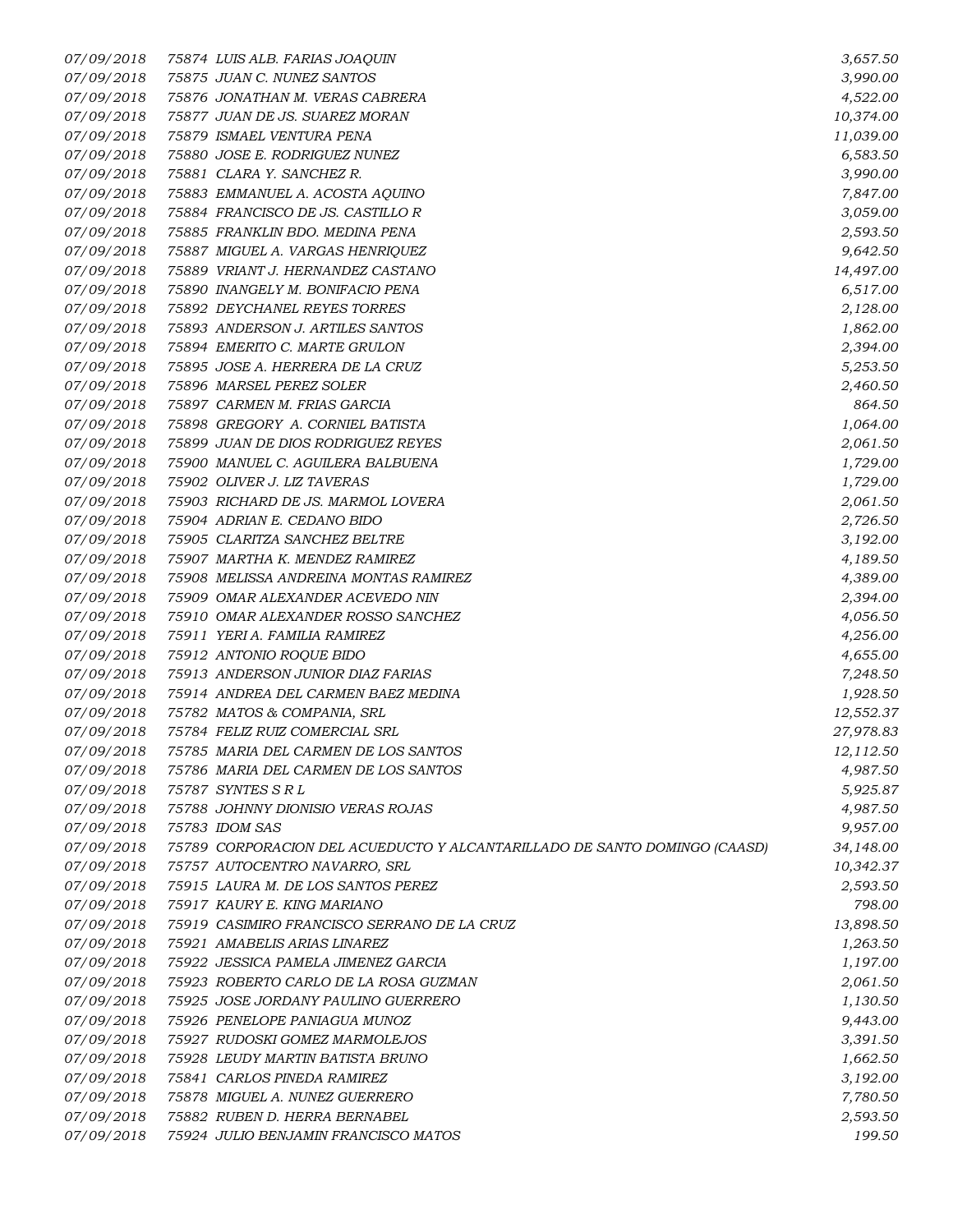*07/09/2018 75929 ALDO RAFAEL BARRANCO LIRIANO 10,839.50 07/09/2018 75930 CHANEL ANEUDY DICKSON BONILLA 5,054.00 07/09/2018 75932 CESAR A. FERNANDEZ PENA 399.00 07/09/2018 75933 JULIO PEREZ GONZALEZ 1,862.00 07/09/2018 75935 JUAN ML. DEL ORBE MORA 3,591.00 07/09/2018 75937 WILSON ML. MARTINEZ 1,396.50 07/09/2018 75938 MAGALYS ORTIS PAULINO 2,660.00 07/09/2018 75939 JESUS CASTILLO POLANCO 1,928.50 07/09/2018 75940 FELIX A. VARGAS FERNANDEZ 598.50 07/09/2018 75941 JOSE A. MOLINA 2,061.50 07/09/2018 75942 JOHAN S. ALMONTE DE LOS SANTOS 2,793.00 07/09/2018 75943 NORBERTO D. KUNHARDT VEGA 4,389.00 07/09/2018 75944 ORLANDO POLANCO RAMIREZ 3,391.50 07/09/2018 75945 CARMEN YESENIA TAVAREZ JIMENEZ 1,662.50 07/09/2018 75760 OFIGRAFIS DEL CARIBE EIRL 7,192.45 07/09/2018 75766 OFITRONICS, SRL 21,520.00 07/09/2018 75767 OMAR CD S SISTEM, SRL 27,120.00 07/09/2018 75768 RAMON ANTONIO ANDUJAR BELTRE 103,870.62 07/09/2018 75804 MANUELA VALDEZ DELGADA 40,000.00 07/09/2018 75758 JOSE MARMOL DISENOS Y CONSTRUCCIONES SRL 12,568.00 07/09/2018 75769 LA INNOVACION, SRL 58,505.32 07/09/2018 75761 DOS VENTURA SRL 15,064.00 07/09/2018 75762 IMPORTADORA DOPEL, SRL. 10,328.20 07/09/2018 75763 DISTRIBUIDORA Y SERVICIOS DIVERSOS DISOPE SRL 22,487.00 07/09/2018 75764 PRODIMPA, S.R.L. 3,570.26 07/09/2018 75776 ONE WM EIRL 40,680.00 07/09/2018 75777 ONE WM EIRL 40,680.00 07/09/2018 75778 OMEGA TECH, S. A. 2,711,709.46 07/09/2018 75779 CONFECCIONES DIVERSAS ZI SRL 155,728.12 07/09/2018 75780 RAMON ANTONIO ANDUJAR BELTRE 60,146.87 07/09/2018 75770 DISTRIBUIDORA Y SERVICIOS DIVERSOS DISOPE SRL 3,729.00 07/09/2018 75771 LIMCOBA, SRL 181,834.58 07/09/2018 75772 COMERCIAL SANTANA, SRL. 8,305.50 07/09/2018 75773 MADERERA MARIO SRL 21,413.74 07/09/2018 75774 SINERGIT, S. A. 34,404.81 07/09/2018 75775 GLOBAL IMAGING PRODUCTS, SRL 9,691.96 07/09/2018 75792 GEOVANNI RAFAEL BATISTA SANCHEZ 7,425.00 07/09/2018 75793 MISAEL ALEXIS 8,100.00 07/09/2018 75794 ROSIBEL DIAZ PEREZ 990.00 07/09/2018 75796 MILCIADES LUCIANO RODRIGUEZ 1,000.00 07/09/2018 75798 LUZ MA. VENTURA TORRES 1,000.00 07/09/2018 75799 LANDIA C. MONTERO MATOS 1,000.00 07/09/2018 75801 LEIDY I. ALCANTARA MANZUETA 40,000.00 07/09/2018 75802 LAURA VIRGINIA SUAZO VASQUEZ 40,000.00 07/09/2018 75803 DAVIANA L. CORRENO GARABITO 40,000.00 07/09/2018 75805 ROSA MARIA MARTINEZ ECHAVARRIA 40,000.00 07/09/2018 75806 WILSON FCO. MORETA TREMOLS 40,000.00 07/09/2018 75807 YOLANDA I. ANTONIA GONZALEZ DISLA 40,000.00 07/09/2018 75808 LIDIA JOSEFINA CABRAL FLORES 40,000.00 07/09/2018 75812 EVELYN E. DIAZ HUGHES 40,000.00 07/09/2018 75814 CARINA E. JIMENEZ MORILLO 40,000.00 07/09/2018 75815 KARINA RODRIGUEZ PERALTA 40,000.00 07/09/2018 75816 ROSABEL CASTILLO ROLFFORT 40,000.00 07/09/2018 75818 LUISA N. DEL C. CANAAN POLANCO 40,000.00 07/09/2018 75819 SALMA BONILLA ACOSTA 40,000.00 07/09/2018 75888 PAOLA M. MORENO NUNEZ 12,369.00 07/09/2018 75820 PATRICIA CANALS ALEGRIA 40,000.00*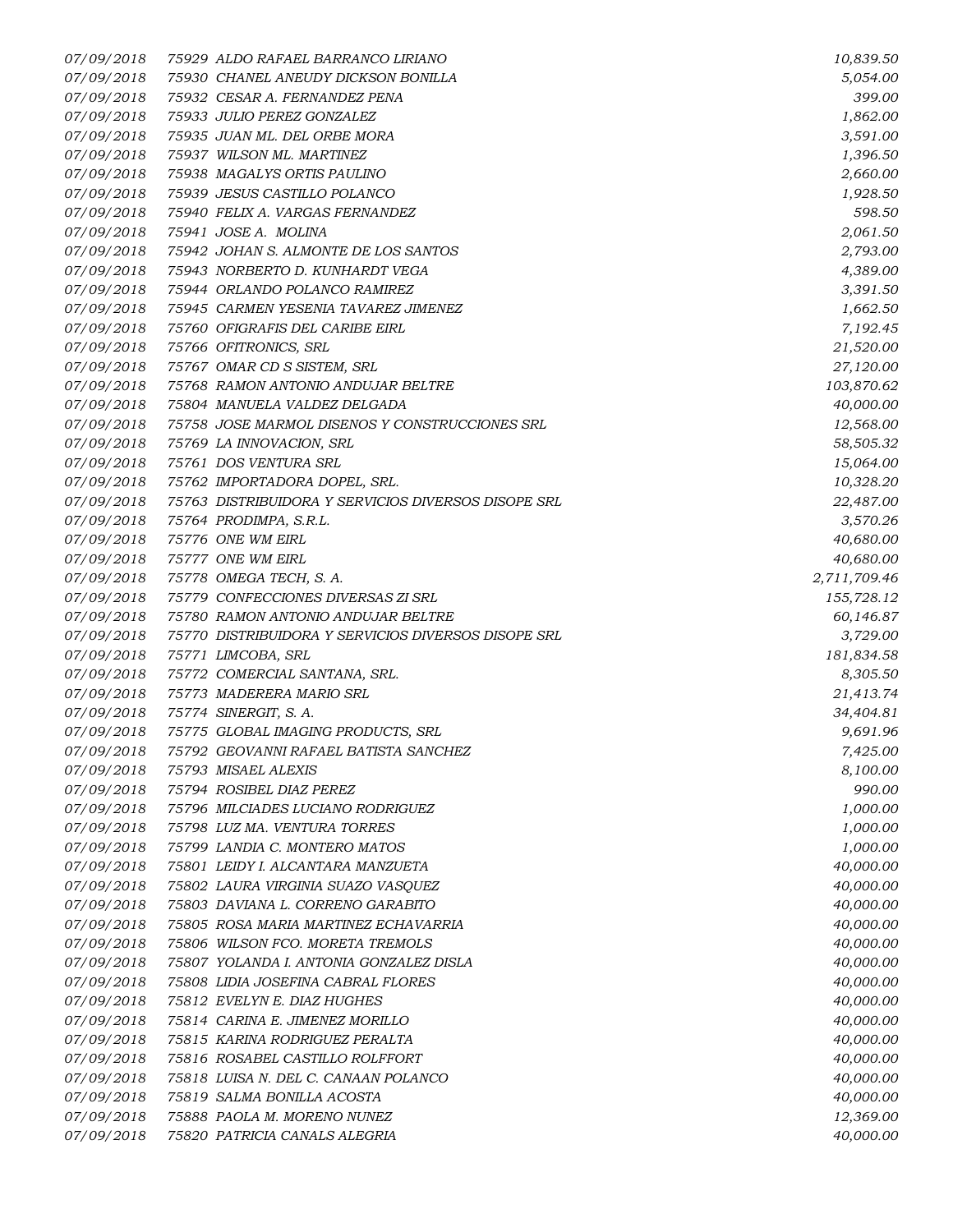*07/09/2018 75821 GILDA LICELOT RAMIREZ AYBAR 40,000.00 07/09/2018 75822 MARIBEL MONTAS VASQUEZ 40,000.00 07/09/2018 75824 KATE R. ECHAVARRIA PIMENTEL DE BERY 40,000.00 07/09/2018 75826 JUSTINIANO MONTERO MONTERO 40,000.00 07/09/2018 75809 CLAUDIA ALT. CABRAL DE LOS SANTOS 40,000.00 07/09/2018 75829 NORCA G. SANCHEZ MARTINEZ 2,460.50 07/09/2018 75830 RAFAEL JOSE ALT. TEJADA T. 1,330.00 07/09/2018 75831 RAMON ANT. LOPEZ PAULA 41,562.50 07/09/2018 75832 GELLER A. POLANCO GUTIERREZ 12,635.00 07/09/2018 75833 FRANCISCO ALB. LIBERATO MORAN 8,379.00 07/09/2018 75755 FELIX MANUEL BAUTISTA CUEVAS 500,000.00 07/09/2018 75756 JOSE MARMOL DISENOS Y CONSTRUCCIONES SRL 6,780.00 07/09/2018 75813 ADELA TORRES DE LA CRUZ DE NUNEZ 40,000.00 07/09/2018 75765 SELER INDUSTRIAL S R L 5,508.75 10/09/2018 75961 WADELIN SANCHEZ GARCIA 12,594.13 10/09/2018 75956 DINARDY MERCEDES AYBAR MARIA DE CAMILO 13,860.00 10/09/2018 75958 RUBEN D. HERRERA PEREZ 380,307.00 10/09/2018 75960 IVAN J. RODRIGUEZ ALONZO 6,761.08 10/09/2018 75948 MAXIMO WINNAR PERALTA MELENDEZ 7,315.00 10/09/2018 75952 SAN MIGUEL & CIA, S. R. L. 986,930.61 10/09/2018 75953 ALTAGRACIA LIBERTAD LEYBA ACOSTA 1,800.00 10/09/2018 75954 COMPUTADORAS DOMINICANAS SRL 34,053.68 11/09/2018 75976 ESTEBAN MERCEDES HERNANDEZ 3,923.50 11/09/2018 75978 CARLOS ABREU GUZMAN 3,724.00 11/09/2018 75979 GIL ROSARIO VARGAS 1,263.50 11/09/2018 75985 MIGUEL A. VARGAS HENRIQUEZ 18,088.00 11/09/2018 75986 PAOLA M. MORENO NUNEZ 14,763.00 11/09/2018 75992 JESSICA PAMELA JIMENEZ GARCIA 1,596.00 11/09/2018 75993 ROBERTO CARLO DE LA ROSA GUZMAN 1,197.00 11/09/2018 75997 MODESTO ANT. GOMEZ ALCANTARA 1,330.00 11/09/2018 75965 FRANCISCO J. MEJIA HOLGUIN 45,000.00 11/09/2018 75962 CONSTRUCTORA VELEZ Y SANCHEZ SRL 16,832,632.15 11/09/2018 75963 ISMAEL A. HIDALGO FERMIN 24,753.05 11/09/2018 75998 RAFAEL FRIAS DE LOS SANTOS 266.00 11/09/2018 76001 KEILA M. GOMEZ FANITH 6,659.00 11/09/2018 76002 ANA I. D SOTO FELIPE 5,751.13 11/09/2018 75999 DARWIN CRISANTO MUÑOZ NUÑEZ 380,970.00 11/09/2018 76003 V ENERGY, S.A. 712,500.00 11/09/2018 75966 RAMON ANT. LOPEZ PAULA 20,748.00 11/09/2018 75967 JACQUELIN FCA. REYES OLIVIER 19,750.50 11/09/2018 75968 DAVID E. PEREZ SUAREZ 1,995.00 11/09/2018 75969 ANULFO LUCIANO VALENZUELA 2,460.50 11/09/2018 75970 LUZ E. REYES DE CASTRO 22,011.50 11/09/2018 75971 YAURYS V. ALCANTARA BURGOS 37,838.50 11/09/2018 75972 WALDY F. ACOSTA ACOSTA 5,785.50 12/09/2018 76020 ANA R. DE LEON GUZMAN 600.00 12/09/2018 76021 FABIOLA FLORENTINO ROJAS 600.00 12/09/2018 76023 LORENZO A. VARGAS CRUZ 600.00 12/09/2018 76024 ROSA M. ALMONTE FRANCISCO 600.00 12/09/2018 76025 ISA R. RONDON POLANCO 3,600.00 12/09/2018 76026 FRANCISCO TORRES DE LA CRUZ 4,200.00 12/09/2018 76027 MAYRA J. DE LA CRUZ LORA 4,200.00 12/09/2018 76028 FRANCISCO ALB. ANTIGUA PORTUHONDO 17,400.00 12/09/2018 76029 ESTACION ISLA ESTADIO, SRL 1,185.43 12/09/2018 76030 ESTACION DE SERVICIOS LAS MERCEDES EIRL 1,995.00 12/09/2018 76032 ALTAGRACIA LIBERTAD LEYBA ACOSTA 1,800.00 12/09/2018 76033 ALTAGRACIA LIBERTAD LEYBA ACOSTA 5,400.00*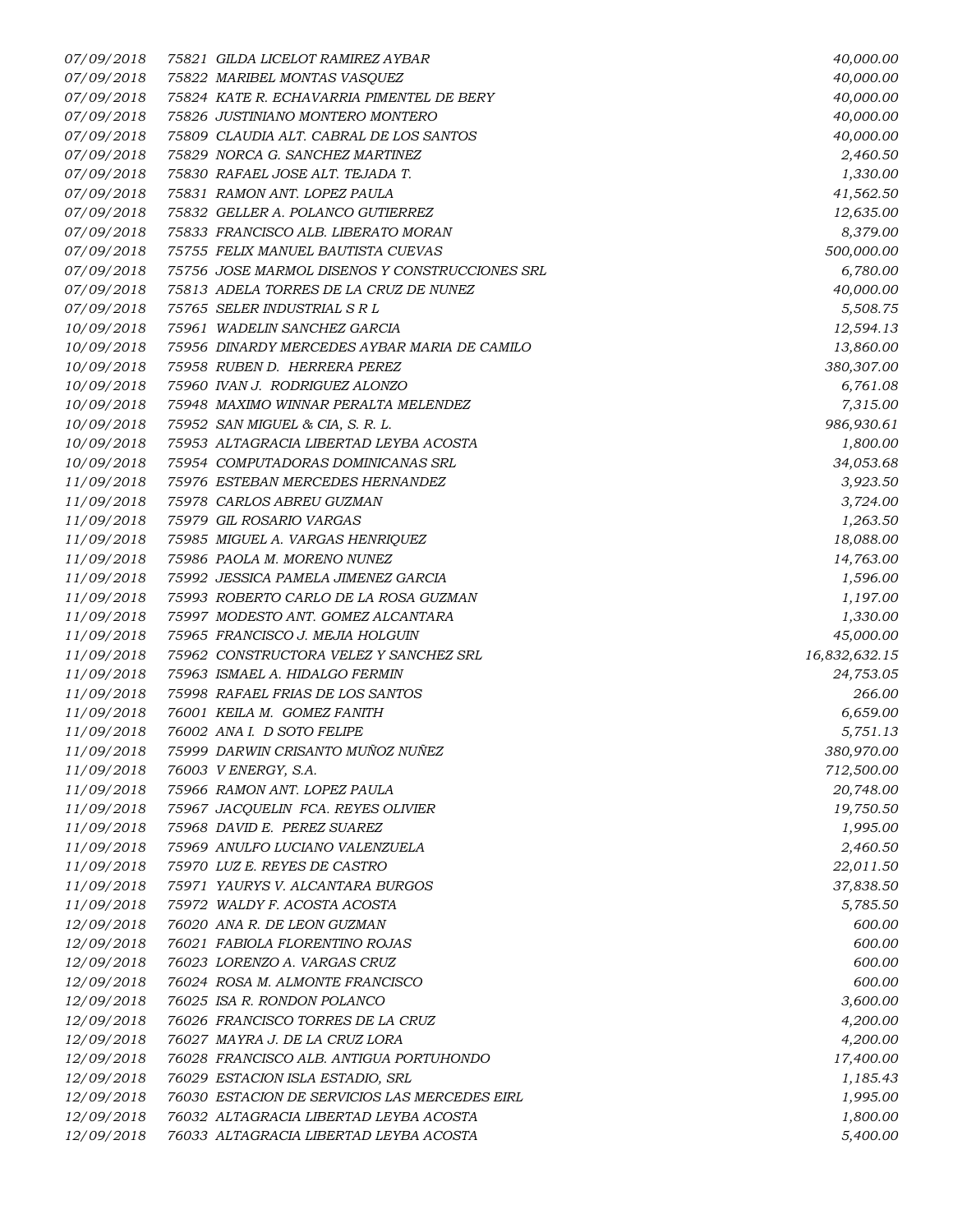| 12/09/2018 | 76036 EDITORA CORRIPIO, SAS                                     | 126,402.25   |
|------------|-----------------------------------------------------------------|--------------|
| 12/09/2018 | 76043 MIGUELINA ALTAGRACIA GONZALEZ DE ALFONSECA                | 990.00       |
| 12/09/2018 | 76045 MARITZA VIRGINIA CARELA PADILLA                           | 3,960.00     |
| 12/09/2018 | 76046 ROSIBEL DIAZ PEREZ                                        | 990.00       |
| 12/09/2018 | 76047 ROSA MARIA SILVERIO TEJADA                                | 990.00       |
| 12/09/2018 | 76037 MUEBLES Y EQUIPOS PARA OFIC. LEON GONZALEZ, SRL.          | 119,243.25   |
| 12/09/2018 | 76038 EVERPRINT TECHNOLOGIES DOMINICANA SRL                     | 43,786.55    |
| 12/09/2018 | 76039 EDITORA DEL CARIBE, SA                                    | 68,761.86    |
| 12/09/2018 | 76041 7J ELECTRICOS Y SERVICIOS SRL                             | 8,481.78     |
| 12/09/2018 | 76015 SBH TECNOLOGIA Y SEGURIDAD SRL                            | 29,814.21    |
| 12/09/2018 | 76017 EXODO SOLUCIONES, SRL.                                    | 1,076.00     |
| 12/09/2018 | 76018 CORPORACION DE ACUEDUCTO Y ALCANTARILLADO DE PUERTO PLATA | 18,678.00    |
| 12/09/2018 | 76019 CMT, SRL                                                  | 41,918.75    |
| 12/09/2018 | 76035 DANILO MUSIC, SRL                                         | 51,889.60    |
| 12/09/2018 | 76007 MIGUELINA ALTAGRACIA GONZALEZ DE ALFONSECA                | 3,960.00     |
| 12/09/2018 | 76008 NAUEL BOURTOKAN ZAHOURY                                   | 9,000.00     |
| 12/09/2018 | 76009 ESTACION ISLA ESTADIO, SRL                                | 37,729.14    |
| 12/09/2018 | 76010 COMBUSTIBLE Y DERIVADOS DEL NORTE SRL                     | 17,622.50    |
| 12/09/2018 | 76011 F & G OFFICE SOLUTION SRL                                 | 140,346.00   |
|            | 76012 METRO TECNOLOGIA SRL                                      |              |
| 12/09/2018 |                                                                 | 235,944.00   |
| 12/09/2018 | 76013 FRM REPUESTOS Y SERVICIOS SRL                             | 4,045.40     |
| 12/09/2018 | 76014 GLOBAL IMAGING PRODUCTS, SRL                              | 57,781.20    |
| 12/09/2018 | 76006 WENDY C. MARMOLEJOS SANTOS                                | 29,601.41    |
| 13/09/2018 | 76053 ROSIBEL DIAZ PEREZ                                        | 990.00       |
| 13/09/2018 | 76055 EDITH MARIA SAINT-HILAIRE TORRES                          | 2,970.00     |
| 13/09/2018 | 76048 BREA & MATOS CONSTRUCTORES SRL                            | 1,468,741.25 |
| 13/09/2018 | 76049 PRICESMART DOMINICANA SRL                                 | 20,809.14    |
| 13/09/2018 | 76051 COMPU-OFFICE DOMINICANA SRL                               | 198,955.69   |
| 13/09/2018 | 76052 AYUNTAMIENTO MUNICIPAL DE MOCA                            | 10,000.00    |
| 13/09/2018 | 76058 PAMELA A. VERAS SOSA                                      | 38,096.55    |
| 13/09/2018 | 76059 DANA LORA ESTRELLA                                        | 6,849.90     |
| 13/09/2018 | 76060 PAMELA A. VERAS SOSA                                      | 36,118.13    |
| 14/09/2018 | 76061 HUMANO SEGUROS S A                                        | 862,535.40   |
| 14/09/2018 | 76062 LUIS GONZALO GUZMAN CONCEPCION                            | 5,747.50     |
| 14/09/2018 | 76063 NAUEL BOURTOKAN ZAHOURY                                   | 9,000.00     |
| 14/09/2018 | 76065 PLADENT SRL                                               | 950,000.00   |
| 14/09/2018 | 76068 DILENNY Y. BATISTA MORA                                   | 32,341.60    |
| 17/09/2018 | 76069 FERRETERIA AMERICANA, SAS                                 | 90,146.65    |
| 17/09/2018 | 76070 IQTEK SOLUTIONS, SRL                                      | 3,450,252.71 |
| 17/09/2018 | 76072 OMEGA TECH, S. A.                                         | 2,680,507.52 |
| 13/09/2018 | 76056 CONSORCIO DE TARJETAS DOMINICANAS S A                     | 50,103.00    |
| 18/09/2018 | 76074 TONY GRULLON MONTILLA                                     | 331,612.93   |
| 18/09/2018 | 76078 NANCY A. NINA CASTILLO                                    | 12,960.74    |
| 18/09/2018 | 76080 7J ELECTRICOS Y SERVICIOS SRL                             | 111,931.02   |
| 18/09/2018 | 76081 HUMANO SEGUROS S A                                        | 2,771,650.65 |
| 06/09/2018 | 75751 CLARIS R. POLANCO ROQUE                                   | 19,155.44    |
| 19/09/2018 | 76087 7J ELECTRICOS Y SERVICIOS SRL                             | 18,486.69    |
| 19/09/2018 | 76088 FRM REPUESTOS Y SERVICIOS SRL                             | 16,136.40    |
| 19/09/2018 | 76094 CENTRO AUTOMOTRIZ DURAN SRL                               | 59,750.28    |
| 19/09/2018 | 76099 CLARIS R. POLANCO ROQUE                                   | 24,708.74    |
| 19/09/2018 | 76100 WASCAR A ACOSTA GENAO                                     | 17,500.99    |
| 20/09/2018 | 76102 MARIANO GERMAN MEJIA                                      | 116,789.65   |
| 20/09/2018 | 76103 FRANCISCO ANT. JEREZ MENA                                 | 114,787.52   |
| 20/09/2018 | 76104 JOSE A. CRUCETA ALMANZAR                                  | 114,002.92   |
| 20/09/2018 | 76106 ROBERT C. PLACENCIA ALVAREZ                               | 114,002.92   |
| 20/09/2018 | 76107 SARA I. HENRIQUEZ MARIN                                   | 114,002.92   |
| 19/09/2018 | 76101 VIVALCA SECURITY & TECNOLOGY SRL                          | 778,109.40   |
|            |                                                                 |              |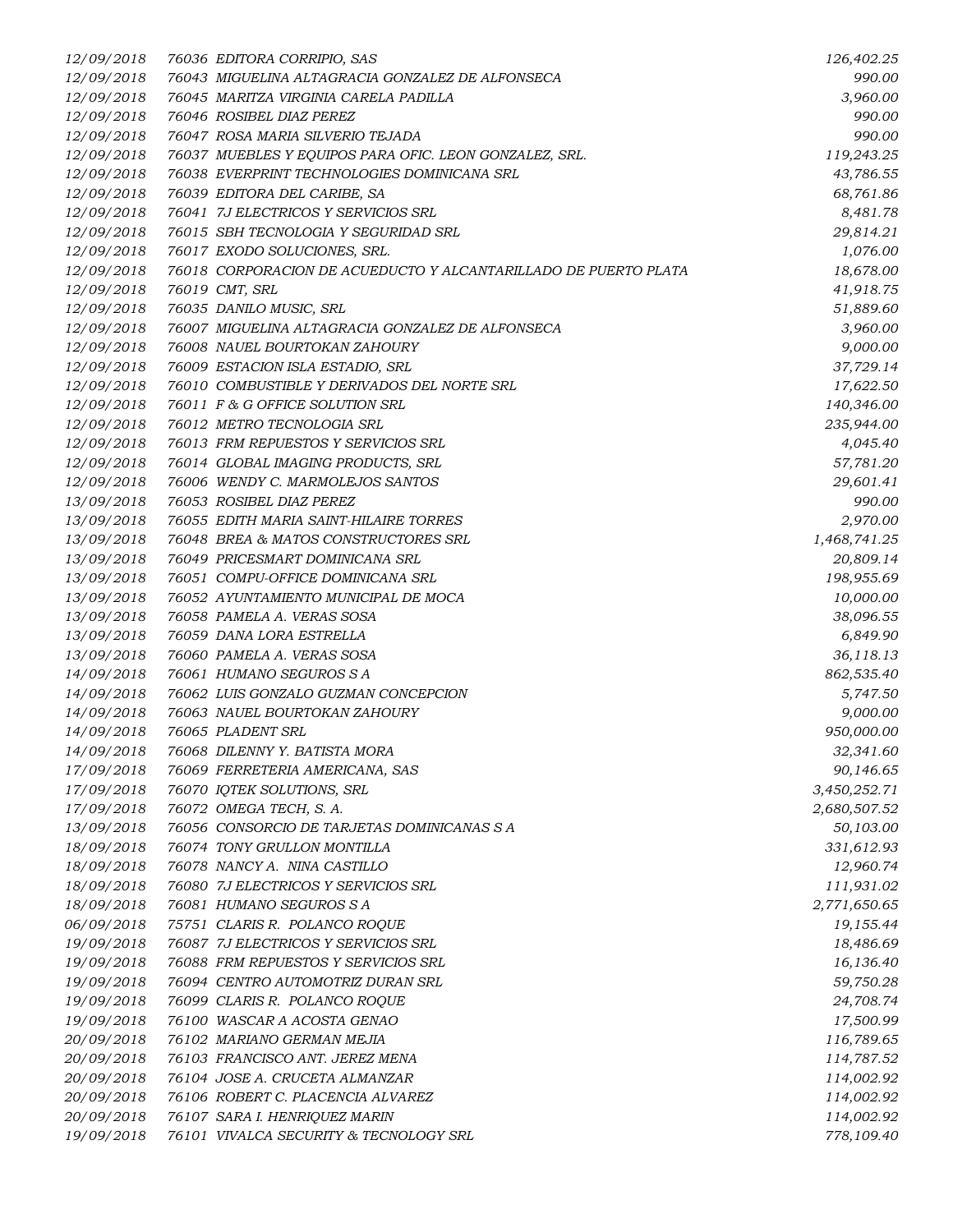*21/09/2018 76161 ARIEL A. VOLQUEZ MATOS 20,000.00 21/09/2018 76162 CONSEJO DEL PODER JUDICIAL 812.44 21/09/2018 76164 LUIS FERNANDO VASQUEZ 2,400.00 21/09/2018 76168 PETRONILA ALMONTE 15,537.15 21/09/2018 76110 MACORISANA DE COMBUSTIBLES SRL 9,025.00 21/09/2018 76111 ELCOM (ELECTRICAL COMPANY), S.R.L. 316,400.00 21/09/2018 76113 MUEBLES Y EQUIPOS PARA OFIC. LEON GONZALEZ, SRL. 22,057.60 21/09/2018 76114 GLOBAL IMAGING PRODUCTS, SRL 195,829.00 21/09/2018 76119 DASALE CONSTRUCTIONS SERVICES SRL 34,862.40 21/09/2018 76122 NAUEL BOURTOKAN ZAHOURY 9,000.00 21/09/2018 76124 MARIA DEL CARMEN DE LOS SANTOS 2,850.00 21/09/2018 76127 SYNTES S R L 56,347.59 21/09/2018 76149 DIEGO DE LA CRUZ GOMEZ 15,680.00 21/09/2018 76151 CONSEJO DEL PODER JUDICIAL 5,047.88 21/09/2018 76152 MARIA B. HICIANO FELIZ 6,018.18 21/09/2018 76155 CARLIXTA HERNANDEZ 14,748.52 21/09/2018 76158 EROINO HERNANDEZ 9,172.80 21/09/2018 76159 ADA VIRTUDES ORTIZ ULLOA 3,010.56 21/09/2018 76143 CARMEN B. MERCEDES GARCIA 3,920.00 21/09/2018 76137 NORA C. RONE P. 14,700.00 21/09/2018 76139 ANA M. RODRIGUEZ SALADO 8,526.00 21/09/2018 76142 CRUZ A. SILVIA TREMOLS 14,291.67 21/09/2018 76169 YRIA F. PENA VDA. READ 10,000.00 21/09/2018 76171 CONSEJO DEL PODER JUDICIAL 1,070.43 21/09/2018 76172 LILIANA CRUZ MOLINA VARGAS 9,800.00 21/09/2018 76173 ZOILA YNES DIAZ ESPEJO 16,220.42 21/09/2018 76174 ANA ANTONIA SANTO 3,920.00 21/09/2018 76176 ARIEL A. VOLQUEZ MATOS 1,750.00 21/09/2018 76177 DILENNY Y. BATISTA MORA 30,549.64 21/09/2018 76178 DILENNY Y. BATISTA MORA 32,879.71 25/09/2018 76220 VICTORIA I. FRIAS ANGELES DE CUEVAS 1,000.00 25/09/2018 76224 ANGELA TAVERAS MARTE CAPELLAN 3,000.00 25/09/2018 76225 ARIDIO ANT. MERCEDES SONE 3,000.00 25/09/2018 76286 VITALIA JARDINERIA, S.R.L. 40,888.00 25/09/2018 76206 RUBEN D. HERRERA PEREZ 393,745.51 25/09/2018 76207 RAMONA J. BAUTISTA TEJEDA 330,960.97 25/09/2018 76208 JAZMIN L. SANTOS DE JESUS 21,000.00 25/09/2018 76231 EDUVIGES MA. ACOSTA VARGAS 3,000.00 25/09/2018 76233 FRANCISCO A. LIZARDO GOMEZ 3,000.00 25/09/2018 76234 FRANCISCO LENDOR SANABIA 3,000.00 25/09/2018 76235 GERTRUDIS FIGUEROA CRISOSTOMO 3,000.00 25/09/2018 76236 MARIA ALT. PAULINO DE LOS S. 3,000.00 25/09/2018 76287 EXODO SOLUCIONES, SRL 364,376.64 25/09/2018 76295 CONSEJO DEL PODER JUDICIAL 2,640.00 21/09/2018 76132 CONSEJO DEL PODER JUDICIAL 217.78 21/09/2018 76129 MIGUELINA ALTAGRACIA GONZALEZ DE ALFONSECA 2,970.00 21/09/2018 76180 SERVICIOS POPULAR DE SEGURIDAD S R L 5,959,527.84 25/09/2018 76184 SELER INDUSTRIAL S R L 37,572.50 26/09/2018 76307 YENNISS JOSEFINA VALDEZ CASTILLO DE DE LA ROSA 1,369,292.27 26/09/2018 76308 CMT, SRL 342,950.00 26/09/2018 76319 GLOBAL IMAGING PRODUCTS, SRL 12,266.40 26/09/2018 76320 SELER INDUSTRIAL S R L 4,514.35 26/09/2018 76324 MATERIALES ELECTS. DE CONSTRUCC. Y REFRIG S A 166,406.62 25/09/2018 76197 MARIA DEL CARMEN DE LOS SANTOS 2,099.50 25/09/2018 76199 NAUEL BOURTOKAN ZAHOURY 9,000.00 25/09/2018 76205 ILESA SRL 286,081.77 25/09/2018 76239 ANEUDY J. MENDEZ FERRERAS 3,000.00*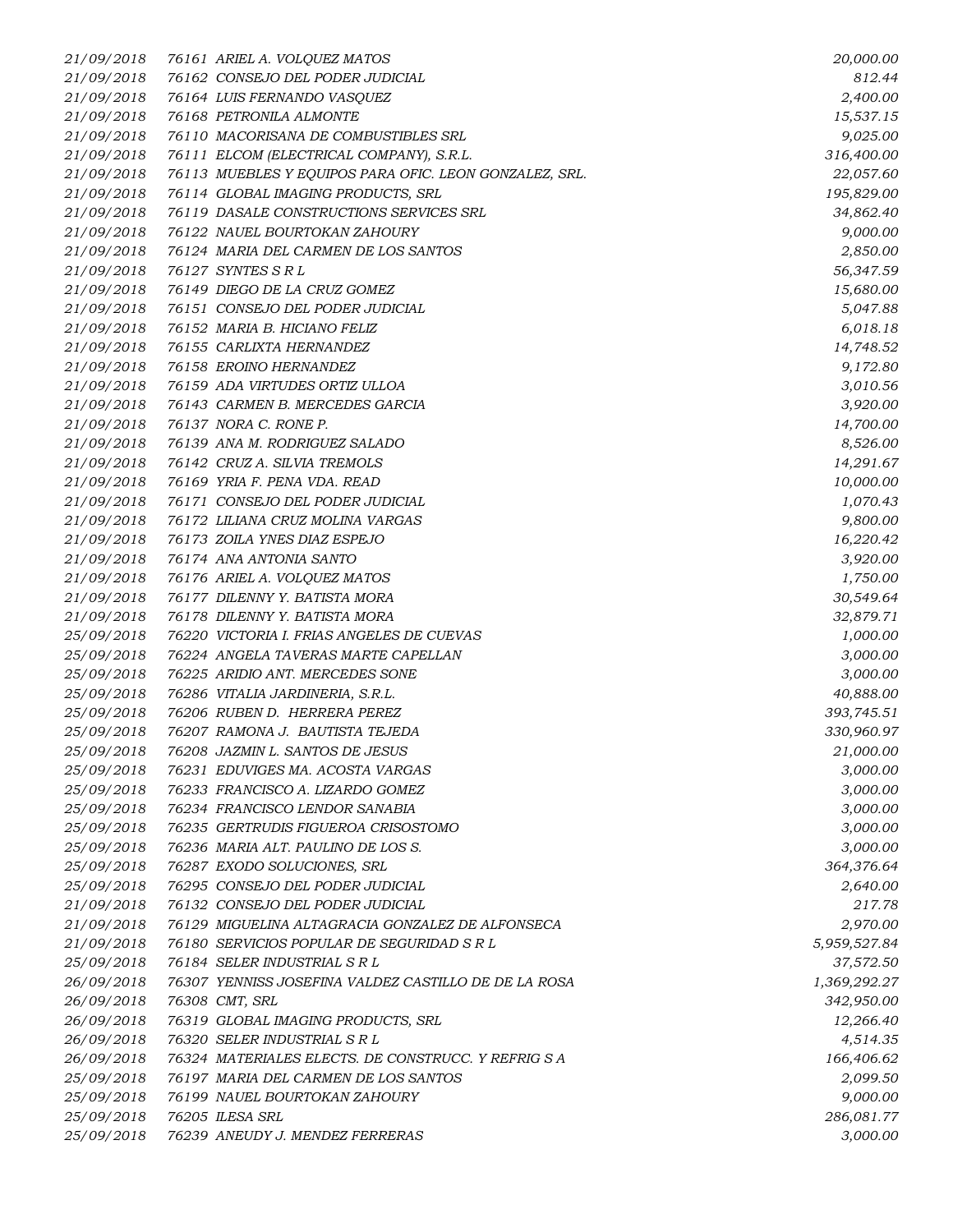| 25/09/2018 | 76246 RAFAEL A. DIAZ CASTILLO                              | 3,000.00     |
|------------|------------------------------------------------------------|--------------|
| 25/09/2018 | 76248 CLARA ROSANNA REYES ROA                              | 3,000.00     |
| 25/09/2018 | 76250 MIULBY MARIA DE LA ROSA                              | 3,000.00     |
| 25/09/2018 | 76273 INTER-CON SECURITY SYSTEMS, (DR) S.R.L.              | 1,342,350.00 |
| 25/09/2018 | 76274 INST. NAC. DE AGUA POT. Y ALC. INAPA                 | 77,000.00    |
| 25/09/2018 | 76281 EXODO SOLUCIONES, SRL                                | 12,072.18    |
| 27/09/2018 | 76354 IDOM SAS                                             | 11,945.79    |
| 28/09/2018 | 76382 CLUB DEP. SOCIAL Y CULTURAL DE VILLA FRANCISCA, INC. | 5,000.00     |
| 28/09/2018 | 76412 FELIX SOSA MEJIA                                     | 360,375.57   |
| 27/09/2018 | 76337 GLORIBI M. MADERA HIDALGO                            | 227,046.48   |
| 27/09/2018 | 76347 ANGELA E. GARCIA ALBERTO                             | 5,731.57     |
| 28/09/2018 | 76430 PAULINO AMILCAR REYES ROSARIO                        | 14,287.50    |
| 07/09/2018 | 75837 ARQUIMEDES MARTINEZ PAULINO                          | 3,391.50     |
| 07/09/2018 | 75901 MICHAEL R. LANTIGUA ALMONTE                          | 598.50       |
| 07/09/2018 | 75920 ALFONSO ESPINAL                                      | 266.00       |
| 07/09/2018 | 75759 PIZZERIA LA ANTILLANA, SRL                           | 14,472.20    |
| 07/09/2018 | 75797 SANTA A. SANCHEZ LOPEZ                               | 1,000.00     |
| 07/09/2018 | 75810 ANTONIO TUENI HEYAIME                                | 40,000.00    |
| 07/09/2018 | 75811 YAJAIRA PUJOLS SANCHEZ                               | 40,000.00    |
| 10/09/2018 | 75951 ROSA ELVIRA ESCOTO RODRIGUEZ                         | 9,900.00     |
| 11/09/2018 | 75987 JUAN J. SUBERVI MATOS                                | 1,064.00     |
| 11/09/2018 | 75995 HECTOR G. LANTIGUA GARCIA                            | 465.50       |
| 11/09/2018 | 75996 ANA B. PUENTE ENCANACION                             | 997.50       |
| 12/09/2018 | 76034 ROSA ELVIRA ESCOTO RODRIGUEZ                         | 9,900.00     |
| 12/09/2018 | 76022 FRANCHESKA ABREU TRINIDAD                            | 300.00       |
| 19/09/2018 | 76085 WILKA LETICIA QUIROZ FLORENCIO                       | 294,694.22   |
| 21/09/2018 | 76160 ROSA MARIA SILVERIO TEJADA                           | 2,970.00     |
| 21/09/2018 | 76167 FIOL D. CABREJA                                      | 4,268.45     |
| 21/09/2018 | 76128 ROSA MARIA SILVERIO TEJADA                           | 990.00       |
| 21/09/2018 | 76135 JUAN ALMONTE                                         | 8,085.00     |
| 25/09/2018 | 76291 JOSE A. FIS BATISTA                                  | 38,135.59    |
| 25/09/2018 | 76293 CRISTIAN DE JESUS POLANCO MEJIA                      | 42,240.00    |
| 25/09/2018 | 76297 HLB AUDITORES & CONSULTORES, SRL                     | 44,605.58    |
| 25/09/2018 | 76191 INSTITUTO CULTURAL DOMINICO AMERICANO                | 22,500.00    |
| 25/09/2018 | 76190 MARIELY SALOMON RAMON                                | 990.00       |
| 25/09/2018 | 76244 CIVELYS S. MENCIA DEL ROSARIO                        | 3,000.00     |
| 25/09/2018 | 76271 ELBIO MIGUEL MOREAUX VERAS                           | 6,440.68     |
| 25/09/2018 | 76277 COOP. DE SERVS. Y PROD. MULT. (COOFALCONDO), INC.    | 6,982.50     |
| 26/09/2018 | 76304 INSTITUTO CULTURAL DOMINICO AMERICANO                | 22,500.00    |
| 26/09/2018 | 76305 INSTITUTO CULTURAL DOMINICO AMERICANO                | 22,500.00    |
| 26/09/2018 | 76325 ROSA MARIA SILVERIO TEJADA                           | 1,980.00     |
| 27/09/2018 | 76356 ISMAEL A. HIDALGO FERMIN                             | 23,729.35    |
| 27/09/2018 | 76357 ISMAEL A. HIDALGO FERMIN                             | 26,237.65    |
| 27/09/2018 | 76335 WILKA LETICIA QUIROZ FLORENCIO                       | 43,559.89    |
| 28/09/2018 | 76389 JUANA NUNEZ PLACENCIA                                | 16,706.25    |
| 28/09/2018 | 76398 ANTONIO ELAGUITO SERRATA JIMENEZ                     | 6,750.00     |
| 28/09/2018 | 76403 DONATILA HERNANDEZ DE MARTINEZ                       | 6,000.00     |
| 28/09/2018 | 76405 AGRIPINA RIVERA L.                                   | 1,500.00     |
| 28/09/2018 | 76410 CARLOS SILVERIO NUNEZ                                | 328,186.69   |
| 28/09/2018 | 76413 RAMON OCTAVIO ALVAREZ                                | 2,000.00     |
| 28/09/2018 | 76414 ANIBAL CALVO ROMAN                                   | 6,000.00     |
| 28/09/2018 | 76417 PASCUAL TEJADA CRUZ                                  | 4,000.50     |
| 28/09/2018 | 76422 JOSE ALT. BAEZ PIMENTEL                              | 3,750.00     |
| 28/09/2018 | 76423 MAYRA MINLLETY                                       | 9,000.00     |
| 28/09/2018 | 76396 JOSE ANT. HOLGUIN                                    | 4,500.00     |
| 28/09/2018 | 76368 JUANA REYES                                          | 4,000.00     |
| 28/09/2018 | 76374 LEDA MARIA FELIZ                                     | 3,600.00     |
|            |                                                            |              |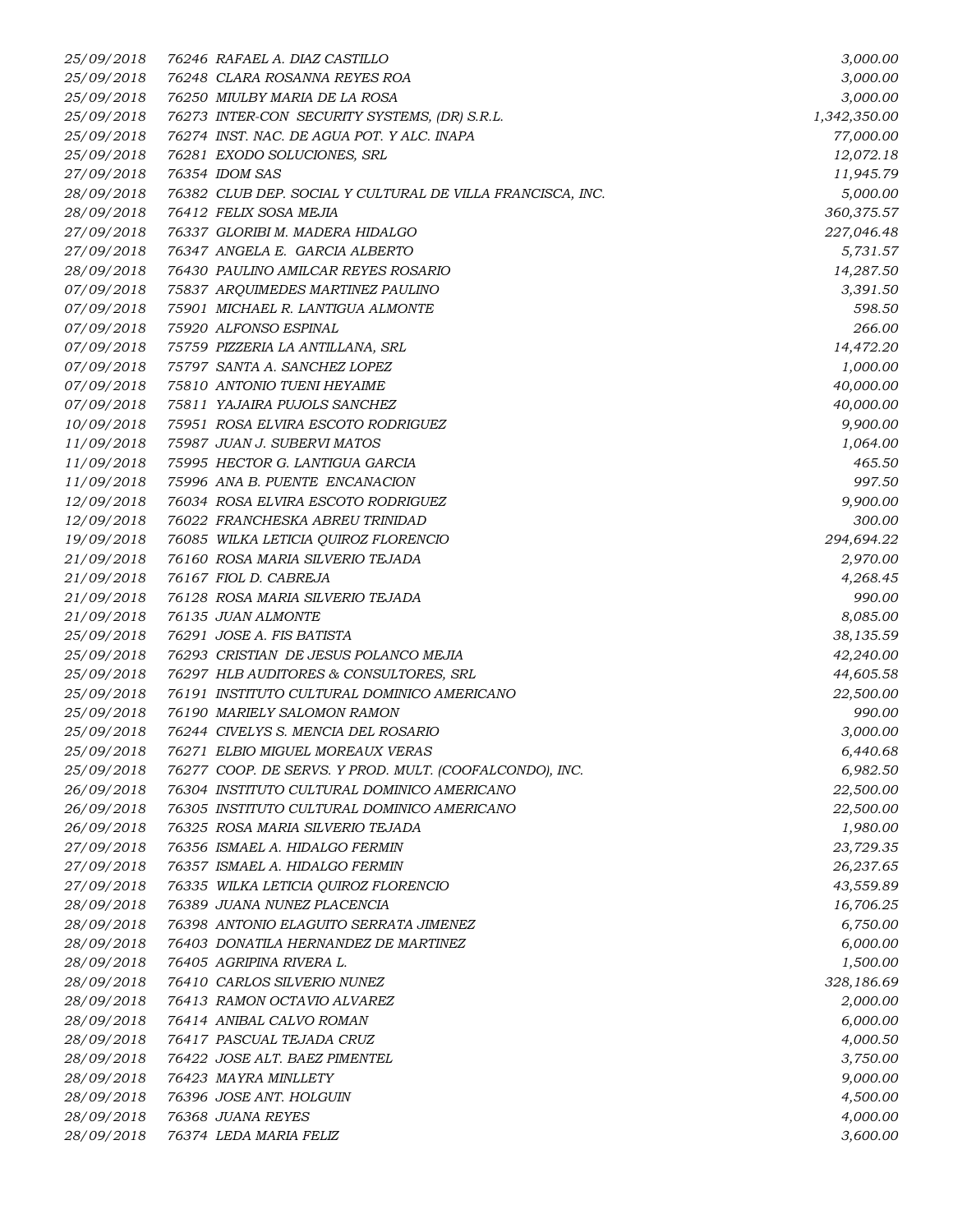| 28/09/2018 | 76375 MILADYS MATEO FLORIAN                                             | 600.00     |
|------------|-------------------------------------------------------------------------|------------|
| 28/09/2018 | 76380 ANDREA VICTORVINA FERNANDEZ ROJAS                                 | 15,000.00  |
| 28/09/2018 | 76491 FELIX MANUEL BAUTISTA CUEVAS                                      | 33,241.70  |
| 28/09/2018 | 76476 CABO ISAIAS BERNARDO URBAEZ                                       | 4,600.00   |
| 28/09/2018 | 76492 TONY GRULLON MONTILLA                                             | 393,115.69 |
| 28/09/2018 | 76433 BESTHEDA OLIVO DE R.                                              | 8,500.00   |
| 28/09/2018 | 76435 MARGARITA ROSARIO HERNANDEZ                                       | 5,548.50   |
| 28/09/2018 | 76438 MINERVA ALTAGRACIA PENA                                           | 3,501.00   |
| 28/09/2018 | 76441 ADA YILDA FORTUNA REYES                                           | 7,000.00   |
| 28/09/2018 | 76445 SERVIO CEDENO PEPEN                                               | 19,999.80  |
| 28/09/2018 | 76446 DIONISIO MARTINEZ DEL RIO                                         | 10,800.00  |
| 28/09/2018 | 76447 GUIDO ANTONIO JIMENEZ NUNEZ                                       | 9,450.00   |
| 28/09/2018 | 76452 JUAN BAUTISTA NICANOR PINEDA DIAZ                                 | 36,000.00  |
| 28/09/2018 | 76456 BIENVENIDO CONCEPCION HERNANDEZ                                   | 40,000.00  |
| 28/09/2018 | 76460 ELBA ROSA CABRERA                                                 | 3,000.00   |
| 28/09/2018 | 76532 COLECTOR DE IMPUESTOS INTERNOS                                    | 170,906.28 |
| 28/09/2018 | 76533 CODIA                                                             | 17,090.63  |
| 07/09/2018 | 75835 FRANCISCO N. CEPEDA GRULLON                                       | 5,054.00   |
| 07/09/2018 | 75839 JONIEL DE JS. MENA BALDERA                                        | 2,394.00   |
| 07/09/2018 | 75858 ANGEL Y. SANTANA SMITH                                            | 399.00     |
| 07/09/2018 | 75859 JORGE S. TIBURCIO HERNANDEZ                                       | 4,322.50   |
| 07/09/2018 | 75868 ANGELA G. PENA RAMIREZ                                            |            |
|            |                                                                         | 2,128.00   |
| 07/09/2018 | 75886 GLORIA N. LARA GALVAN                                             | 8,046.50   |
| 07/09/2018 | 75891 MARCELINO C. PICHARDO COLON                                       | 4,189.50   |
| 07/09/2018 | 75906 ELVIS S. ALMONTE VALDEZ                                           | 1,130.50   |
| 07/09/2018 | 75781 CARMEN V. PEYNADO PION                                            | 138,921.35 |
| 07/09/2018 | 75790 CORPORACION DE ACUEDUCTO Y ALCANTARILLADO DEL MUNI. DE BOCA CHICA | 4,000.00   |
| 07/09/2018 | 75916 FELIPE DE LA CRUZ RODRIGUEZ                                       | 665.00     |
| 07/09/2018 | 75918 ROBERTO HIDALGO ALTAGRACIA FELICIANO                              | 199.50     |
| 07/09/2018 | 75931 ELISANDRO ESTEVEZ MALDONADO                                       | 3,724.00   |
| 07/09/2018 | 75934 LUIS A. ECHAVARRIA SALCEDO                                        | 931.00     |
| 07/09/2018 | 75936 KELVIN OMAR PAULINO SOTO                                          | 1,064.00   |
| 07/09/2018 | 75795 MERCEDES PATERNA CIRIACO DE MENDEZ                                | 5,940.00   |
| 07/09/2018 | 75800 LEIDY M. MATA VALDEZ                                              | 1,000.00   |
| 07/09/2018 | 75817 JUAN DE LAS NIEVES SABINO RAMOS                                   | 40,000.00  |
| 07/09/2018 | 75823 JHOMARYS E. DE LEON RODRIGUEZ                                     | 40,000.00  |
| 07/09/2018 | 75825 WENDY S. MARTINEZ MEJIA                                           | 40,000.00  |
| 07/09/2018 | 75827 CARMEN E. MANCEBO ACOSTA                                          | 40,000.00  |
| 07/09/2018 | 75828 EMELANIA RODRIGUEZ PEREZ                                          | 40,000.00  |
| 07/09/2018 | 75791 LUIS GONZALO GUZMAN CONCEPCION                                    | 5,225.00   |
| 10/09/2018 | 75955 CARMEN UBALDINA VARGAS DE RICARDO                                 | 3,960.00   |
| 10/09/2018 | 75957 LOURDES MARTINA MELO FERNANDEZ                                    | 990.00     |
| 10/09/2018 | 75959 COLECTOR DE IMPUESTOS INTERNOS                                    | 188,550.57 |
| 10/09/2018 | 75949 CARLOS RAFAEL MESA CARTAGENA                                      | 900.00     |
| 10/09/2018 | 75946 DISTRIBUIDORA O & B SRL                                           | 6,778.80   |
| 10/09/2018 | 75947 MEDI-EQUIPOS, SRL                                                 | 20,905.00  |
| 10/09/2018 | 75950 CARLOS RAFAEL MESA CARTAGENA                                      | 540.00     |
| 11/09/2018 | 75974 DANY DE LA CRUZ VENTURA                                           | 665.00     |
| 11/09/2018 | 75975 ERASMO NARCISO BELISAIRE                                          | 3,923.50   |
| 11/09/2018 | 75977 CESAR A. FELIZ VALDEZ                                             | 2,992.50   |
| 11/09/2018 | 75980 ERASMO PAREDES DE LOS SANTOS                                      | 1,729.00   |
| 11/09/2018 | 75981 HECTOR R. RAMOS HOLGUIN                                           | 465.50     |
| 11/09/2018 | 75982 EUSEBIO MATEO ENCARNACION                                         | 1,662.50   |
| 11/09/2018 | 75983 JESUS C. BONIFACIO RONDON                                         | 1,197.00   |
| 11/09/2018 | 75984 GLORIA N. LARA GALVAN                                             | 6,583.50   |
| 11/09/2018 | 75988 AMBIORIS MATEO NINA                                               | 1,330.00   |
| 11/09/2018 | 75989 OSCAR E. ALBA MERAN                                               | 2,527.00   |
|            |                                                                         |            |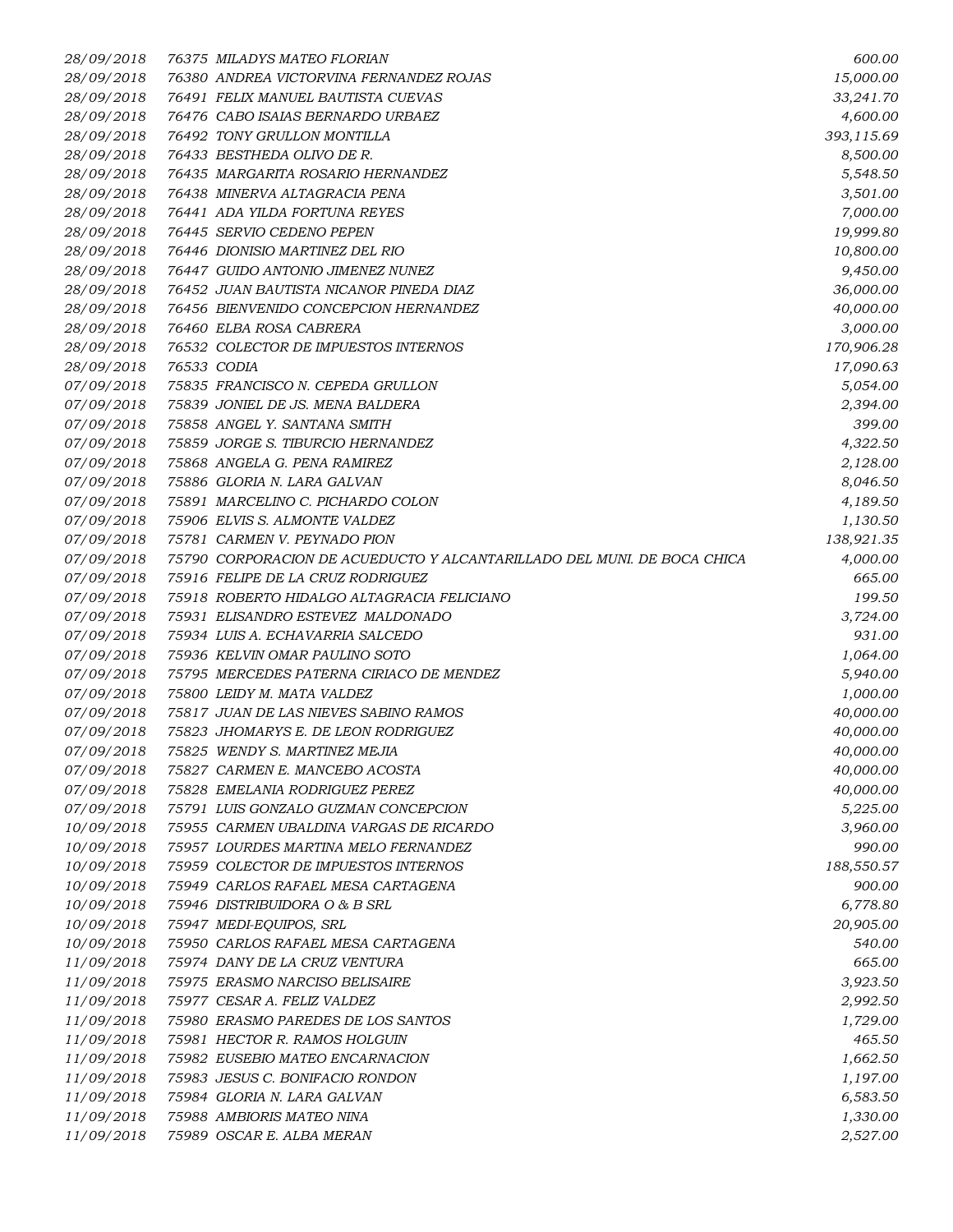| 11/09/2018               | 75990 ROBERT DE JS. DOTEL BRITO                           | 931.00                     |
|--------------------------|-----------------------------------------------------------|----------------------------|
| 11/09/2018               | 75991 YENIT E. PINA PEREZ DE RUIZ                         | 665.00                     |
| 11/09/2018               | 75994 EULOGIO AMADO PERALTA                               | 1,197.00                   |
| 11/09/2018               | 76004 COLECTOR DE IMPUESTOS INTERNOS                      | 14,424.92                  |
| 11/09/2018               | 76000 ROBERTO DE JS. RIOS VENTURA                         | 13,008.00                  |
| 11/09/2018               | 75973 SALVADOR ANT. VITIELLO BAUTISTA                     | 465.50                     |
| 12/09/2018               | 76016 REID & COMPANIA, S. A.                              | 29,303.39                  |
| 12/09/2018               | 76042 MARIA S. ORTIZ BAEZ                                 | 4,930.27                   |
| 12/09/2018               | 76031 BRENDA ISABEL DEL ROSARIO D ALESSANDRO LEFELD       | 9,000.00                   |
| 12/09/2018               | 76044 ENRIQUE DEL ROSARIO SOLER                           | 4,950.00                   |
| 12/09/2018               | 76040 GRUPO EMPRESARIAL VIMONT, SRL                       | 10,329.60                  |
| 13/09/2018               | 76054 JUANA MARIA NOLASCO ESPIRITU                        | 7,920.00                   |
| 13/09/2018               | 76050 SOLUCIONES COMERCIALES E INDUSTRIALES GRUPO SCI SRL | 49,025.98                  |
| 13/09/2018               | 76057 LAUREN MARIA M. RAMOS RAMIREZ                       | 7,113.00                   |
| 14/09/2018               | 76064 SECURITY DEVELOPMENT CORPORATION, S. S., SRL        | 7,678.39                   |
| 14/09/2018               | 76066 CHANARA SEPULVEDA TORRES                            | 7,920.00                   |
| 14/09/2018               | 76067 EDITORA LISTIN DIARIO S A                           | 66,064.32                  |
| 17/09/2018               | 76071 HILARIO MALAQUIAS, SRL.                             | 30,340.50                  |
| 17/09/2018               | 76073 COMERCIAL SANTANA, SRL.                             | 26,813.57                  |
| 18/09/2018               | 76079 DANA LORA ESTRELLA                                  | 9,548.80                   |
| 18/09/2018               | 76077 HIPOLITO POLONIA, SRL                               | 11,590.00                  |
| 19/09/2018               | 76082 E & G UNIVERSAL PROMOTION, SRL                      | 9,915.75                   |
| 19/09/2018               | 76083 GLODINET SRL                                        | 960.50                     |
| 19/09/2018               | 76089 VIAMAR, S. A.                                       | 4,897.42                   |
| 19/09/2018               | 76090 MADEINSA SRL                                        | 105,651.84                 |
| 19/09/2018               | 76091 EDITORA HOY, SAS                                    | 3,515.00                   |
| 19/09/2018               | 76092 HUMANO SEGUROS S A                                  |                            |
| 19/09/2018               | 76093 INVERSIONES TAMEN SRL                               | 16,501.50<br>8,206.78      |
| 19/09/2018               | 76095 ESTACION DE SERVICIO JAVIER SRL                     | 13,550.04                  |
| 19/09/2018               | 76096 AYUNTAMIENTO MUNICIPAL DE BANI                      | 3,620.00                   |
| 19/09/2018               | 76097 JULIA B. LARA FAMILIA                               | 3,790.50                   |
| 19/09/2018               | 76098 JOSEFINA BURGOS FAJARDO                             | 3,001.01                   |
| 19/09/2018               | 76086 MATERIALES INDUSTRIALES, SAS                        |                            |
| 20/09/2018               | 76105 EDGARDO HERNANDEZ MEJIA                             | 76,246.25                  |
|                          | 76108 OMEGA TECH, S. A.                                   | 114,002.92<br>2,718,749.40 |
| 20/09/2018<br>21/09/2018 | 76163 ANGEL MANUEL SUERO GERALDO                          | 3,500.00                   |
|                          |                                                           |                            |
| 21/09/2018               | 76165 JOSE ENCARNACION BATISTA SALCEDO                    | 3,000.00                   |
| 21/09/2018               | 76166 CARLOS E. GONZALEZ LEYBA                            | 3,000.00                   |
| 21/09/2018               | 76144 ANTONIA DOLORES CABA                                | 12,348.00                  |
| 21/09/2018               | 76131 JORGELINA RODRIGUEZ DIAZ                            | 10,671.12                  |
| 21/09/2018               | 76133 ELSA MARIA HERNANDEZ CAMACHO                        | 9,800.00                   |
| 21/09/2018               | 76134 DANA LORA ESTRELLA                                  | 7,125.60                   |
| 21/09/2018               | 76109 MANUEL CORRIPIO SAS                                 | 36,389.83                  |
| 21/09/2018               | 76112 CENTRO CUESTA NACIONAL, SAS                         | 189,040.38                 |
| 21/09/2018               | 76115 COMPU-OFFICE DOMINICANA SRL                         | 198,955.69                 |
| 21/09/2018               | 76116 COMPU-OFFICE DOMINICANA SRL                         | 198,955.69                 |
| 21/09/2018               | 76117 COMPU-OFFICE DOMINICANA SRL                         | 198,955.69                 |
| 21/09/2018               | 76118 REID & COMPANIA, S. A.                              | 13,860.34                  |
| 21/09/2018               | 76120 EDITORA HOY, SAS                                    | 7,030.00                   |
| 21/09/2018               | 76121 INVERSIONES TAMEN SRL                               | 4,039.56                   |
| 21/09/2018               | 76123 PETRA BERNABELA RIVAS HERASME                       | 27,000.00                  |
| 21/09/2018               | 76125 EDITORA HOY, SAS                                    | 3,515.00                   |
| 21/09/2018               | 76126 AYUNTAMIENTO DEL DISTRITO NACIONAL                  | 32,151.00                  |
| 21/09/2018               | 76145 MARIA E. VASQUEZ P.                                 | 15,625.56                  |
| 21/09/2018               | 76146 CELESTE A. OVIEDO O.                                | 2,940.00                   |
| 21/09/2018               | 76147 PORFIRIO ESTEVEZ CANELA                             | 21,500.00                  |
| 21/09/2018               | 76148 LORENZA G. CORNELIO Y C.                            | 19,600.00                  |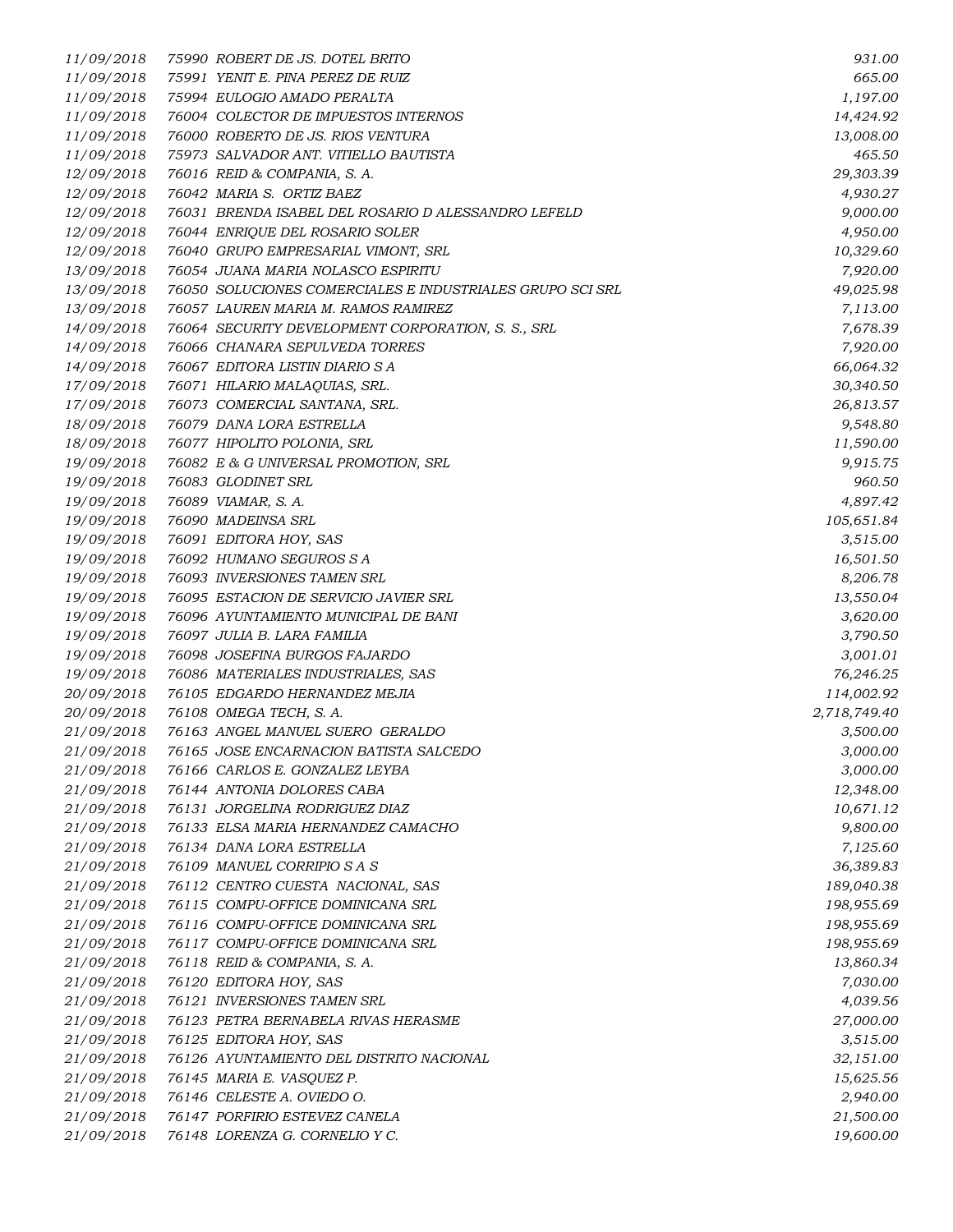*21/09/2018 76150 MARGARITA HIDALGO 4,039.76 21/09/2018 76153 LUISA GARCIA C. 3,038.00 21/09/2018 76154 RAMON E. BAEZ RODRIGUEZ 6,860.00 21/09/2018 76156 RAFAEL E. DE LA PAZ 2,940.00 21/09/2018 76157 PROSPERA MATOS 10,720.63 21/09/2018 76136 RAFAEL ANT. GARCIA 41,926.30 21/09/2018 76138 CALIXTO MEDINA CUEVAS 5,880.00 21/09/2018 76140 TERESA DE LA CRUZ LEONARDO 5,880.00 21/09/2018 76141 DIGNA R. ALMONTE FERNANDEZ 25,480.00 21/09/2018 76170 BIENVENIDA C. SIERRA FERRERAS 2,940.00 21/09/2018 76175 MARIA M. SIERRA PEREZ 8,933.86 21/09/2018 76179 BERTHA F. CUEVAS LABOURT 7,487.42 25/09/2018 76221 ANITA ELIZABET CUEVAS QUEZADA 1,000.00 25/09/2018 76222 MIGUELINA YOST SEPULVEDA 1,000.00 25/09/2018 76223 MABEL GONZALEZ MENA 1,000.00 25/09/2018 76226 BENJAMIN PEREZ FELIZ 5,000.00 25/09/2018 76227 CLAUDIA ALMONTE 3,000.00 25/09/2018 76228 MARIA DIVINA GOMEZ TAVERAS 3,000.00 25/09/2018 76229 JOSEFINA DEL P. PINEDA K. 6,000.00 25/09/2018 76230 EDUARDO MEJIA JIMENEZ 3,000.00 25/09/2018 76285 SILOSA, C. POR A. 132,180.60 25/09/2018 76209 DELGISA ALT. ESPINO ABUD 1,930.00 25/09/2018 76210 ANA I. D SOTO FELIPE 3,923.11 25/09/2018 76218 LISADEIDY RIVERA OLIVO 1,485.00 25/09/2018 76219 HILDA C. PEREZ PEREZ 4,115.00 25/09/2018 76232 ENMANUELA ARIAS MARTINEZ 3,000.00 25/09/2018 76288 JUAN ML. GUERRERO DE JESUS 135,000.00 25/09/2018 76289 RAFAEL A. MORETA CASTILLO 53,389.83 25/09/2018 76290 EDITORA JUDICIAL SRL 107,947.64 25/09/2018 76292 SYNTES, S. R. L. 110,449.25 25/09/2018 76294 RICHAR B. LEON MARTINEZ 31,680.00 25/09/2018 76296 RAFAELINA JACQUELINE ROA DIAZ 42,240.00 25/09/2018 76298 CORPORACION DE ACUEDUCTO Y ALCANTARILLADO DEL MUN. DE BOCA CHICA 4,000.00 25/09/2018 76183 EDITORA DEL CARIBE, SA 68,761.86 25/09/2018 76185 DOS VENTURA SRL 7,532.00 25/09/2018 76186 GRUPO EMPRESARIAL VIMONT, SRL 860.80 25/09/2018 76187 PETRA BERNABELA RIVAS HERASME 13,500.00 25/09/2018 76192 EDITORA LISTIN DIARIO S A 66,064.32 25/09/2018 76193 AYUNTAMIENTO SANTO DOMINGO ESTE 19,494.00 25/09/2018 76194 INVERSIONES TAMEN SRL 5,927.12 25/09/2018 76195 INVERSIONES TAMEN SRL 5,471.18 25/09/2018 76196 TRAVELBIZ SRL 26,910.95 25/09/2018 76198 JOHNNY DIONISIO VERAS ROJAS 5,020.75 25/09/2018 76188 JHANINA JOSEFA RODRIGUEZ SANTANA 7,920.00 25/09/2018 76189 ANGEL LUIS MALENO URBANO 1,980.00 25/09/2018 76181 JOHNNY DIONISIO VERAS ROJAS 5,586.00 25/09/2018 76182 SUNIX PETROLEUM S R L 53,152.51 25/09/2018 76201 EDITORA HOY, SAS 3,515.00 25/09/2018 76202 EDITORA HOY, SAS 3,515.00 25/09/2018 76203 MERCADO MEDIA NETWORK, SRL 19,665.00 25/09/2018 76204 GBM DOMINICANA S A 1,177,358.18 25/09/2018 76211 EDITORA HOY, SAS 14,060.00 25/09/2018 76212 7J ELECTRICOS Y SERVICIOS SRL 14,894.96 25/09/2018 76213 CENTRO CUESTA NACIONAL, SAS 84,877.01 25/09/2018 76214 CENTRO CUESTA NACIONAL, SAS 4,922.20 25/09/2018 76215 IMPORTADORA DOPEL, SRL. 8,520.20 25/09/2018 76216 MULTIPERFORM SRL 26,900.00*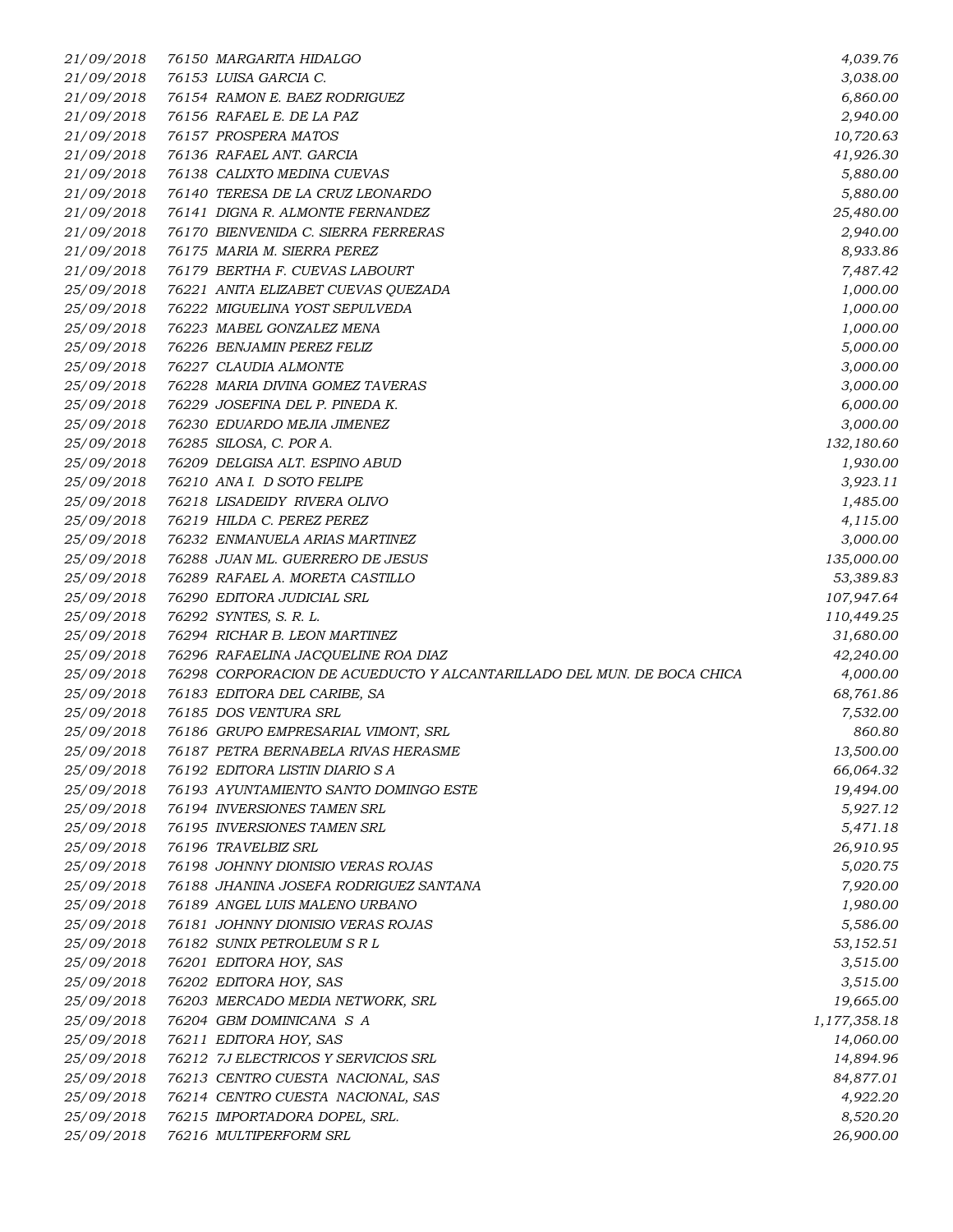*25/09/2018 76217 REID & COMPANIA, S. A. 27,962.71 25/09/2018 76237 MODESTO ACOSTA VARGAS 3,000.00 25/09/2018 76238 NEOLFIS WALKIRA FAMILIA MORA 3,000.00 25/09/2018 76240 WENDY MONTILLA REYES 3,000.00 25/09/2018 76241 YUDERKYS RODRIGUEZ N. 3,000.00 25/09/2018 76242 DIANA ALT. RODRIGUEZ MARTINEZ 6,000.00 25/09/2018 76243 MARTHA L. ROMAN CORCINO 3,000.00 25/09/2018 76245 YUNILSSIS L. ABREU VASQUEZ 3,000.00 25/09/2018 76247 NAOMY N . PEREZ RICHARDSON 3,000.00 25/09/2018 76249 WELLINGTON A. FELICIANO PINEDA 3,000.00 25/09/2018 76251 MADEINSA SRL 227,155.55 25/09/2018 76252 MADEINSA, SRL 64,560.00 25/09/2018 76253 MADEINSA SRL 499,301.11 25/09/2018 76254 MADEINSA, SRL 69,294.40 25/09/2018 76255 MADEINSA, SRL 516,480.00 25/09/2018 76256 MADEINSA, SRL 118,360.00 25/09/2018 76257 SISTEMA DE INYECCION DIESEL, C. POR A. (SINDIESEL) 129,787.48 25/09/2018 76258 ROGACI FINANCING & INVESTMENT, SRL 162,032.54 25/09/2018 76259 ROGACI FINANCING & INVESTMENT, SRL 167,919.25 25/09/2018 76260 ROGACI FINANCING & INVESTMENT, SRL 82,067.80 25/09/2018 76261 SILOSA, C. POR A. 164,135.59 25/09/2018 76262 SILOSA, C. POR A. 89,225.93 25/09/2018 76263 SILOSA, C. POR A. 79,076.73 25/09/2018 76264 LIMPIEZA EXPRESS 73,168.00 25/09/2018 76265 LIMPIEZA EXPRESS 77,472.00 25/09/2018 76266 LIMPIEZA EXPRESS 132,220.34 25/09/2018 76267 REFRIMARTE Y/O NELSON R. MARTE D. 19,368.00 25/09/2018 76268 FRANCISCO MARTINEZ 9,500.00 25/09/2018 76269 SIMON DE JESUS PAULINO 9,500.00 25/09/2018 76270 DIONNIS DEL CARMEN TAVARES ESPINAL 11,020.00 25/09/2018 76272 A.B. INDUSTRIAL SUPPLY CORP. 8,206.78 25/09/2018 76275 SOLUC. INT. DE SERV. DE APOYO A LA SALUD (SISALUD) 19,039.72 25/09/2018 76276 SECURITY DEVELOPMENT CORP., SRL, (SEDECORP) 3,228.00 25/09/2018 76278 RIKLIN NELSON PENA TREMOLS 28,500.00 25/09/2018 76279 PEDRO FERNANDEZ BATISTA 3,800.00 25/09/2018 76280 PROMOCIONES RADIALES ARIAS 8,050.85 25/09/2018 76282 SYNTES, S.R. L. 13,913.79 25/09/2018 76283 SYNTES, S. R. L. 17,108.40 25/09/2018 76284 ROGACI FINANCING & INVESTMENT, SRL 47,599.33 26/09/2018 76306 UNIVERSIDAD TECNOLOGICA DE SANTIAGO (UTESA) 40,000.00 26/09/2018 76309 ALTICE DOMINICANA S A 1,237.50 26/09/2018 76310 CENTRO AUTOMOTRIZ DURAN SRL 66,335.40 26/09/2018 76311 SUPLIDORA GOMEZ PEREZ SUGOPECA SRL 4,842.00 26/09/2018 76312 INVERSIONES TAMEN SRL 1,003.05 26/09/2018 76313 INVERSIONES TAMEN SRL 6,893.69 26/09/2018 76314 INVERSIONES TAMEN SRL 3,647.46 26/09/2018 76315 INVERSIONES TAMEN SRL 9,465.15 26/09/2018 76316 INVERSIONES TAMEN SRL 5,425.59 26/09/2018 76317 INVERSIONES TAMEN SRL 8,206.78 26/09/2018 76318 INVERSIONES TAMEN SRL 9,711.36 26/09/2018 76321 REFRICENTRO LOS PRADOS, SRL. 161,087.25 26/09/2018 76322 SKYROCKET GROUP SRL 43,040.00 26/09/2018 76323 FERRETERIA GOFAM S R L 37,775.33 26/09/2018 76331 WADELIN SANCHEZ GARCIA 12,900.45 26/09/2018 76332 LADY J. HERRERA PEREZ 30,295.42 26/09/2018 76333 NANCY A. NINA CASTILLO 15,825.41 26/09/2018 76299 CARMEN V. PEYNADO PION 164,147.32*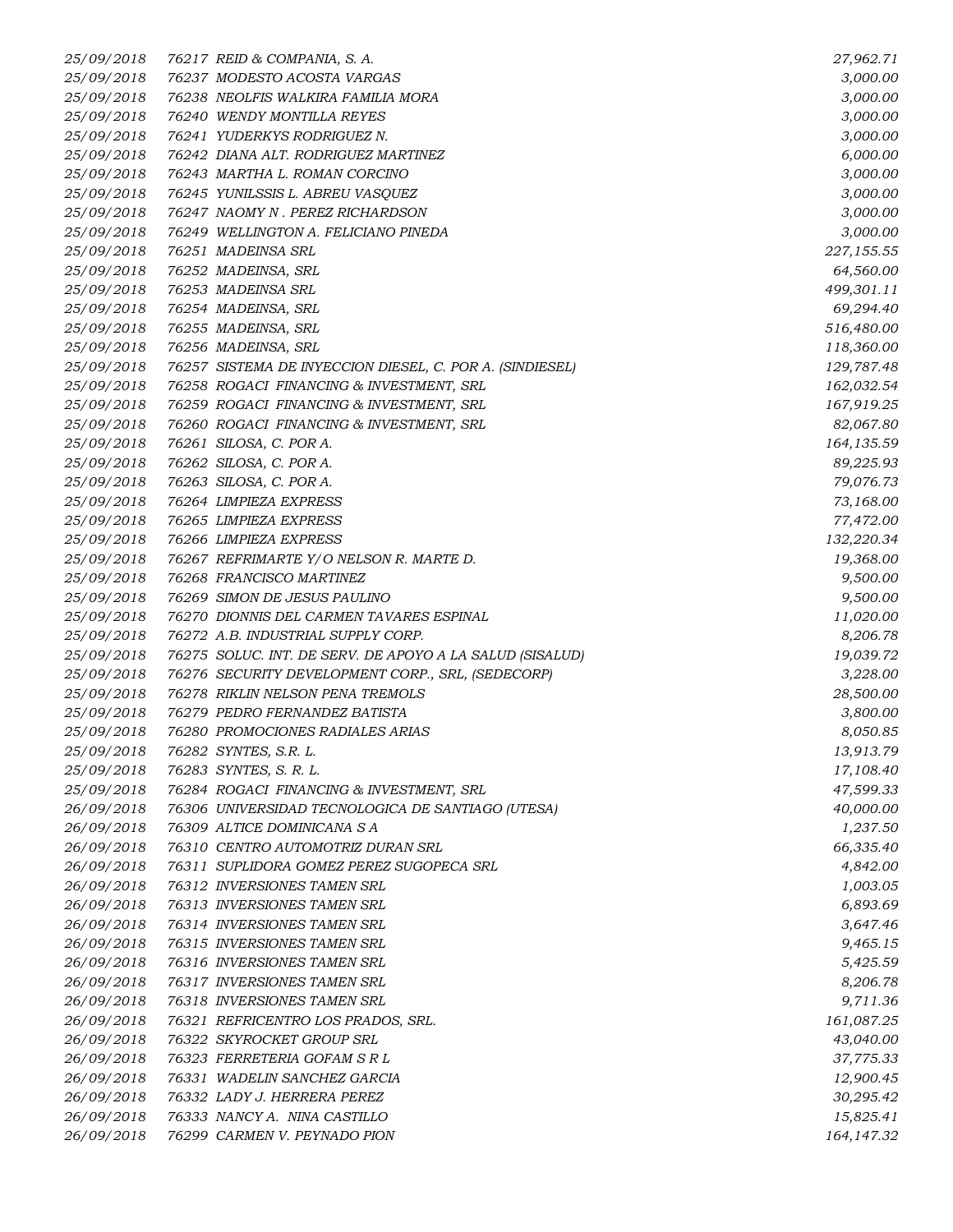| 26/09/2018 | 76300 RAMON ARIEL FERMIN FULCAR                                     | 354,720.27    |
|------------|---------------------------------------------------------------------|---------------|
| 26/09/2018 | 76301 ERICK JOAQUIN PUJOLS PIMENTEL                                 | 113,731.90    |
| 26/09/2018 | 76302 ISMAEL A. HIDALGO FERMIN                                      | 500,000.00    |
| 26/09/2018 | 76303 ALAN E. PENA PENA                                             | 197,736.25    |
| 26/09/2018 | 76326 CANDIFIOR HAMILTON VARGAS                                     | 1,980.00      |
| 26/09/2018 | 76327 WELLINGTON A. MATOS ESPINAL                                   | 15,000.00     |
| 26/09/2018 | 76328 YADHIRIS RODRIGUEZ GONZALEZ                                   | 10,000.00     |
| 26/09/2018 | 76329 ELMER D. BELLIARD REYES                                       | 10,000.00     |
| 26/09/2018 | 76330 ERIDANIA ESTEVEZ JAQUEZ                                       | 10,000.00     |
| 27/09/2018 | 76359 ADALGISA ALT. CASTILLO ABREU                                  | 71,469.05     |
| 27/09/2018 | 76361 TONY GRULLON MONTILLA                                         | 56,055.13     |
| 27/09/2018 | 76362 LIBRADO ANT. TEJEDA CASTILLO                                  | 500,000.00    |
| 27/09/2018 | 76363 CORPORACION DEL ACUEDUCTO Y ALCANTARILLADO DE STO DGO (CAASD) | 38,472.00     |
| 27/09/2018 | 76349 CELESTINA PAREDES ABREU                                       | 24,842.72     |
| 27/09/2018 | 76350 CELESTINA PAREDES ABREU                                       | 15,169.08     |
| 27/09/2018 | 76351 GRISEL PEREZ OZUNA                                            | 1,465.00      |
| 27/09/2018 | 76352 ISAMAR ESPINOSA URBAEZ                                        | 30,269.60     |
| 27/09/2018 | 76353 INVERSIONES TAMEN SRL                                         | 5,471.18      |
| 27/09/2018 | 76338 F & G OFFICE SOLUTION SRL                                     | 4,434.12      |
| 27/09/2018 | 76339 OFIGRAFIS DEL CARIBE EIRL                                     | 4,520.00      |
| 27/09/2018 | 76340 PERSEUS COMERCIAL, SRL                                        | 22,323.59     |
| 27/09/2018 | 76341 BH MOBILIARIO, SRL                                            | 395,274.00    |
| 27/09/2018 | 76342 CECOMSA SRL                                                   | 190,893.10    |
| 27/09/2018 | 76343 HUMANO SEGUROS S A                                            | 864,530.40    |
| 27/09/2018 | 76344 LOURDES MARTINA MELO FERNANDEZ                                | 1,980.00      |
| 27/09/2018 | 76345 MIGUELINA ALTAGRACIA GONZALEZ DE ALFONSECA                    | 990.00        |
| 27/09/2018 | 76346 MARYBEL MEJIA ESPINAL                                         | 14,275.00     |
| 27/09/2018 | 76348 CLARIS R. POLANCO ROQUE                                       | 9,551.19      |
| 27/09/2018 | 76334 REFRICENTRO RUBIERA, SRL.                                     | 259,315.84    |
| 27/09/2018 | 76336 CARMEN V. PEYNADO PION                                        | 406,325.68    |
| 27/09/2018 | 76355 CONFORMATIC SRL                                               | 13,948,758.37 |
| 28/09/2018 | 76381 LIGA DEP. ABORIGEN, INC. O RAFAEL F. SAVINON P.               | 34,000.00     |
| 28/09/2018 | 76383 ANDREA BRUNILDA GUTIERREZ BELLO                               | 20,000.00     |
| 28/09/2018 | 76384 ROSA MILTEA TRIGO GONZALEZ                                    | 5,490.00      |
| 28/09/2018 | 76385 MAYRA HIDELFONZA URENA SANCHEZ                                | 6,300.00      |
| 28/09/2018 | 76386 KELVIZ JOSE PARRA                                             | 40,500.00     |
| 28/09/2018 | 76387 ASOC. DOM. PARA EL DESARROLLO DE LA MUJER                     | 31,350.00     |
| 28/09/2018 | 76388 NIDIA ALTAGRACIA BORGES                                       | 48,400.00     |
| 28/09/2018 | 76390 COOP. DE SERVS. Y PROD. MULT. (COOFALCONDO, INC.)             | 15,500.00     |
| 28/09/2018 | 76391 MARCOS CASSO                                                  | 30,000.00     |
| 28/09/2018 | 76392 JOSE S. ALMONTE H. Y/O BELKY SALDIVAR DE LA C.                | 7,500.00      |
| 28/09/2018 | 76399 ANATOLIA TORIBIO ACOSTA DE CABREJA                            | 5,400.00      |
| 28/09/2018 | 76400 BERNARDA POLANCO LAMI                                         | 5,998.50      |
| 28/09/2018 | 76401 GABRIEL ENMANUEL HURTADO SANTOS                               | 20,999.79     |
| 28/09/2018 | 76402 SANTIAGO SIME                                                 | 7,999.20      |
| 28/09/2018 | 76404 ISABEL MILEDYS PEREZ                                          | 5,400.00      |
| 28/09/2018 | 76406 RAFAEL ANT. SANTANA ALBUEZ                                    | 11,999.70     |
| 28/09/2018 | 76407 JAVIER CALDERON HERNANDEZ                                     | 35,399.70     |
| 28/09/2018 | 76408 JAVIER ERNESTO CALDERON                                       | 20,059.20     |
| 28/09/2018 | 76409 INMOBILIARIA CAROLINA, S. A.                                  | 26,388.62     |
| 28/09/2018 | 76411 JULIO DEL ROSARIO MEJIA                                       | 6,250.00      |
| 28/09/2018 | 76499 MAYRA CORDONES DE ALFONSECA                                   | 14,299.80     |
| 28/09/2018 | 76500 DELGISA ALT. ESPINO ABUD                                      | 3,070.00      |
| 28/09/2018 | 76501 YISEIDY DEL C. CRUZ SILVESTRE                                 | 19,185.00     |
| 28/09/2018 | 76502 PAMELA A VERAS SOSA                                           | 24,000.00     |
| 28/09/2018 | 76503 IBELISE DEL C. RAMIREZ PEREZ                                  | 5,966.60      |
| 28/09/2018 | 76504 WADELIN SANCHEZ GARCIA                                        | 15,108.38     |
|            |                                                                     |               |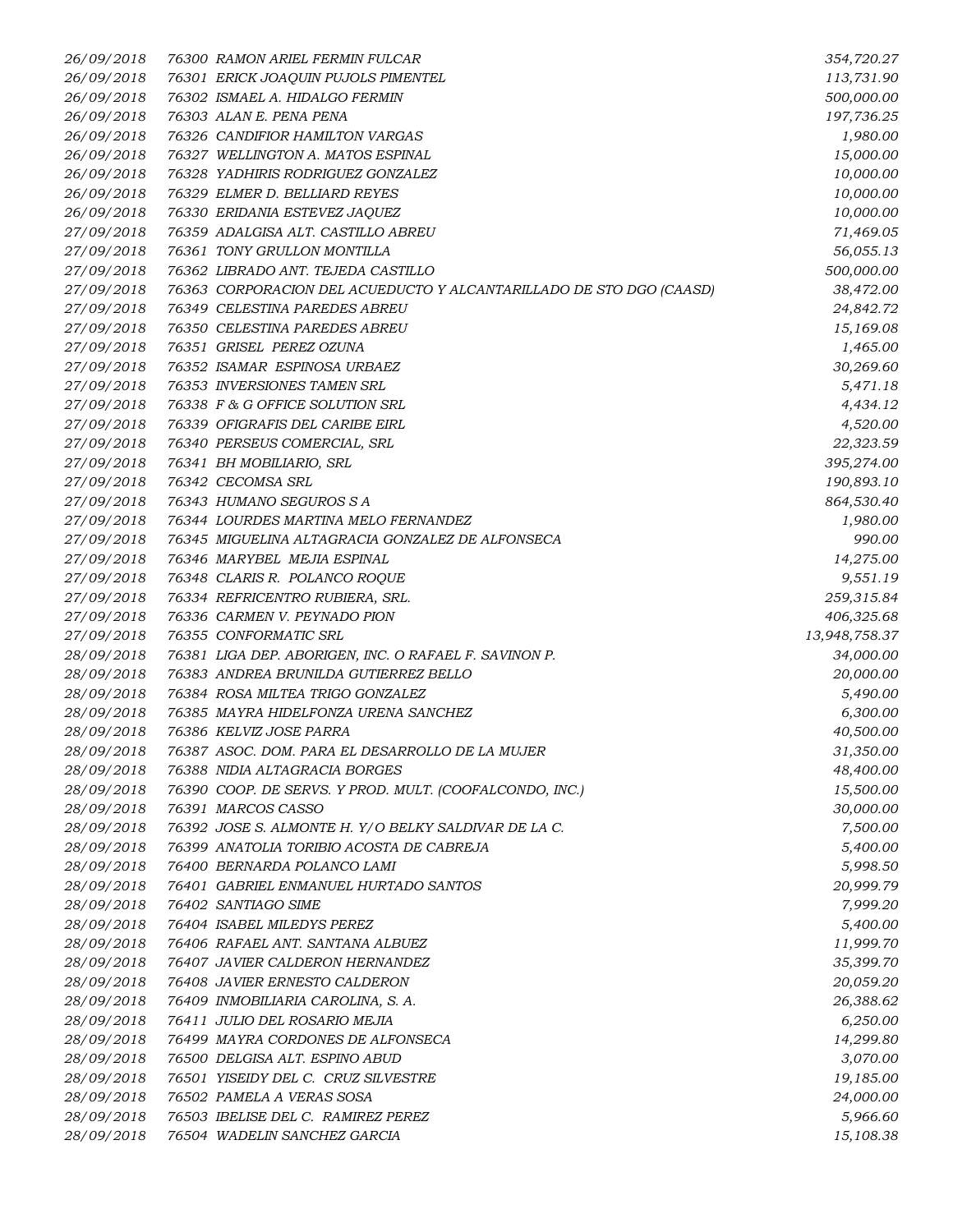| 28/09/2018 | 76415 CARLOS AMIRO FINKE                                               | 8,000.00      |
|------------|------------------------------------------------------------------------|---------------|
| 28/09/2018 | 76416 HERMINIA LA PAZ PERALTA                                          | 8,000.00      |
| 28/09/2018 | 76418 AQUINO CUEVAS GONZALEZ                                           | 7,200.00      |
| 28/09/2018 | 76419 RAFAELA MONTILLA DE PEREZ                                        | 6,000.00      |
| 28/09/2018 | 76420 PASCUAL CABRAL SANTA                                             | 4,050.00      |
| 28/09/2018 | 76421 LUIS PINA LEBRON                                                 | 6,300.00      |
| 28/09/2018 | 76424 BORIS RAMON TEJEDA LORA                                          | 6,930.00      |
| 28/09/2018 | 76425 DR. ALBERTO CHAHIN MUFFDY                                        | 24,000.00     |
| 28/09/2018 | 76426 LEONIDAS CARABITOS R. DE SOTO                                    | 7,000.00      |
| 28/09/2018 | 76427 ANA FRANCISCA MONTAS DUVERGE DE GARCIA                           | 15,000.30     |
| 28/09/2018 | 76393 VENTURA PEGUERO MARIA                                            | 6,795.00      |
| 28/09/2018 | 76394 RAMONA MODESTA ROJAS DE DE LOS SANTOS                            | 5,850.00      |
| 28/09/2018 | 76395 LUIS GERMAN ROSARIO GARCIA                                       | 5,400.00      |
| 28/09/2018 | 76397 OLIMPIA PENA                                                     | 7,000.00      |
| 28/09/2018 | 76367 TERESA ONDINA HERNANDEZ MARTINEZ                                 | 8,100.00      |
| 28/09/2018 | 76369 JULIAN RODRIGUEZ MATEO                                           | 4,000.00      |
| 28/09/2018 | 76370 EVANGELIO SENA                                                   | 1,800.00      |
| 28/09/2018 | 76371 MARIA FRANCISCA ALCANTARA                                        | 1,000.00      |
| 28/09/2018 | 76372 ROSA BAEZ DE FERRERAS                                            | 4,000.00      |
| 28/09/2018 | 76373 DR. PAUL BELLO NAVARRO                                           | 12,500.00     |
| 28/09/2018 | 76376 BOLIVIA MELO SEGURA DE BALLAST                                   | 4,000.00      |
| 28/09/2018 | 76377 THELMA ACOSTA BATISTA DE PENA                                    | 5,000.00      |
| 28/09/2018 | 76378 ESTEBAN SANCHEZ DIAZ                                             | 13,500.00     |
| 28/09/2018 | 76379 PEDRO ANTONIO MANCEBO NIN                                        | 6,000.00      |
| 28/09/2018 | 76464 SEGUROS RESERVAS, S. A.                                          | 3,624,685.62  |
| 28/09/2018 | 76465 AGUA CRYSTAL, S. A.                                              | 137,748.10    |
| 28/09/2018 | 76466 WINDTELECOM, S.A.                                                | 208,726.36    |
| 28/09/2018 | 76467 AYUNTAMIENTO MUNICIPAL DE SAN PEDRO DE MACORIS                   | 2,240.00      |
| 28/09/2018 | 76468 CORPORACION DE ACUEDUCTO Y ALCANTARILLADO DE SANTIAGO (CORAASAN) | 261,108.00    |
| 28/09/2018 | 76469 SGTO. MR. ALEXANDER A. MATOS BELTRE                              | 4,600.00      |
| 28/09/2018 | 76487 HUMANO SEGUROS S A                                               | 720,544.29    |
| 28/09/2018 | 76470 RASO GEURY G. ARIAS PENEDA                                       | 4,600.00      |
| 28/09/2018 | 76471 CAPITAN RANDOLPH N. JIMENEZ FRIAS                                | 4,600.00      |
| 28/09/2018 | 76472 RASO VICTORIA SEGURA ADANES                                      | 4,600.00      |
| 28/09/2018 | 76488 HUMANO SEGUROS S A                                               | 46,207,351.15 |
| 28/09/2018 | 76489 AMERIDENT GRUPO ODONTOLOGICO SRL                                 | 33,463.75     |
| 28/09/2018 | 76490 FELIX MANUEL BAUTISTA CUEVAS                                     | 382,872.33    |
| 28/09/2018 | 76473 SGTO. MERFIN PEREZ PERDOMO                                       | 4,600.00      |
| 28/09/2018 | 76474 RASO MARIELA MUNOZ CISNERO                                       | 4,600.00      |
| 28/09/2018 | 76475 RASO LUIS E. VILORIA PILIER                                      | 4,600.00      |
| 28/09/2018 | 76477 CABO EVANGELISTA ESPINAL SANCHEZ                                 | 4,600.00      |
| 28/09/2018 | 76478 CABO DOMINGO ANT. CABRERA MONTERO                                | 4,600.00      |
| 28/09/2018 | 76479 SGTO. GIL ALBERTO AVILA COTES                                    | 4,600.00      |
| 28/09/2018 | 76480 RASO RAINER M. CUEVAS SANTANA                                    | 4,600.00      |
| 28/09/2018 | 76481 RASO JAIRON ANT. FELIZ TRINIDAD                                  | 4,600.00      |
| 28/09/2018 | 76482 CABO YONATHAN GUZMAN SILVESTRE                                   | 4,600.00      |
| 28/09/2018 | 76483 SGTO. MR. VICTOR DE LOS SANTOS DE LOS SANTOS                     | 4,600.00      |
| 28/09/2018 | 76484 RASO AMBIORIS KELLY FERNANDEZ                                    | 4,600.00      |
| 28/09/2018 | 76485 RASO JOSE L. REYES ORTIZ                                         | 4,600.00      |
| 28/09/2018 | 76486 CABO JOSE ANT. MEDRANO CASTILLO                                  | 4,600.00      |
| 28/09/2018 | 76493 ERICK JOAQUIN PUJOLS PIMENTEL                                    | 166,456.54    |
| 28/09/2018 | 76494 PV TECHNOLOGY S R L                                              | 22,995.50     |
| 28/09/2018 | 76495 AMERICAN SENTRY SRL                                              | 36,153.60     |
| 28/09/2018 | 76496 CONSORCIO DE TARJETAS DOMINICANAS S A                            | 48,944.00     |
| 28/09/2018 | 76497 V ENERGY, S.A.                                                   | 712,500.00    |
| 28/09/2018 | 76498 COLUMBUS NETWORKS DOMINICANA SA                                  | 40,478.75     |
| 28/09/2018 | 76505 HENIL B. MEDINA ALMONTE                                          | 1,750.00      |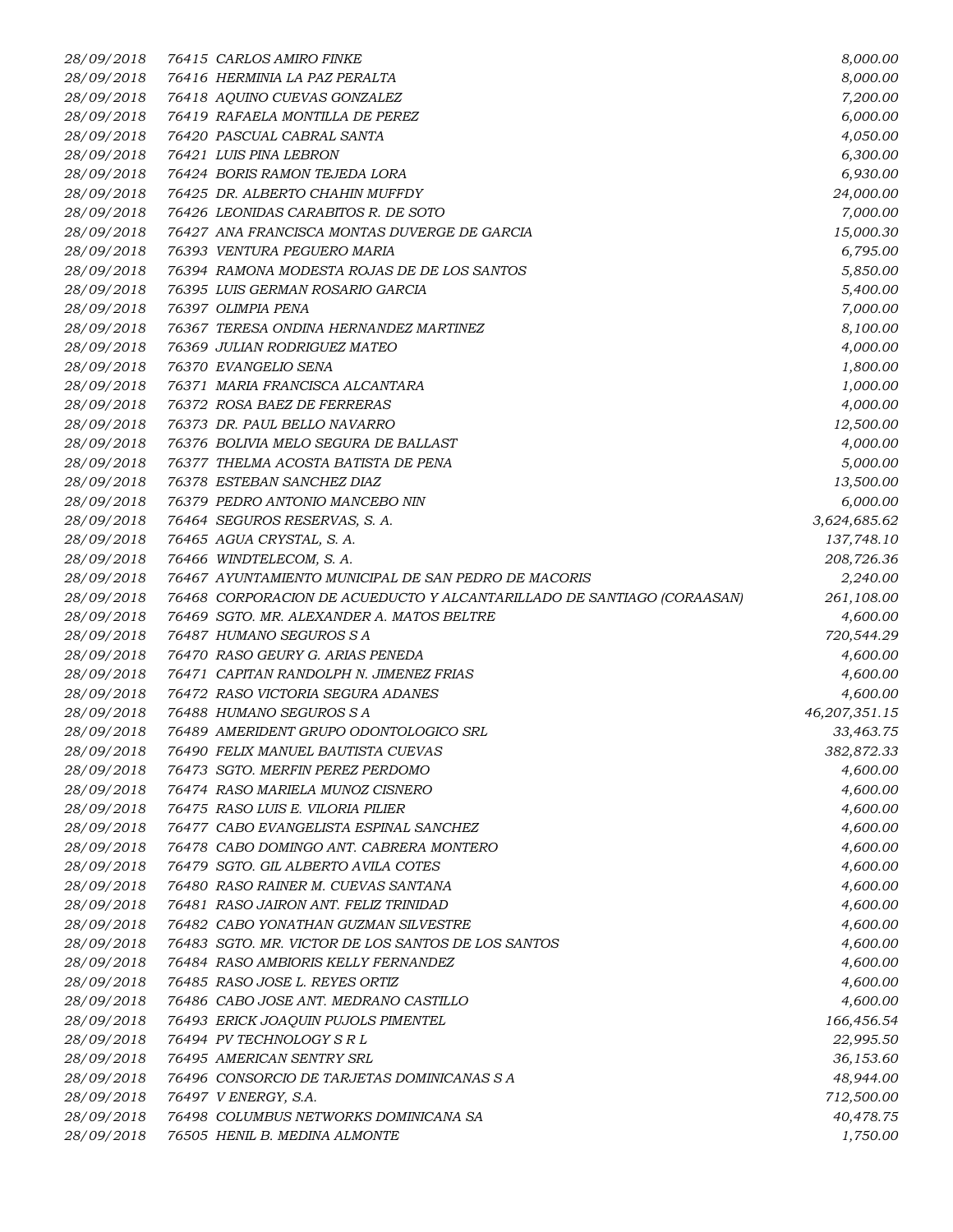*28/09/2018 76506 LAIMA TEJADA CACERES 10,000.00 28/09/2018 76507 DIAMELY GOMEZ VASQUEZ 10,000.00 28/09/2018 76508 LUIS JOSE MENDEZ TAVERAS 10,000.00 28/09/2018 76527 BANCO DE RESERVAS DE LA REPUBLICA DOMINICANA 143,585.15 28/09/2018 76528 CAROLINA SCHIRA CRUCETA 1,750.00 28/09/2018 76529 FRANCHESCA PEREZ PEREZ 10,000.00 28/09/2018 76428 FULGENCIO MARCELO ABREU 20,000.00 28/09/2018 76509 RAMON ARIEL FERMIN FULCAR 500,000.00 28/09/2018 76510 HUMANO SEGUROS S A 2,782,665.90 28/09/2018 76511 AYUNTAMIENTO MUNICIPAL BARAHONA 7,450.00 28/09/2018 76512 AMERIDENT GRUPO ODONTOLOGICO SRL 33,368.75 28/09/2018 76513 PLADENT SRL 950,000.00 28/09/2018 76514 AGUA CRYSTAL, S. A. 109,337.40 28/09/2018 76515 CORPORACION DEL ACUEDUCTO Y ALCANTARILLADO DE STO DGO (CAASD) 3,706.00 28/09/2018 76516 BM SUPLIDORES ELECTRICOS SRL 1,838,113.54 28/09/2018 76517 COMPUSOLUCIONES J C, SRL. 356,681.73 28/09/2018 76518 CENTRO CUESTA NACIONAL, SAS 244,328.98 28/09/2018 76429 FRANCISCO ALEIXIS RODRIGUEZ PEREZ 8,010.00 28/09/2018 76519 TONER DEPOT INTERNATIONAL A. R. C., SRL, 679,340.86 28/09/2018 76520 LOGOMARCA, S. A. 53,675.00 28/09/2018 76521 PRODUCTIVE BUSINESS SOLUTIONS DOMINICANA SAS 265,550.00 28/09/2018 76522 QUITASOLES AMBIENTALES SRL 201,370.30 28/09/2018 76523 TRACE INTERNATIONAL, SRL 215,106.97 28/09/2018 76524 OMEGA TECH, S. A. 7,171,868.18 28/09/2018 76525 LIMCOBA, SRL 957,545.31 28/09/2018 76526 REFRIPARTES, S. A. 1,132,190.09 28/09/2018 76431 LINK POZO REYES 18,000.00 28/09/2018 76432 SIQUIO NG DE LA ROSA 35,000.00 28/09/2018 76434 ADRIANO RONDON 6,500.00 28/09/2018 76436 FABIA ROQUE HERNANDEZ 10,000.00 28/09/2018 76437 ABEL GONZALEZ RAPOSO 18,675.00 28/09/2018 76439 JOSE RAMON DE LA CRUZ 19,998.00 28/09/2018 76440 BIENVENIDO EVELINO NORMAN CORADIN 6,000.00 28/09/2018 76442 PLINIO VICENTE MONTERO 7,200.00 28/09/2018 76443 CLARA JOSEFINA BUTTEN VARONA 5,400.00 28/09/2018 76444 NORBERTO REMIGIO GUERRERO NATERA 10,000.00 28/09/2018 76448 CARMELO CEDENO MEJIA 14,000.00 28/09/2018 76449 CELESTE A. AYBAR DE VARGAS 5,499.90 28/09/2018 76450 MIGUEL ANGEL REYES PICHARDO 54,000.00 28/09/2018 76451 AYUNTAMIENTO MUNICIPAL DE SABANA IGLESIA 6,000.00 28/09/2018 76453 MANUEL ENRIQUE MARTINEZ ACEVEDO 15,000.00 28/09/2018 76454 PARROQUIA SAN FRANCISCO JAVIER 6,000.00 28/09/2018 76455 RAMONA MILANDA DIAZ PEREZ 10,000.00 28/09/2018 76457 LUCILA EDILIA ALCANTARA GRULLON 12,000.00 28/09/2018 76458 JULIO ANIBAL CARVAJAL MEDINA 10,000.00 28/09/2018 76459 NORXIN MODESTO ALONZO DIAZ 43,000.00 28/09/2018 76461 TOMAS VICENTE DIAZ CACERES 50,000.00 28/09/2018 76462 ELVIS ALEJANDRO TORRES LLANO 14,850.00 28/09/2018 76463 NELSON ANT. JEREZ PAULINO 20,000.00 28/09/2018 76364 EDWARD LEONIDAS PEREZ FERNANDEZ 7,920.00 28/09/2018 76365 TOMAS VICENTE DIAZ CACERES 9,000.00 28/09/2018 76530 COLECTOR DE IMPUESTOS INTERNOS 2,948,689.42 28/09/2018 76531 COLECTOR DE IMPUESTOS INTERNOS 7,477,441.17 167,797,561.82*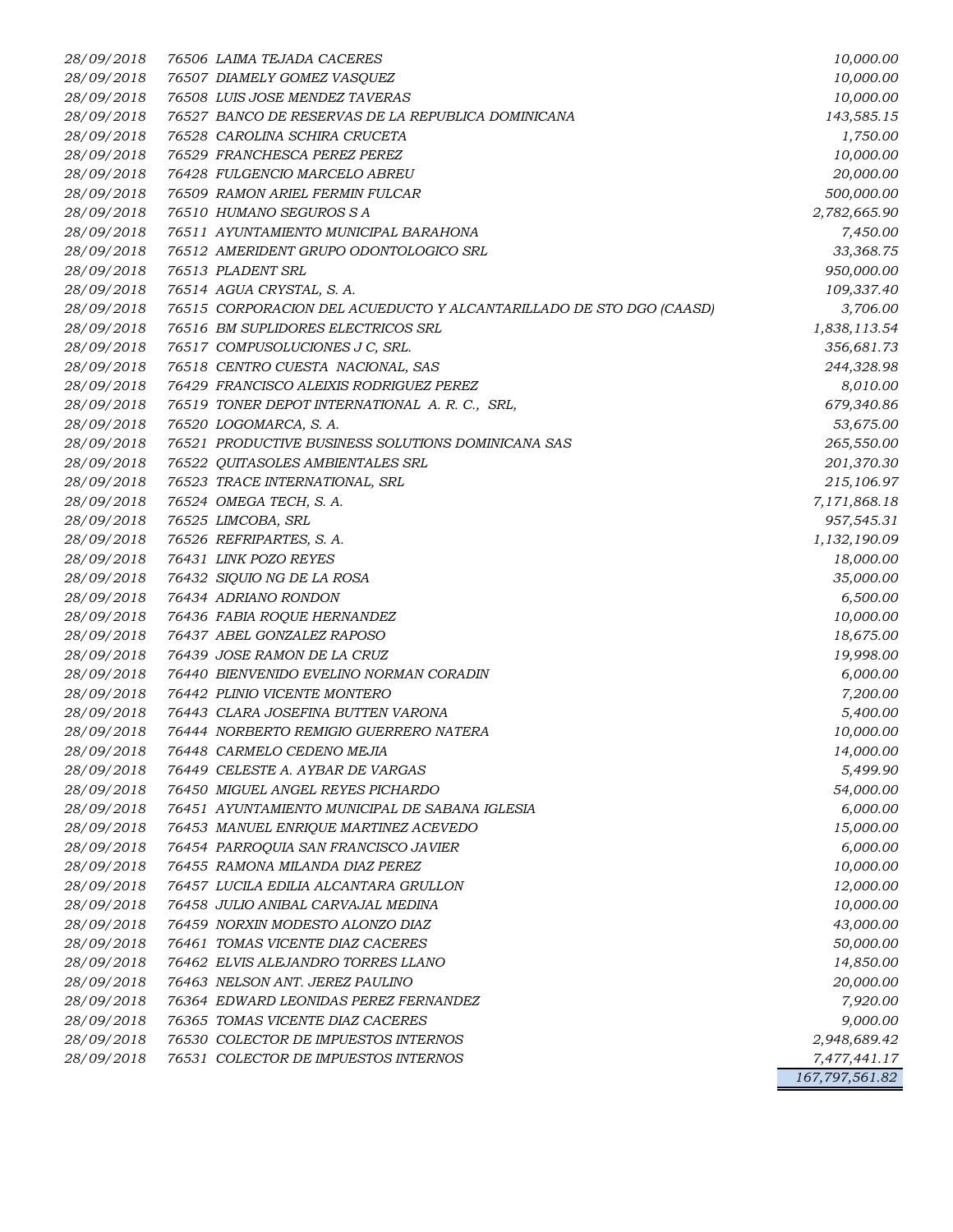*CONSEJO DEL PODER JUDICIAL DIRECCION PRESUPUESTARIA Y FINANCIERA*

#### *DEPARTAMENTO DE CONTABILIDAD RELACION DE TRANSFERENCIAS DEBITOS DEL MES DE SEPTIEMBRE DEL 2018*

|                 |      | <b>FECHA NUM. DESCRIPCION</b>                                                                                                                                                        | <b>VALOR RD\$</b> |
|-----------------|------|--------------------------------------------------------------------------------------------------------------------------------------------------------------------------------------|-------------------|
|                 |      | 06/09/2018 1289 TRANSF. DE FONDO DE LA CTA. OPRE. PARA E PAGO FACTS. NOS. 042024, 042164, T63260, DD2741, 042472, 042491 Y 042380 POR SERVICIOS REALIZADOS.                          | 48,571.88         |
|                 |      | 06/09/2018 1283 TRANSF. DE FONDO DE LA CTA. OP PARA EL REEMB. PROP. GASTOS DE COMB. POR TRASL. AL TRIB. UNIP. DE LA CAM. PENAL DEL JDO DE PRIM. INST. DE MONTECRISTI.                | 786.39            |
| 06/09/2018      | 1284 | TRANSF. DE FONDO DE LA CTA. OPER. A LA CTA. PUBLICACIONES JUD. POR EL ERROR DEPOSITO.                                                                                                | 3,200.00          |
|                 |      | 06/09/2018 1286 TRANSF. DE FONDO DE LA CTA. OPRE. PARA EL REEMB. PROP. GASTOS COMB., POR TRASL. C. C. Y C. DEL JDO. DE 1RA. INST.DEL D.J. DE EL SEIBO                                | 7,000.00          |
|                 |      | 06/09/2018 1287 TRANSF. DE FONDO DE LA CTA. OPRE. PARA EL REEMBOLSO PROP. G. DE COMB. POR TRASLADOS AL TRIB. UNIPERS. DE LA C. P. JDO. 1RA INST. D. J. DE MARIA TRINIDAD SANCHEZ     | 1,277.10          |
| 06/09/2018 1288 |      | TRANSF. DE FONDO DE LA CTA. OPRE. PARA ELPAGO LABOR EXTRAORDINARIA, CORRESPONDIENTE AL MES DE JULIO/2018.                                                                            | 374,000.00        |
| 06/09/2018 1290 |      | TRANSF. DE FONDO DE LA CTA. OPRE. PARA EL PAGO FACT. NO. 042278 POR SERVICIOS REALIZADOS.                                                                                            | 24,604.60         |
|                 |      | 06/09/2018 1291 TRANSF. DE FONDO DE LA CTA. OPRE. PARA EL PAGO FACT. NO. 5310032964 POR (1) BATERIA AC-DELCO.                                                                        | 5,638.70          |
|                 |      | 06/09/2018 1292 TRANSF. DE FONDO DE LA CTA. OPER. PARA EL PAGO FACTS. NOS. 2700232907, 2700234739 Y 2700235631 POR SERVICIOS REALIZADOS Y DEDUCIBLE EN REPARACION A VEHICULO.        | 43,385.72         |
| 10/09/2018 1293 |      | TRANSF. DE FONDO DE LA CTA. OPER. PARA EL REEMBOLSO GASTOS DE PEAJE, POR TRASLADOS DEL MUNICIPIO DE MONTE PLATA A LA PROV. DE STO DGO, CORRESP.JULIO/2018.                           | 4,901.00          |
|                 |      | 10/09/2018 1294 TRANSF. DE FONDO DE LA CTA. OPER. PARA EL PAGO FACT. NO. 042284 POR SERVICIOS REALIZADOS.                                                                            | 4,852.86          |
|                 |      | 20/09/2018 1327 TRANSF. DE FONDO DE LA CTA. OPER. PARA EL PAGO BENEFICIOS, CORRESPONDIENTES AL MES DE SEPTIEMBRE 2018.                                                               | 30,333,083.81     |
|                 |      | 20/09/2018 1314 TRANSF. DE FONDO DE LA CTA. OPER. A LA CTA. PROG. DE CONS. DE LA JURISD. INM.PARA EL ASIGNACION PRESUPUESTARIA CORRESPONDIENTE AL MES DE SEPTIEMBRE 2018.            | 1,048,426.03      |
| 20/09/2018 1315 |      | TRANSF. DE FONDO DE LA CTA. OPER. A LA CTA. ESC. NAC. JUD. PARA LA ASIGNACION PRESUPUESTARIA CORRESPONDIENTE AL MES DE SEPTIEMBRE 2018.                                              | 13,250,000.00     |
|                 |      | 20/09/2018 1316 TRANSF. DE FONDO DE LA CTA. OPER. A LA CTA. PROG. DE CONS. DE LA JURISD. INM. PARA LAASIGNACION PROYECTO TITULACION MASIVA CORRESP. AL MES DE SEPTIEMBRE 2018.       | 2,737,968.09      |
|                 |      | 20/09/2018 1317 TRANSF. DE FONDO DE LA CTA. OPER. PARA EL PAGO GASTO ALIMENTICIO, CORRESPONDIENTE AL MES DE OCTUBRE/2018.                                                            | 1,841,750.00      |
| 21/09/2018      | 1318 | TRANSF. DE FONDO DE LA CTA. OPER. PARA PAGO AYUDA CORRESPONDIENTE AL MES DE SEPTIEMBRE/2018.                                                                                         | 148,571.74        |
|                 |      | 21/09/2018 1320 TRANSF. DE FONDO DE LA CTA. OPER. PARA EL PAGO BENEFICIOS MILITARES, CORRESPONDIENTES AL MES DE SEPTIEMBRE/2018.                                                     | 30,000.00         |
|                 |      | 21/09/2018 1321 TRANSF. DE FONDO DE LA CTA. OPER. PARA EL REEMBOLSO PROP. G. DE COMB. POR TRASL. A DISTINTAS DEPEND. DEL DIST. JUD. DE HERMANAS MIRABAL                              | 24,131.71         |
|                 |      | 21/09/2018 1319 TRANSF. DE FONDO DE LA CTA. OPER. PARA EL PAGO FACT. NO. 90723962 POR SERVICIOS REALIZADOS.                                                                          | 16,260.53         |
| 20/09/2018 1310 |      | TRANSF. DE FONDO DE LA CTA. OPER. A LA CTA. SUELDOS. CORRESP. AL MES DE SEPT./2018                                                                                                   | 393.127.507.92    |
|                 |      | 20/09/2018 1311 TRANSF. DE FONDOS DE LA CTA. OPER. PARA EL PAGO GASTO ALIMENTICIO, CORRESPONDIENTE AL MES DE OCTUBRE/2018.                                                           | 11,141,050.00     |
|                 |      | 20/09/2018 1312 TRANSF. DE FONDOS DE LA CTA. OPER. PARA EL PAGO BENEFICIOS, CORRESPONDIENTES AL MES DE SEPTIEMBRE 2018.                                                              | 8,950,460.37      |
|                 |      | 20/09/2018 1313 TRANSF. DE FONDOS DE LA CUENTA OPER. PAGO A EMPLEADOS FIJOS PROY. DESCONG. Y AGILIZACION DE FALLOS (PEDAF) DE LA SALA CIVIL SCJ, MES DE AGOSTO 2018.                 | 60,000.00         |
| 18/09/2018 1307 |      | TRANSF. DE FONDO DE LA CTA. OPER. PARA AYUDA ECONOMICA PARA CUBRIR GASTOS MEDICOS.                                                                                                   | 15,000.00         |
|                 |      | 18/09/2018 1308 TRANSF. DE FONDO DE LA CTA. OPER. PARA EL REEMBOLSO PROP.G.DE COMB. POR TRASL. A LA SEGUNDA SALA DEL TRIB. SUP. DE TIERRAS ZONA NORTE, CORRESP. AL DIA 13/08/2018.   | 1,520.19          |
|                 |      | 18/09/2018 1301 TRANSF. DE FONDO DE LA CTA. OPER. PARA EL PAGO FACT. POR SERV. TEL.(ALAMBRICOS E INALAMBRICOS) E INTERNET BANDA ANCHA DE ESTA INSTITUCION, CORRESP. AGOSTO 2018.     | 2,958,072.10      |
| 18/09/2018 1302 |      | TRANSF. DE FONDO DE LA CTA. OPER. PARA EL PAGO CONSUMO DE ENERGIA ELECTRICA, FACTURA CORRESPONDIENTE AL PERIODO DEL 27/07/2018 AL 27/08/2018.                                        | 1,044.43          |
|                 |      | 18/09/2018 1303 TRANSF. DE FONDO DE LA CTA. OPER. PARA EL PAGO CONSUMO DE ENERGIA ELECTRICA, FACTURAS CORRESPONDIENTES AL PERIODO DEL 18/06/2018 AL 27/08/2018.                      | 3,324,324.01      |
|                 |      | 18/09/2018 1309 TRANSF. DE FONDO DE LA CTA. OPER. PARA EL PAGO BONO ESCOLAR 2018.                                                                                                    | 640,000.00        |
|                 |      | 06/09/2018 1285 TRANSF. DE FONDO DE LA CTA. OPRE. PARA EL REEMBOLSO PROPORCION GASTO DE COMBUSTIBLE POR TRASLADOS A DISTINTAS DEPENDENCIAS DEL P. J., LOS DIAS 27/07 Y 03/08/2018.   | 1,796.29          |
| 14/09/2018 1295 |      | TRANSF. DE FONDO DE LA CTA, OPER, PARA EL REEMBOLSO POR SUMINISTRO DE COMBUSTIBLE.                                                                                                   | 250.00            |
|                 |      | 14/09/2018 1296 TRANSF. DE FONDO DE LA CTA. OPER. PARA EL REEMBOLSO POR SUMINISTRO DE COMBUSTIBLE.                                                                                   | 1,500.00          |
|                 |      | 14/09/2018 1297 TRANSF. DE FONDO DE LA CTA. OPER. PARA EL REEMBOLSO POR SUMINISTRO DE COMBUSTIBLE.                                                                                   | 3,500.00          |
| 14/09/2018 1298 |      | TRANSF. DE FONDO DE LA CTA. OPER. PARA EL INCENTIVO AL PROGRAMA SERVIDOR (A) DEL MES, MODELO DEL SISTEMA DE INTEGRIDAD INSTITUCIONAL, CORRESP. JULIO/2018.                           | 2,000.00          |
|                 |      | 14/09/2018 1299 TRANSF. DE FONDO DE LA CTA. OPER. PARA EL REEMB. PROP. G. COMB., POR TRASL.A LA CORTE DE APEL. DE N. N. A. DEL D.J. DE SAN FCO. DE M. CORRESP. DEL 02 AL 31/07/2018  | 33,782.64         |
|                 |      | 14/09/2018 1300 TRANSF. DE FONDO DE LA CTA. OPER. PARA ELPAGO DIETA LABOR EXTRA, CORRESPONDIENTES AL MES DE AGOSTO/2018.                                                             | 810,050.00        |
|                 |      | 18/09/2018 1304 TRANSF. DE FONDO DE LA CTA. OPER. PARA EL AYUDA ECONOMICA PARA CUBRIR GASTOS MEDICOS DE SU MADRE.                                                                    | 47,779.17         |
|                 |      | 18/09/2018 1305 TRANSF. DE FONDO DE LA CTA. OPER. PARA EL PAGO AYUDA CORRESPONDIENTE A LOS MESES DE AGOSTO Y SEPTIEMBRE/2018.                                                        | 40,000.00         |
|                 |      | 18/09/2018 1306 TRANSF. DE FONDO DE LA CTA. OPER. PARA EL REEMBOLSO GASTOS DE COMB. Y PEAJE POR TRASLADOS A LA OFIC. JUD. SERV. DE AT. PERM. DEL JDO. INST. DEL D.J. DE M. PLATA     | 15,729.10         |
|                 |      | 25/09/2018 1322 TRANSF. DE FONDO DE LA CTA. OPER. PARA EL PAGO CONSUMO DE ENERGIA ELECTRICA, FACTURAS CORRESPONDIENTES AL PERIODO DEL 15/06/2018 AL 01/09/2018                       | 7,077,974.71      |
| 25/09/2018 1323 |      | TRANSF. DE FONDO DE LA CTA. OPER. PARA EL PAGO FACT. NO. 19883 POR BOLETO AEREO PARA LA LICDA. GLORIA CECILIA CUELLO SUERO, A LA CIUDAD DE MEXICO.                                   | 48,495.50         |
|                 |      | 25/09/2018 1324 TRANSF. DE FONDO DE LA CTA. OPER. PARA EL PAGO FACT. NO. 2700238060 POR SERVICIOS REALIZADOS.                                                                        | 25,532.64         |
|                 |      | 25/09/2018 1325 TRANSF. DE FONDO DE LA CTA. OPER. PARA EL REEMB. PROP. G. DE COMBUS. Y PEAJE POR TRASLADOS A LA C. P. DEL JDO DE PRIM. INST. DEL D.J. DE M. PLATA                    | 5,268.00          |
|                 |      | 25/09/2018 1326 TRANSF. DE FONDO DE LA CTA. OPER. PARA EL PAGO DE AYUDA POR INCENDIO QUE AFECTO SU VIVIENDA.                                                                         | 15,000.00         |
| 28/09/2018 1328 |      | TRANSF. DE FONDO DE LA CTA. OPER. PARA EL PAGO CONSUMO DE ENERGIA ELECTRICA, FACTURAS CORRESPONDIENTES AL PERIODO DEL 01/08/2018 AL 05/09/2018.                                      | 4,530,336.51      |
|                 |      | 28/09/2018 1329 TRANSF. DE FONDO DE LA CTA. OPER. A LA DE LA ESC. NAC. DE LA JUD. PARA EL PAGO 50% FINAL PROY. CAPACIT. SOLICITADAS POR LA DIRECION DE PLANIFICACION Y PROYECTOS     | 246,875.00        |
|                 |      | 28/09/2018 1330 TRANSF. DE FONDO DE LA CTA. OPER. PARA EL REEMB. G. DE COMBU. Y PEAJE POR TRASL.AL TRIB. DE EJEC.DE LA P. DEL DTO. JUD. DE S. CRIST., DEL 01/05 AL 20/07/2018.       | 22,360.00         |
|                 |      | 28/09/2018 1331 TRANSF. DE FONDO DE LA CTA. OPER. A LA CTA. DEL P.DE CONS. DE LA J.I. PARA FONDO TRANSF. POR EL EST. DOM.AL CPJ PARA CUBRIR COMPR. DEL P.N. DE TITUL.MASIVA.         | 7,577,000.00      |
|                 |      | 28/09/2018 1332 TRANSF. DE FONDO DE LA CTA. OPER. PARA EL REEMB. GASTOS DE COMB. POR TRASLADOS A LA C. C. Y C. DE TRAB. JDO. PRIM. INST. D.J. DE M. PLATA, DIAS 14, 21 Y 23/08/2018. | 3,054.48          |
|                 |      | 28/09/2018 1333 TRANSF. DE FONDO DE LA CTA. OPER. PARA EL PAGO BENEFICIOS, CORRESPONDIENTES A LOS MESES DE SEPTIEMBRE Y OCTUBRE 2018.                                                | 3,250.00          |
|                 |      | 28/09/2018 1334 TRANSF. DE FONDO DE LA CTA. OPER. PARA EL PAGO DE AYUDA ECONOMICA PARA CUBRIR GASTOS MEDICOS DE SU ESPOSA.                                                           | 40,000.00         |
| 28/09/2018 1335 |      | TRANSF. DE FONDO DE LA CTA. OPER. PARA EL REEMB. G. DE COMBUS. POR TRASL. TRIB. UNIP. DE LA C. P. DEL JDO. DE PRIM. INST. DEL D.J. M.TRIN. SANCHEZ.                                  | 6,026.00          |
|                 |      | 28/09/2018 1336 TRANSF. DE FONDO DE LA CTA. OPER. PARA EL REEMBOLSO G. DE COMB. Y PEAJE POR TRASL. A DIST. DEP. DEL D.J. DE M. PLATA, AL DIA 26 DE MARZO Y A ABRIL, MAYO Y JUNIO2018 | 17,474.00         |
|                 |      | 28/09/2018 1337 TRANSF. FE FONDO DE LA CTA. OPER. PARA EL REEMB. G.DE COMBUSTIBLE Y PEAJE POR TRASLADOS AL JUZGADO DE LA INSTR. DEL D.J. DE M. PLATA, DEL 03/07 AL 09/08/2018.       | 17,115.00         |
|                 |      | 28/09/2018 1338 TRANSF. FE FONDO DE LA CTA. OPER. PARA EL PAGO LABOR EXTRAORD. CORRESPONDIENTES AL MES DE AGOSTO/2018.                                                               | 324,200.00        |
|                 |      |                                                                                                                                                                                      | 491.083.738.22    |